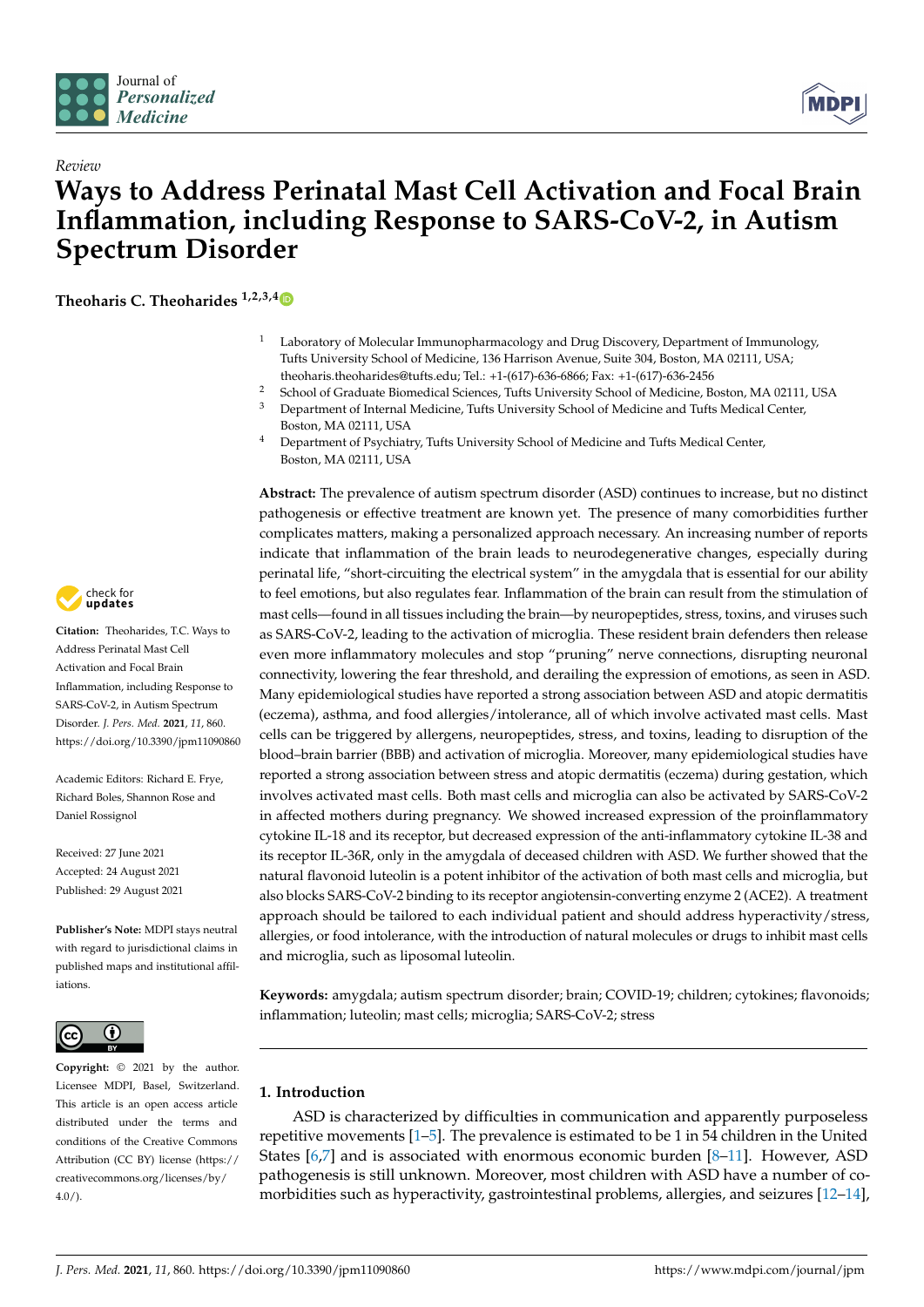making the development of effective treatments difficult and prompting the need for a personalized approach [\[15\]](#page-10-8).

A number of risk factors during gestation [\[16\]](#page-10-9), especially pre-eclampsia [\[17–](#page-10-10)[19\]](#page-10-11), preterm birth, and low birth weight [\[20](#page-10-12)[–22\]](#page-10-13), as well as atopic conditions, autoimmune diseases, [\[23](#page-10-14)[–25\]](#page-10-15) infection, and psychological stress, have been increasingly associated with higher risk of ASD in the offspring (Table [1\)](#page-1-0) [\[26](#page-10-16)[,27\]](#page-10-17). There have been many reports of different aspects of immune dysfunction in ASD [\[28](#page-11-0)[–32\]](#page-11-1). In fact, maternal antibodies have been implicated in brain pathology in ASD [\[33\]](#page-11-2), especially autoantibodies against proteins in the developing fetal brain [\[34–](#page-11-3)[36\]](#page-11-4). We had proposed that focal inflammation in the amygdala may contribute to ASD [\[37](#page-11-5)[–39\]](#page-11-6) via activation of microglia [\[40](#page-11-7)[–43\]](#page-11-8). The present manuscript is organized in different parts, stressing certain risk factors such as SARS-CoV2 infection, psychological stress, atopic conditions, and finally, treatment approaches.

<span id="page-1-0"></span>

| Table 1. Conditions Associated with Higher Risk of ASD. |  |  |  |
|---------------------------------------------------------|--|--|--|
|---------------------------------------------------------|--|--|--|

| Autoimmunity<br>٠                   | [24, 25, 44]        |
|-------------------------------------|---------------------|
| Allergies<br>٠                      | $[45 - 52]$         |
| Asthma                              | [50, 53]            |
| Atopic dermatitis                   | [54, 55]            |
| COVID-19                            | [56, 57]            |
| High fever<br>٠                     | [58, 59]            |
| Hypothyroidism<br>٠                 | [24]                |
| Infection                           | [58, 60, 61]        |
| Inflammation                        | [38, 39]            |
| Low birth weight/preterm birth<br>٠ | $[16, 20 - 22, 62]$ |
| Pre-eclampsia<br>٠                  | $[17-19]$           |
| Mastocytosis                        | [63]                |
| Psoriasis                           | $[23 - 25]$         |
| Rheumatoid arthritis                | [24]                |
| <b>Stress</b>                       | $[16, 62, 64 - 72]$ |

## **2. Infections and COVID-19**

Infections [\[58](#page-12-1)[,60](#page-12-3)[,61\]](#page-12-4) and high fever [\[58,](#page-12-1)[59\]](#page-12-2) during gestation have been associated with higher risk for ASD. However, there is very little information available on the effect of viruses, especially SARS-CoV-2, on the fetus. Viral proteins can interact with placenta cells [\[73\]](#page-12-9). One recent paper that reviewed findings from 101 women infected with SARS-CoV-2 reported that there is vertical transmission of SARS-CoV-2 from the mother to the infant, with adverse effects on the newborn [\[74\]](#page-12-10). However, two other papers reported negligible transmission [\[75,](#page-12-11)[76\]](#page-12-12). However, transmission may not be required for the virus to induce neuroinflammation, as it may affect peripheral nerves [\[77\]](#page-12-13) or the developing brain via the Spike protein directly affecting brain cells [\[78\]](#page-12-14).

Recent publications reported increased perinatal complications in mothers infected with SARS-CoV-2 [\[56,](#page-11-16)[79\]](#page-12-15), especially pre-eclampsia [\[79\]](#page-12-15) and premature birth [\[56](#page-11-16)[,79\]](#page-12-15), associated with inflammatory responses [\[80,](#page-12-16)[81\]](#page-12-17). Pre-eclampsia is characterized by high levels of corticotropin-releasing hormone (CRH) [\[82](#page-12-18)[,83\]](#page-13-0), which is typically secreted from the hypothalamus under stress [\[84\]](#page-13-1). With respect to children infected with SARS-CoV-2, even though they have milder pulmonary symptoms than adults [\[85–](#page-13-2)[91\]](#page-13-3), a number of papers have reported the presence of Multisystem Inflammatory Syndrome in children (MIS-C) [\[92–](#page-13-4)[94\]](#page-13-5) and adolescents [\[95\]](#page-13-6). In such cases, symptoms typically occur 4–6 weeks after infection and are reminiscent of Kawasaki disease [\[96\]](#page-13-7) but also include neurologic involvement [\[97\]](#page-13-8). Moreover, the clinical presentation is associated with elevated markers of inflammation and the presence of multiple autoantibodies [\[98\]](#page-13-9), and one paper suggested that MIS may be a form of mast cell activation syndrome (MCAS) presenting with neuropsychiatric symptoms and brain fog [\[57\]](#page-12-0). In fact, perinatal brain inflammation [\[99\]](#page-13-10) can contribute to the pathogenesis of neuropsychiatric disorders [\[100,](#page-13-11)[101\]](#page-13-12), including ASD [\[16,](#page-10-9)[38,](#page-11-17)[102\]](#page-13-13). A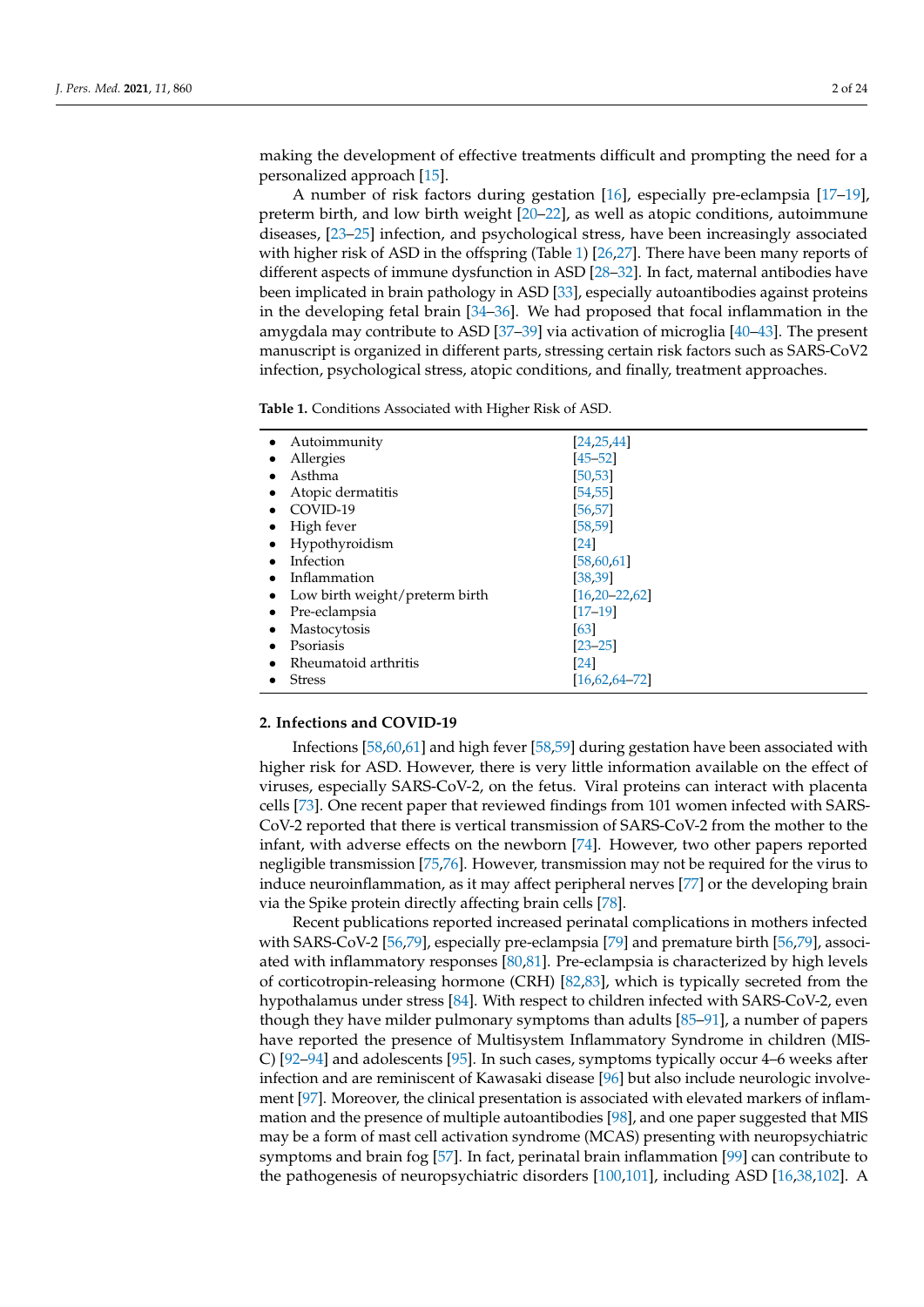recent NIH study reported blood vessel damage and perivascular inflammation in brains of deceased patients with COVID-19 [\[103\]](#page-13-14).

COVID-19 has been associated with neurological [\[104](#page-13-15)[–112\]](#page-14-0), neurodegenerative [\[107](#page-13-16)[,113\]](#page-14-1), and mental [\[114–](#page-14-2)[124\]](#page-14-3) disorders, including ASD [\[125\]](#page-14-4). Moreover, it is now recognized that as many as 50% of those infected with SARS-CoV-2 [\[126\]](#page-14-5) develop a post-acute syndrome known as "long-COVID syndrome" [\[127](#page-14-6)[–129\]](#page-14-7). This syndrome is particularly associated with neurologic and psychiatric symptoms, especially brain fog, [\[128,](#page-14-8)[130–](#page-14-9)[132\]](#page-14-10), as well as persistent fatigue apparently independent of the severity of the initial symptoms [\[133\]](#page-14-11). In fact, the Simons Fnd. (New York, NY, USA) recently announced the funding of longitudinal studies of mothers infected with maternal COVID-19 for increased risk for ASD. [\(https://www.sfari.org/grant/maternal-covid-19-as-a-potential-risk-for-autism](https://www.sfari.org/grant/maternal-covid-19-as-a-potential-risk-for-autism-supplemental-funding-for-ongoing-pregnancy-cohorts-request-for-applications/)[supplemental-funding-for-ongoing-pregnancy-cohorts-request-for-applications/](https://www.sfari.org/grant/maternal-covid-19-as-a-potential-risk-for-autism-supplemental-funding-for-ongoing-pregnancy-cohorts-request-for-applications/) (accessed on 1 June 2021).

The detrimental effects of stress, inflammation, and auto-immunity were discussed recently [\[134\]](#page-14-12), especially with respect to COVID-19 [\[113\]](#page-14-1) and mast cells [\[135\]](#page-14-13). A number of subsequent reviews have discussed neurobiological aspects [\[136\]](#page-14-14) and neuroinflammation in the context of ASD [\[137](#page-14-15)[–139\]](#page-14-16). In this paper, we discuss how environmental and stress stimuli trigger fetal or neonatal mast cells to secrete proinflammatory mediators, leading to focal inflammation in the amygdala, regulating emotions and fear (Figure [1\)](#page-2-0) [\[140\]](#page-14-17) and contributing to ASD [\[38](#page-11-17)[,45,](#page-11-10)[141\]](#page-15-0). We further propose a set of laboratory tests and approaches to better identify comorbidities and help each individual to be the best they can be.

<span id="page-2-0"></span>

**Figure 1.** Diagrammatic representation of how SARS-CoV-2 could stimulate fetal mast cells and result in inflammation of the brain. SARS-CoV-2 could stimulate fetal or neonatal mast cells especially in the nose and enter the brain via the olfactory nerve tract, reaching the amygdala. There, it could further activate mast cells and microglia to release pro-inflammatory mediators, thus contributing to brain inflammation and ASD. Luteolin could block these processes.

## **3. Psychological Stress**

Psychological stress can have pro-inflammatory effects [\[64](#page-12-7)[,134\]](#page-14-12) via CRH [\[142\]](#page-15-1) stimulating mast cells [\[135\]](#page-14-13). One study showed that prenatal and early postnatal stress were associated with elevated serum levels of IL-6 in humans [\[143\]](#page-15-2). Another study reported that acute psychological stress increased the circulating levels of proinflammatory cytokines [\[144\]](#page-15-3). A longitudinal study of mothers' serum measurements during gestation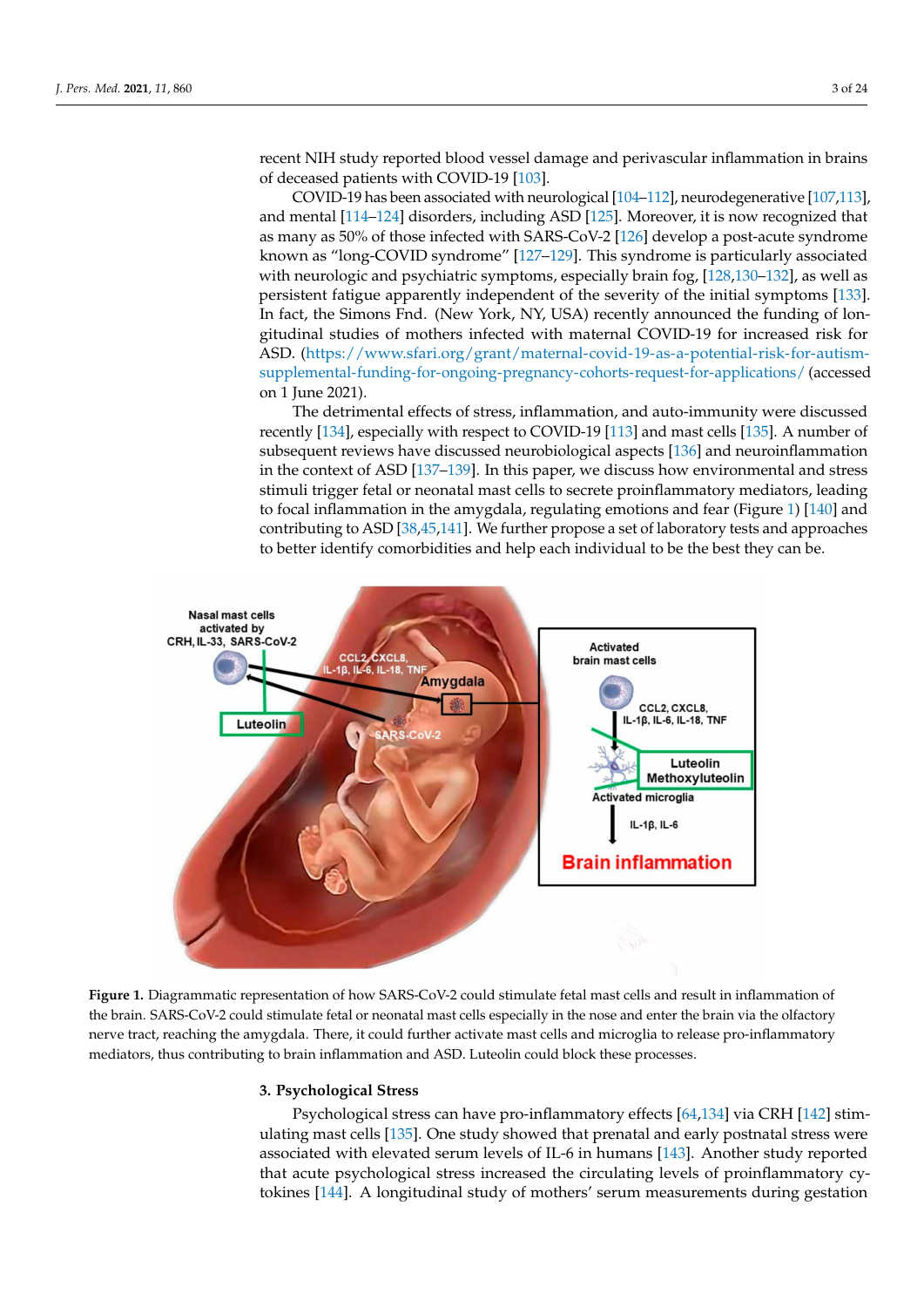linked IL-6 to decreased executive function in their offspring [\[145\]](#page-15-4). We had shown that acute restraint stress significantly increased serum IL-6 in mice, which was entirely dependent on mast cells [\[146\]](#page-15-5). It is interesting that IL-6 has also been reported to promote human mast cell production and reactivity [\[147\]](#page-15-6). Moreover, prenatal stress or exposure to IL-6 resulted in increased microglia ramification in mice and was prevented by IL-6 blockade [\[148\]](#page-15-7).

Psychological stress could also lead to increased vascular permeability [\[135\]](#page-14-13). This process also contributes to the disruption of the blood–brain barrier (BBB) [\[149](#page-15-8)[,150\]](#page-15-9) via release of CRH [\[151\]](#page-15-10) and IL-6 [\[152\]](#page-15-11), permitting entry into the brain of viral particles, cytokines, or other toxic substances, thus further exacerbating brain inflammation. Breakdown of the BBB has been reported in the developing brain following inflammation [\[153\]](#page-15-12). We further showed that restraint stress in rodents increased BBB permeability [\[149](#page-15-8)[,150](#page-15-9)[,154](#page-15-13)[,155\]](#page-15-14) via CRH stimulating mast cells [\[154](#page-15-13)[,156](#page-15-15)[,157\]](#page-15-16). The BBB typically prevents circulating toxic substances, but also immune cells, from entering the brain. The BBB is not fully developed until the third trimester [\[158](#page-15-17)[–160\]](#page-15-18) and is more vulnerable to toxins and drugs [\[161\]](#page-15-19). It was recently shown that common drugs such as acetaminophen (paracetamol) and cimetidine can enter the fetal brain in higher amounts than the adult brain [\[162\]](#page-15-20). Moreover, umbilical cord blood biomarkers indicative of acetaminophen exposure were significantly associated with the risk of ASD in childhood [\[163\]](#page-15-21). Hence, many atopic or pathogenic conditions, including exposure to certain drugs, could influence brain development during pregnancy or even lactation.

Stress associated with COVID-19 [\[134\]](#page-14-12) can further affect the emotional state of individuals [\[118,](#page-14-18)[119,](#page-14-19)[164–](#page-15-22)[167\]](#page-16-0), especially social isolation, loneliness, and anxiety [\[168\]](#page-16-1). One study reported that prenatal stress was linked to higher risk of newborns developing attention-deficit hyperactivity disorder (ADHD) [\[65,](#page-12-19)[66\]](#page-12-20) and ASD [\[67](#page-12-21)[–72\]](#page-12-8). A more recent study of 1638 pregnant women concluded that a high level of perceived stress through pregnancy, especially during the second trimester, was associated with an increased risk of the offspring developing ASD at 6 months of age [\[62\]](#page-12-5). Prenatal stress may lead to maternal immune dysregulation, thus contributing to ASD [\[70\]](#page-12-22). It is interesting that maternal psychological stress during pregnancy increased cord blood levels of IgE [\[169\]](#page-16-2), suggesting that it could contribute to an increased risk in the fetus of developing allergic reactions or sensitivity to postnatal exposure to allergens. Psychological stress also increased the risk of childhood atopic dermatitis (AD) [\[170](#page-16-3)[,171\]](#page-16-4) and asthma [\[172](#page-16-5)[–174\]](#page-16-6). To make matters worse, children with ASD cannot handle stress [\[175,](#page-16-7)[176\]](#page-16-8) and have an exacerbated sense of fear [\[39\]](#page-11-6).

## **4. Mast Cell Activation**

Infection with SARS-CoV-2 is primarily characterized by the release of a storm of pro-inflammatory cytokines [\[177–](#page-16-9)[185\]](#page-16-10), especially IL-6 [\[186–](#page-16-11)[189\]](#page-16-12) and IL-1β [\[190](#page-16-13)[,191\]](#page-16-14). Mast cells are a key source of such cytokines in COVID-19 [\[192–](#page-16-15)[195\]](#page-17-0) and could contribute to interstitial lung edema and immunothromboses [\[196\]](#page-17-1).

We reported that children born to mothers with systemic mastocytosis [\[63\]](#page-12-6), which is characterized by a greater number of hyperactive mast cells than in the general population [\[197\]](#page-17-2), had a higher risk of developing ASD [\[1](#page-10-0)[,2](#page-10-19)[,7](#page-10-3)[,198](#page-17-3)[,199\]](#page-17-4). The word atopy is commonly used to denote a tendency, usually early in life, to become sensitized to and produce immune IgE to environmental antigens. Many epidemiological studies reported a strong association between atopic diseases and behavioral problems in general [\[200\]](#page-17-5) and in ASD in particular [\[46,](#page-11-18)[47\]](#page-11-19). Other epidemiological studies showed a strong association between risk for developing ASD and allergies [\[45](#page-11-10)[,46](#page-11-18)[,48](#page-11-20)[–50\]](#page-11-12), especially asthma [\[50](#page-11-12)[,53\]](#page-11-13) and atopic dermatitis (AD) [\[54\]](#page-11-14), but also food hypersensitivity [\[12](#page-10-6)[,201–](#page-17-6)[205\]](#page-17-7). In fact, the presence of allergies was associated with elevated serum levels of autoantibodies against brain antigens in children with ASD [\[206\]](#page-17-8). Parental history of AD was strongly associated with children developing AD [\[207\]](#page-17-9). It was reported that maternal immune activation [\[208\]](#page-17-10) and autoimmune diseases [\[209\]](#page-17-11), especially psoriasis, but also allergies and asthma, were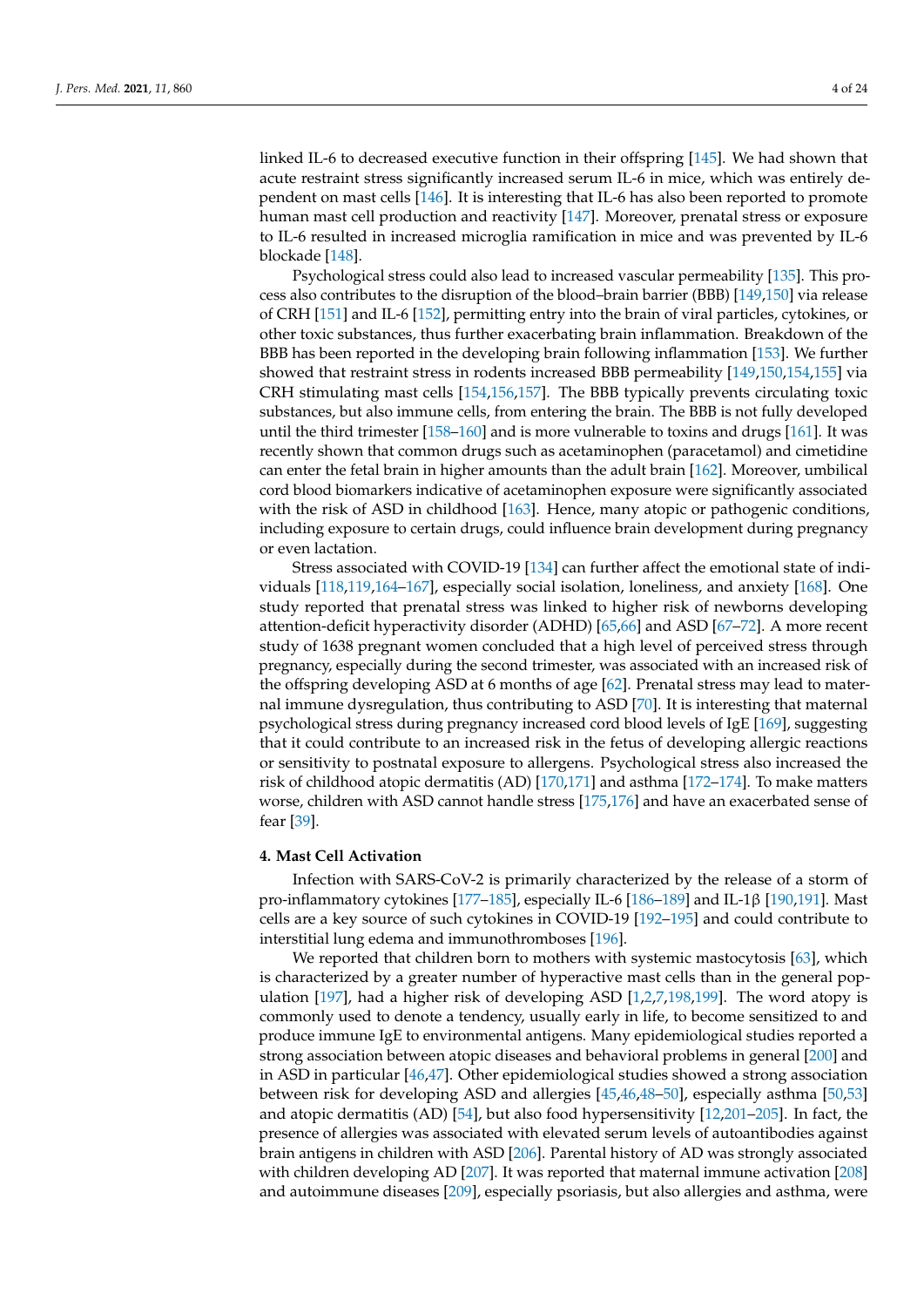associated with a higher risk of ASD [\[23\]](#page-10-14). In another study, almost 50% of children with ASD had relatives with rheumatoid diseases as compared to 26% in the control group [\[210\]](#page-17-12). In a recent large study, mothers who suffered from asthma, allergy, atopy, or eczema during pregnancy were associated with a higher risk of neuropsychiatric problems in children [\[55\]](#page-11-15). Three recent studies reported strong associations with ASD and food allergy [\[211\]](#page-17-13) and food intolerance [\[202\]](#page-17-14) that could lead to brain inflammation and cognitive impairment [\[212\]](#page-17-15).

A recent publication showed that the mother's circulating immune IgE resulted in vertical transmission of AD in the newborn via stimulation of fetal mast cells [\[213\]](#page-17-16); both passive and active prenatal sensitization conferred allergen sensitivity [\[213\]](#page-17-16). This important paper indicated that fetal mast cells were functional and could be stimulated by specific IgE and allergens present in the mother during gestation. Even though these studies were limited to pulmonary and skin mast cells, reactivity could also extend to brain mast cells. In fact, prenatal allergen exposure was even shown to program lifelong changes in adults rats' social and sexual behavior, including effects on microglia activation and neonatal dendritic spine density [\[214\]](#page-17-17). Fetal mast cells could potentially respond to other stimuli such as neuropeptides and toxins, including the alarmin IL-33 [\[215,](#page-17-18)[216\]](#page-17-19), with detrimental effects on brain development, especially in premature babies [\[16\]](#page-10-9).

Activated brain mast cells have been shown to contribute to cognitive dysfunction via microglia activation and neuronal apoptosis [\[217\]](#page-17-20). Mast cells are ubiquitous in the body [\[218\]](#page-17-21) and are critical for allergic diseases [\[219\]](#page-17-22), including mastocytosis [\[197\]](#page-17-2). However, mast cells also participate in inflammation [\[220,](#page-17-23)[221\]](#page-17-24) by secreting histamine and multiple pro-inflammatory cytokines and chemokines [\[222,](#page-18-0)[223\]](#page-18-1), including IL-1β [\[224\]](#page-18-2), IL-6 [\[225\]](#page-18-3), and TNF [\[226\]](#page-18-4). Mast cells are also present in the brain, especially the meninges [\[227](#page-18-5)[,228\]](#page-18-6) and the median eminence [\[229\]](#page-18-7), where they are located perivascularly, close to nerve endings positive for CRH [\[227\]](#page-18-5). We showed that stress stimulates mast cells via CRH [\[135\]](#page-14-13) leading to increased dura vascular permeability, an effect that was absent in mast celldeficient mice [\[230\]](#page-18-8). Moreover, mast cells can activate the hypothalamic–pituitary–adrenal (HPA) axis [\[142](#page-15-1)[,231–](#page-18-9)[233\]](#page-18-10) via the release of histamine [\[234\]](#page-18-11), IL-6 [\[152\]](#page-15-11), and CRH [\[151\]](#page-15-10). Moreover, neurotensin [\[235\]](#page-18-12) and substance P (SP) [\[236\]](#page-18-13), neuropeptides implicated in inflammation, induced CRHR-1, thus creating an autocrine loop. Moreover, SP induced the ST2 receptor for IL-33 [\[226\]](#page-18-4), further exacerbating mast cell activation by the combined action of neuropeptides and IL-33.

Mast cells respond not only to allergic but also to many other stimuli that can act alone or increase mast cell reactivity [\[197\]](#page-17-2). Mast cells can also be triggered by viruses [\[237\]](#page-18-14) including SARS-CoV-2 [\[192,](#page-16-15)[195\]](#page-17-0). In fact, gene expression of the coronavirus surface receptor angiotensin-converting enzyme 2 (ACE2) was recently shown to be induced by interferon [\[238\]](#page-18-15), and mast cells can elicit strong pro-inflammatory and Type I interferon responses in the presence of viruses [\[239\]](#page-18-16), implying an autocrine action on ACE2 expression. Following stimulation, mast cells release large amounts of pro-inflammatory mediators [\[222\]](#page-18-0) such as histamine, tryptase, chemokines (e.g., CCL2, CCXL8) [\[240\]](#page-18-17), and cytokines (IL-6, [\[225\]](#page-18-3) IL-1β [\[224\]](#page-18-2), TNF [\[226\]](#page-18-4)), especially when primed by IL-33 [\[216,](#page-17-19)[241\]](#page-18-18). Histamine can stimulate macrophages to release IL-1 [\[242\]](#page-18-19), which in turn stimulates mast cells to release IL-6 [\[225\]](#page-18-3). Mast cells can also secrete mitochondrial DNA (mtDNA) extracellularly [\[243\]](#page-18-20), which serves as an alarmin and can stimulate pro-inflammatory mediator secretion from immune cells [\[244,](#page-18-21)[245\]](#page-18-22). We reported elevated extracellular mtDNA in the serum of children with ASD [\[246\]](#page-19-0). In fact, it was recently reported that mtDNA may mediate prenatal environmental influences in ASD [\[247\]](#page-19-1), was increased in the serum of COVID-19 patients, and correlated with disease severity [\[248\]](#page-19-2). Moreover, mast cells synthesize and release platelet-activating factor (PAF), which has been implicated in inflammation [\[249\]](#page-19-3) and microthromboses [\[250\]](#page-19-4) characterizing COVID-19. In fact, a recent paper reported a strong association across the globe with SARS-CoV-2 infection rates and levels of pollen known to be involved in upper respiratory system allergies, thus implicating mast cell activation [\[251\]](#page-19-5)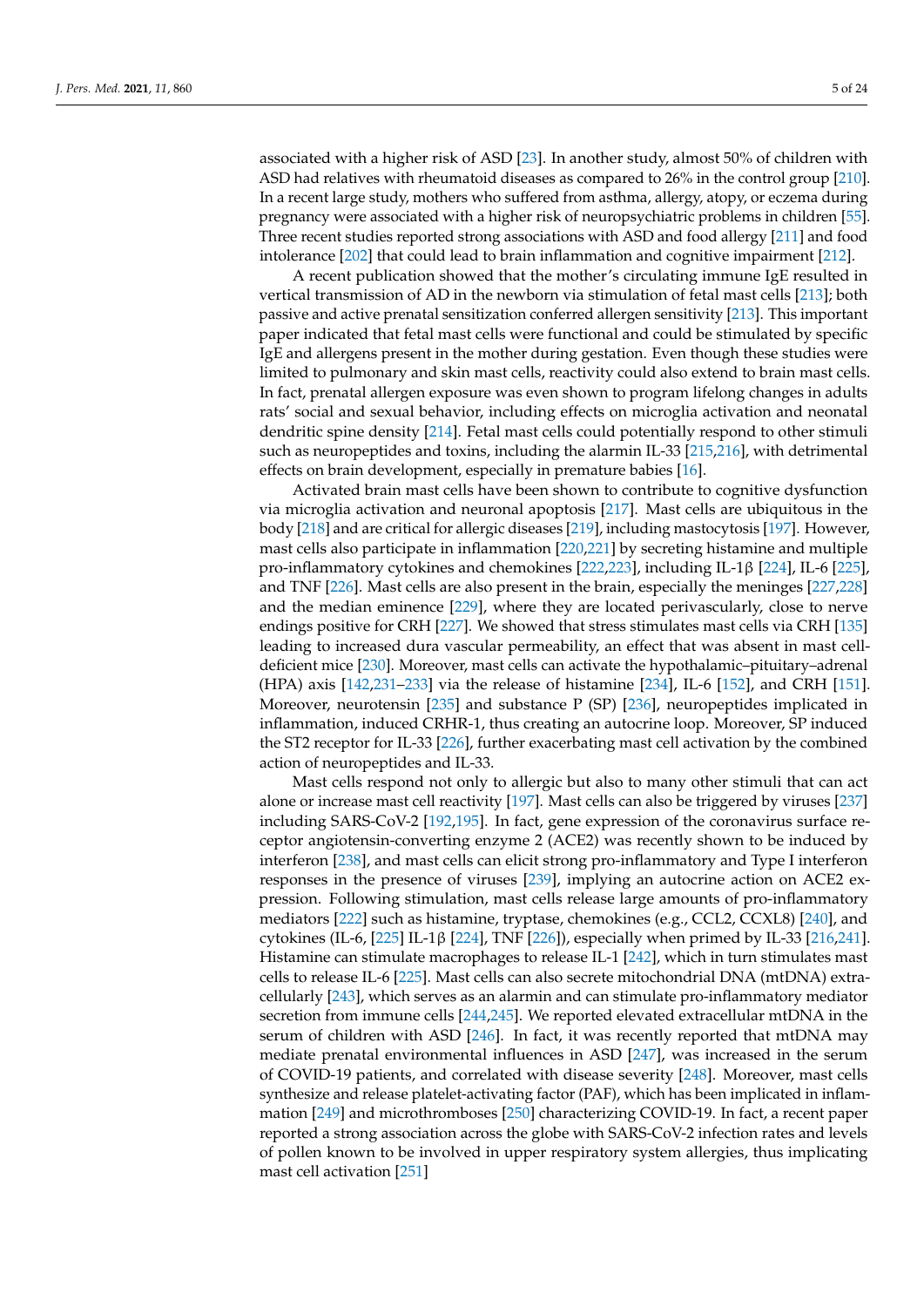## **5. Mast Cells and Microglia**

Microglia are specialized resident macrophages of the Central Nervous System (CNS) with important functions in both health and disease. They are especially implicated in neuroinflammation [\[252](#page-19-6)[–254\]](#page-19-7) and neurodegenerative [\[252,](#page-19-6)[255–](#page-19-8)[257\]](#page-19-9) diseases. Activation of microglia has been reported in ASD [\[41](#page-11-21)[–43,](#page-11-8)[258\]](#page-19-10), as documented by the release of the pro-inflammatory mediators IL-1 $\beta$  and CXCL8 [\[259\]](#page-19-11). Microglia were recently implicated in COVID-19 [\[260\]](#page-19-12) and were also associated with neuroinflammation [\[261\]](#page-19-13). The transition of microglia from the resting to the activated proinflammatory phase is regulated by several intrinsic and extrinsic factors. Microglia can be activated by numerous molecules including pathogen-associated molecular patterns (PAMPs) and endogenous damage-associated patterns (DAMPs) acting on Toll-like receptors (TLRs), but also in response to molecules released from mast cells, such as histamine and tryptase (Table [2\)](#page-5-0) [\[39\]](#page-11-6). It was recently reported that elevated protein synthesis in microglia resulted in autism-like synaptic and behavioral changes in mice [\[262\]](#page-19-14). A dysfunctional neuroimmune cross-talk may result in a state of chronic fetal microglial activation leading to a disruption of neurogenesis and synaptic pruning [\[263\]](#page-19-15), processes critical for the development of ASD.

<span id="page-5-0"></span>**Table 2.** Molecules Activating Microglia.

- Chemokines (CCL2, CxCl8)
- Cytokines (IL-1β, IL-6, IL-18, TNF)
- Histamine
- Lipopolysaccharide (LPS)
- Neuropeptides (CRH, HK-1, Neurotensin, SP)
- Neurotransmitters
- Pathogens (SARS-CoV-2)
- Potassium
- Prostaglandin D2
- Proteases (MMP-3, Thrombin, Tryptase)

Mast cells interact with microglia in the brain [\[264\]](#page-19-16), leading to their activation [\[264](#page-19-16)[–267\]](#page-19-17) and to neuroinflammation [\[266](#page-19-18)[,268\]](#page-19-19). This effect is absent in mast cell-deficient mice [\[39](#page-11-6)[,269\]](#page-19-20). Activation of mast cells [\[270](#page-19-21)[,271\]](#page-19-22) and microglia [\[272\]](#page-19-23), especially in the hypothalamus [\[273\]](#page-19-24), could lead to cognitive dysfunction [\[274\]](#page-20-0). Microglia express receptors for CRH [\[275\]](#page-20-1) and could be further activated by stress, especially in association with COVID-19 [\[276\]](#page-20-2). Microglia also express receptors for neurotensin (NT) (Table [2\)](#page-5-0) [\[277\]](#page-20-3). We reported that NT is increased in the serum of patients with ASD [\[278](#page-20-4)[,279\]](#page-20-5) and can activate human microglia to secrete pro-inflammatory molecules [\[259\]](#page-19-11). We also reported increased gene expression of the pro-inflammatory microRNA-155 (miR-155) in the amygdala of children with ASD [\[280\]](#page-20-6), as well as reduced expression of the anti-inflammatory cytokine IL-38 [\[281\]](#page-20-7). Microglia also express TLRs [\[282\]](#page-20-8) and were recently implicated in COVID-19 [\[260,](#page-19-12)[283\]](#page-20-9).

## **6. Treatment Approaches**

It is critical to identify the presence of any atopy or allergies and food intolerance, especially the presence of Mast Cell Activation Syndrome (MCAS) [\[284,](#page-20-10)[285\]](#page-20-11) or systemic mastocytosis (SM) [\[197\]](#page-17-2), by measuring the levels of the molecules listed in Table [3.](#page-6-0) Of note is IgG4 because it is involved in food intolerance and has been reported to be elevated in the plasma of children with ASD [\[286\]](#page-20-12).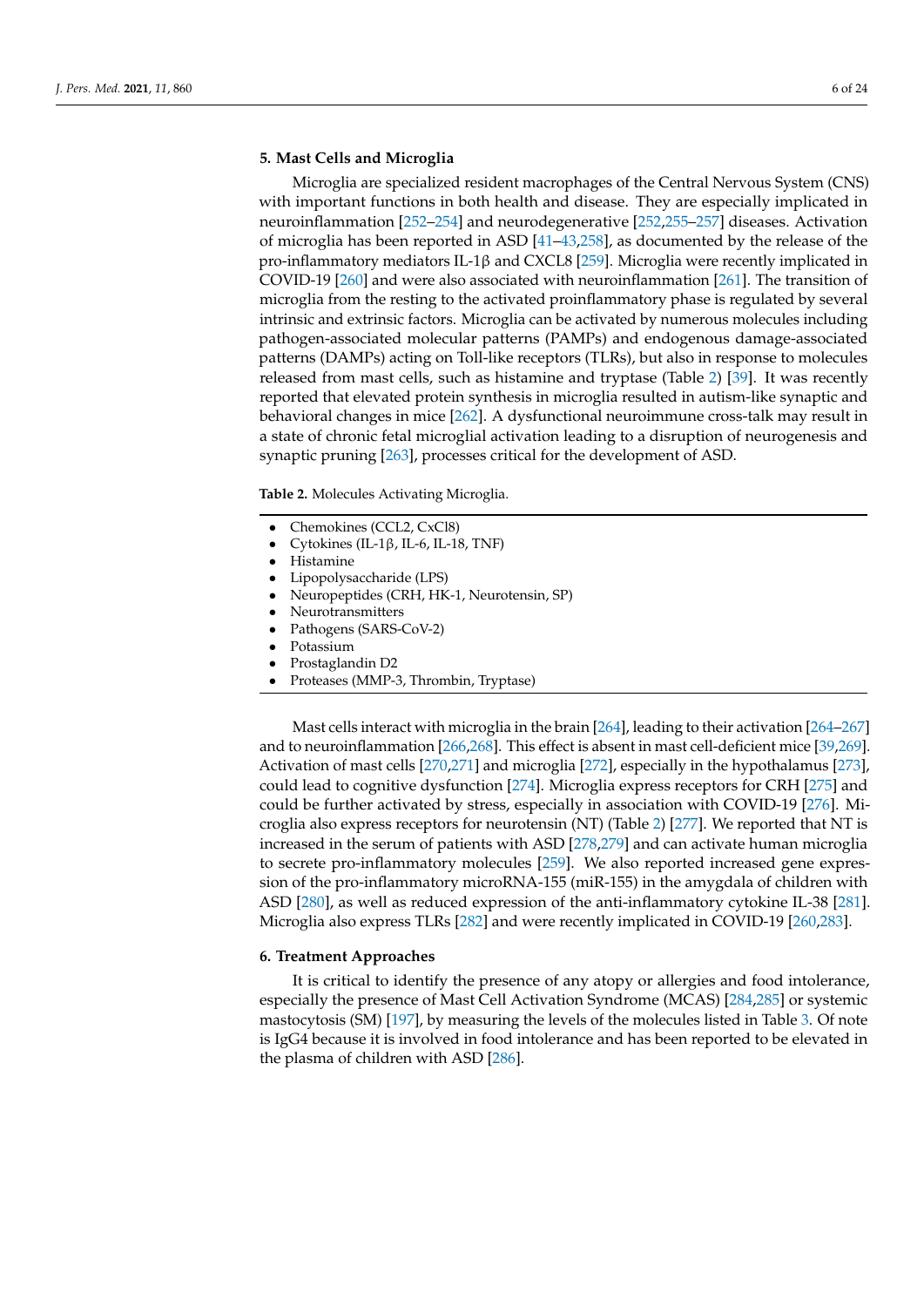<span id="page-6-0"></span>**Table 3.** Laboratory Tests for Diagnosis of Atopic Diseases.

#### **Blood**

- IgA,  $\lg G_1$ ,  $\lg G_4$ ,  $\lg E$
- Immune IgE (RAST for alpha-gal, casein, dust, dust mites, egg, fungi, grass, gluten, pollen)
- Anti-IgE receptor antibody (basophil activation or histamine release test)
- CCL2, CXCL8 (IL-8)
- Chromogranin A \*
- Eosinophilic cationic protein (ECP)
- Food Intolerance Panel
- Heparin
- IL-4, IL-6, IL-31, IL-33
- Prostaglandin  $D_2$  (PGD<sub>2</sub>)
- **Tryptase**

Urine collected for 24 h or first morning void (must be kept and sent cold)

- N-methylhistamine (NMH) or methylimidazole acetic acid (MIA)
- $PGD<sub>2</sub>$
- 23BPG=2,3-Dinor-11β-PGF<sub>2α</sub>

\* Should be measured after one week of NO antacids, otherwise there is a high chance of false positive results. Elevated chromogranin A is not indicative of atopy, but of a somewhat similar condition called carcinoid syndrome associated with activated enterochromaffin cells in the gut.

It is also important to avoid histamine-rich foods, especially ripe tomatoes and avocados, cheeses, spinach, tangerines, spices, and sardines, which have been associated with histamine intolerance [\[287\]](#page-20-13). In this context, it is useful to conduct gene analysis for metabolizing enzymes, especially diamine oxidase (DAO), which breaks down histamine, and enzymes that break down phenols such as monoamine oxidase (MAO), catecholamineortho-methyl transferase (COMT), and phenol sulfur transferase (PST) to ascertain phenol intolerance that can contribute to hyperactivity. If DAO gene expression is defective and/or its activity in the blood is low, DAO supplements can be added about 30 min before meals, but one should be careful to avoid the common dyes and preservatives mentioned below.

Unfortunately, many medications, supplements, and vitamins contain "inactive" ingredients that are not tolerated by many children with ASD, leading to unexpected or worsening of behaviors. Such ingredients to be avoided include dyes, preservatives, gluten, monosodium glutamate (MSG), polyethylene glycol (PGE), galactosaccharide (GOS), salicylates, silicum, soy talc, and Twin 80. In addition, herbicides such as glyphosate and atrazine should be avoided, as they have been reported to stimulate mast cells and promote inflammation [\[288\]](#page-20-14), besides their known neurotoxic effects.

One should choose the best tolerated antihistamine [\[289,](#page-20-15)[290\]](#page-20-16) from the list shown in Table [4,](#page-7-0) especially rupatadine, which also blocks mast cells, [\[291](#page-20-17)[–293\]](#page-20-18), and avoid large doses that may lead to confusion [\[294\]](#page-20-19). In fact, the Food and Drug Administration (FDA) recently warned that taking higher-than-recommended doses of diphenhydramine (Benadryl) can lead to serious heart problems, seizures, coma, or even death. [https://www.fda.gov/drugs/](https://www.fda.gov/drugs/drug-safety-and-availability/fda-warns-about-serious-problems-high-doses-allergy-medicine-diphenhydramine-benadryl) [drug-safety-and-availability/fda-warns-about-serious-problems-high-doses-allergy-medicine](https://www.fda.gov/drugs/drug-safety-and-availability/fda-warns-about-serious-problems-high-doses-allergy-medicine-diphenhydramine-benadryl)[diphenhydramine-benadryl](https://www.fda.gov/drugs/drug-safety-and-availability/fda-warns-about-serious-problems-high-doses-allergy-medicine-diphenhydramine-benadryl) (accessed on 1 June 2021).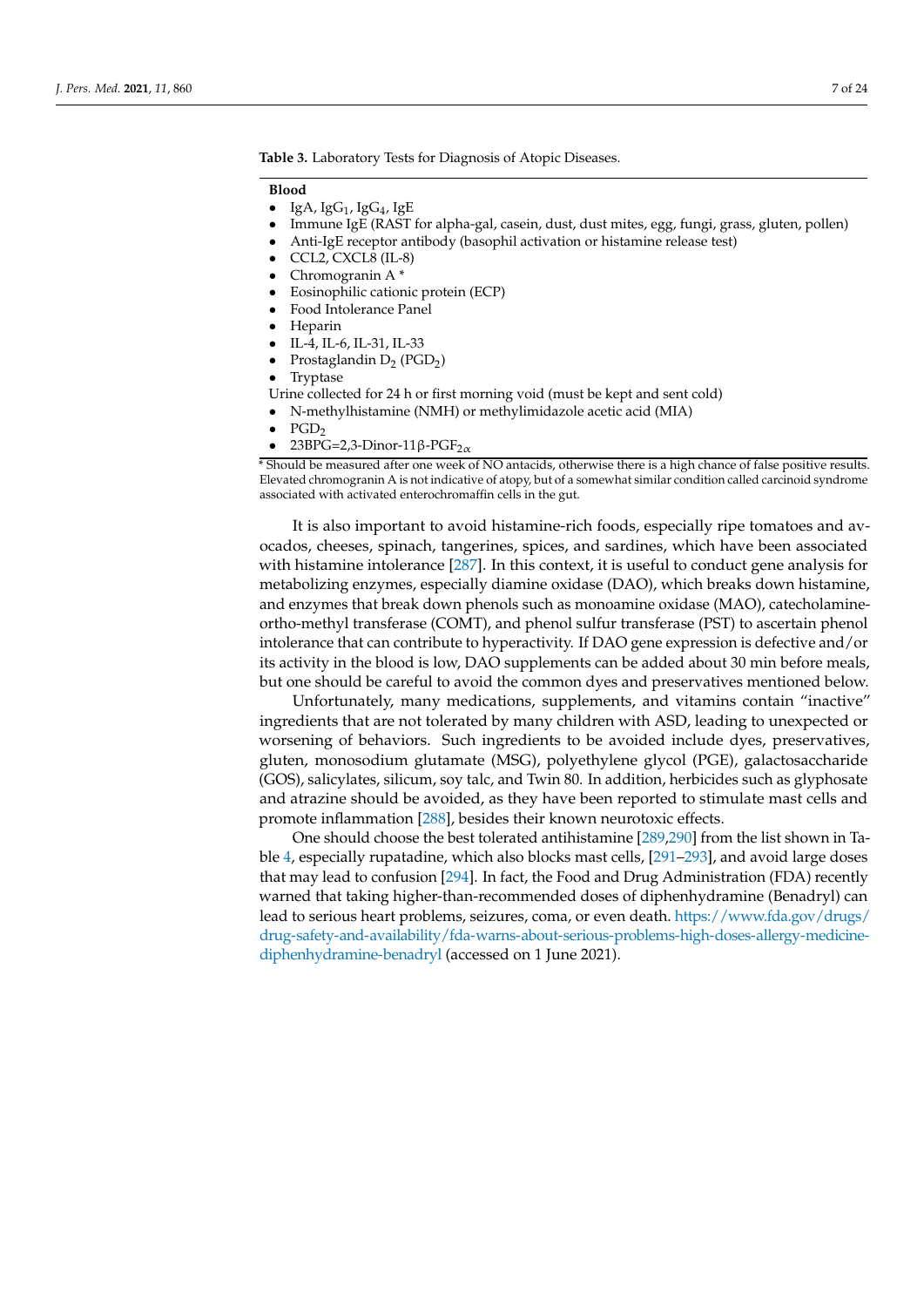| <b>Generic Drug</b>       | (Trade Name)                                               |
|---------------------------|------------------------------------------------------------|
| Bilastine <sup>*</sup>    | Nonsedating, non-metabolized                               |
| Cetirizine                | Nonsedating                                                |
| Cyproheptadine            | Antiserotonergic                                           |
| Diphenhydramine           | Sedating                                                   |
| Hydroxyzine               | Anxiolytic                                                 |
| Ketotifen <sup>*</sup>    | Anti-eosinophilic                                          |
| Loratadine                | Nonsedating                                                |
| Rupatadine*               | Anti-PAF (Platelet activating factor), mast cell inhibitor |
| Tricyclic Antidepressants |                                                            |
| Amitriptyline             | Weight gain                                                |
| Doxepin                   | Also histamine-2 receptor antagonist                       |
| Phenothiazines            |                                                            |
| Promethazine              | Antiemetic                                                 |
| Prochlorperazine          | Antiemetic, mast cell inhibitor                            |

<span id="page-7-0"></span>**Table 4.** Different histamine-1 receptor antagonists.

\* Available only via compounding in the United States.

As discussed, anxiety, fear, and stress are major factors leading to hyperactivity. This should be investigated (by measuring total blood catecholamines and glutamate) and addressed with the use of a chamomile/passiflora/valerian extract or Ashwagandha [\[295](#page-20-20)[,296\]](#page-20-21). If these are not sufficient, one should consider the beta-blocker propranolol that has good anti-anxiety properties without clouding the mental abilities and has also been reported to improve language in children with ASD [\[297\]](#page-20-22). Alternatively, one may recommend the use of alpha 2-receptor agonists [\[298\]](#page-20-23) such as clonidine [\[299,](#page-20-24)[300\]](#page-21-0) and guanfacine [\[301](#page-21-1)[,302\]](#page-21-2), usually administered at bedtime especially since clonidine reduces sleep initiation latency and night awakening [\[303\]](#page-21-3). Moreover, caution should be exercised because such adrenergic blocking drugs may cause bradycardia and a drop in blood pressure. Cannabidiol (CBD) oil may be useful but it should be used with caution in individuals with atopic problems, because it has been reported to trigger the activation of cultured leukemic mast cells [\[304\]](#page-21-4).

There has been considerable progress in defining drugs that block tyrosine kinases (TK) that are involved in mast cell proliferation [\[305\]](#page-21-5). The use of biologics for TNF [\[306,](#page-21-6)[307\]](#page-21-7) and IL-1β, [\[308\]](#page-21-8); has significantly improved the treatment of inflammatory skin diseases. However, these agents have a number of limitations as they may cause paradoxical inflammation, reduced ability to fight infection, and cancer development [\[309\]](#page-21-9). In spite of such advances, there is no clinically effective inhibitor of human mast cell mediator secretion. Moreover, inhibitors of the tyrosine kinase c-kit receptor that reduce MC proliferation [\[310\]](#page-21-10) do not inhibit mast cell activation [\[311\]](#page-21-11). There are still no clinically effective mast cell inhibitors [\[221,](#page-17-24)[312\]](#page-21-12). Disodium cromoglycate (cromolyn), known as a "mast cell stabilizer," had originally been shown to inhibit rat peritoneal MC histamine release [\[313\]](#page-21-13). However, cromolyn does not effectively inhibit either murine MC [\[314\]](#page-21-14) or human MC [\[315–](#page-21-15)[317\]](#page-21-16) and has even been reported to potentiate histamine release from mast cells [\[318\]](#page-21-17).

Instead of cromolyn, one should choose the best purity, source, and formulation of the flavonoids luteolin and quercetin [\[319–](#page-21-18)[323\]](#page-21-19). These flavonoids are readily available and are generally considered safe [\[45,](#page-11-10)[324](#page-21-20)[–326\]](#page-21-21). Luteolin has broad anti-viral properties [\[327](#page-21-22)[–329\]](#page-22-0) and inhibits the entry of the corona virus into host cells [\[237](#page-18-14)[,330](#page-22-1)[,331\]](#page-22-2). Furthermore, luteolin better penetrates into the brain, inhibits both microglia [\[259,](#page-19-11)[332–](#page-22-3)[334\]](#page-22-4) and mast cells [\[317,](#page-21-16)[335\]](#page-22-5), is neuroprotective [\[336](#page-22-6)[–339\]](#page-22-7), and has been reported to reduce neuroinflammation [\[337,](#page-22-8)[340–](#page-22-9)[342\]](#page-22-10) and cognitive dysfunction [\[61](#page-12-4)[,343](#page-22-11)[–345\]](#page-22-12), especially brain fog [\[346\]](#page-22-13). In fact, flavonoids were recently shown to improve cerebral cortical oxygenation and cognition in healthy adults. [\[347](#page-22-14)[,348\]](#page-22-15) Moreover, flavonoids induce the synthesis and secretion of neurotrophic factors, including brain-derived neurotrophic factor (BDNF) [\[77](#page-12-13)[,349](#page-22-16)[,350\]](#page-22-17), known to be deficient in certain conditions associated with ASD, such as RETT syndrome [\[351\]](#page-22-18). The beneficial actions of luteolin are summarized in Table [5.](#page-8-0)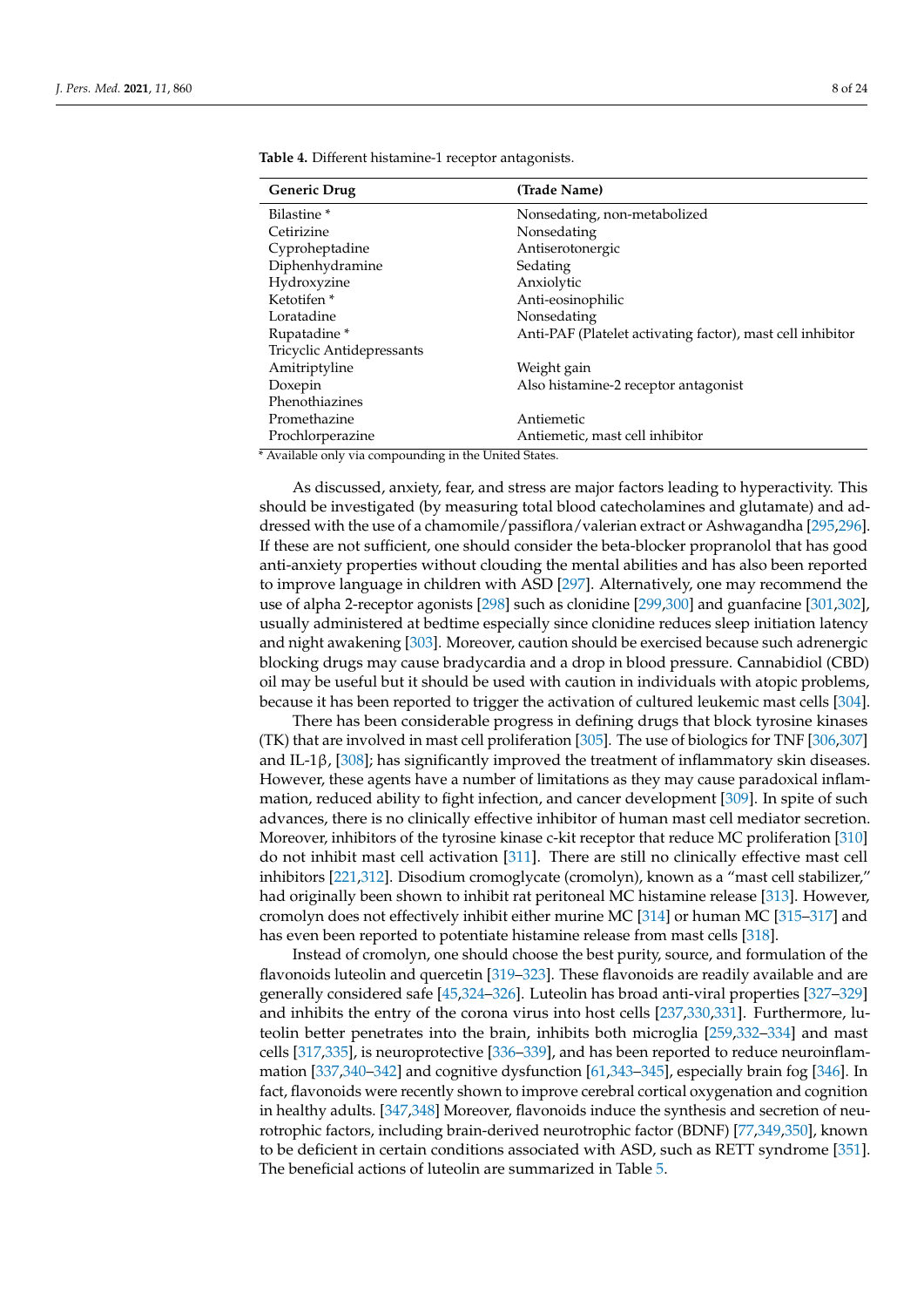<span id="page-8-0"></span>**Table 5.** Beneficial Actions of Luteolin \*.

| Antagonizes SARS-CoV-2 Spike protein binding                    | [237, 330, 331, 352] |
|-----------------------------------------------------------------|----------------------|
| Has broad antiviral properties                                  | $[327 - 329]$        |
| Improves cerebral cortical oxygenation and cognition            | [347,348]            |
| Induces the synthesis and secretion of BDNF                     | $[77, 349 - 351]$    |
| Inhibits serine proteases required for Spike protein processing | [353, 354]           |
| Inhibits neuroinflammation                                      | $[340 - 342]$        |
| Inhibits the release and action of PAF                          | [249, 250]           |
| Inhibits mast cell stimulation by different triggers            | [317, 335]           |
| Inhibits microglia activation                                   | $[259, 332 - 334]$   |
| Interferes with coronavirus replication                         | [355]                |
| Is neuroprotective                                              | [336–339]            |
| Reduces cognitive decline                                       | $[61, 343 - 346]$    |
| Reduces oxidative stress                                        | [320]                |
| Regulates inflammasome activation                               | [356]                |

**\*** Methoxyluteolin is more potent, metabolically stable, enters the brain more efficiently, and is better tolerated due to the absence of phenolic groups.

Luteolin and quercetin are not water-soluble and are difficult to absorb in powder form after oral administration [\[357\]](#page-23-1), but their intestinal uptake can be greatly improved [\[358\]](#page-23-2) in liposomal preparations using olive pomace oil [\[358\]](#page-23-2). In fact, such a luteolin formulation in olive pomace oil (NeuroProtek<sup>®</sup>) has been reported to improve ASD [\[359](#page-23-3)[,360\]](#page-23-4), while another one (BrainGain<sup>®</sup>) reduced brain fog [\[344\]](#page-22-23). The latter formulation also provided the additional neuroprotective [\[361](#page-23-5)[–366\]](#page-23-6) and anti-inflammatory [\[367,](#page-23-7)[368\]](#page-23-8) actions of olive pomace oil polyphenols, as well as the increase in memory induced by the olive oil component hydroxytyrosol [\[365](#page-23-9)[,369\]](#page-23-10).

The beneficial actions of these supplements could be combined with that of a unique, hypoallergenic skin lotion containing tetramethoxyflavone (GentleDerm®) [\[305\]](#page-21-5), which can be applied on the forehead for direct absorption by temporal blood vessels. Tetramethoxyflavone (methoxyluteolin, methlut) is a more potent inhibitor of human mast cells than either quercetin of luteolin [\[317,](#page-21-16)[335\]](#page-22-5) and also inhibits human microglia [\[259](#page-19-11)[,333\]](#page-22-24).

The natural molecule berberine may be particularly useful in cases of PANS/PANDAS because of its antibacterial properties, but also because it can inhibit mast cells [\[370](#page-23-11)[,371\]](#page-23-12) and improve brain circulation [\[372\]](#page-23-13). In addition, high doses of Vitamin D3 are recommended, because this vitamin has been found to be present at low levels in mothers and/or children with ASD [\[371](#page-23-12)[,373](#page-23-14)[–375\]](#page-23-15) and also decreases atopic responses [\[376\]](#page-23-16). When all fails, intravenous Ig may be administered [\[289\]](#page-20-15).

## **7. Conclusions**

It is critical to try to address each child individually (Table [6\)](#page-9-0) [\[377\]](#page-23-17) by first identifying any comorbidity, especially atopic diseases and hyperactivity, as well as any metabolic issue especially related to vitamins B1, B6, B12, folic acid/MTHFR, thyroid, or vitamin D3 deficiency, since these may be easily overcome. Inflammation of the brain may be reduced with the use of the natural flavonoid luteolin, especially when formulated in liposomal form in olive pomace oil that significantly increases oral absorption (BrainGain<sup>®</sup>, PureLut<sup>®</sup>, NeuroProtek<sup>®</sup> with FDA Certificate of Free Sale). The beneficial actions of these supplements could be augmented by the use of a unique, hypoallergenic skin lotion (GentleDerm®), which contains the more potent methoxyluteolin and can be applied on the temples for direct absorption by brain blood vessels. Thus, inhibiting the activation of mast cells and microglia not only would prevent vertical transmission of atopic disorders, but also may prevent inflammation of the brain and reduce the risk of the offspring developing neuropsychiatric disorders, especially ASD (US patents US 7,906,153; 8,268,365; 9050275).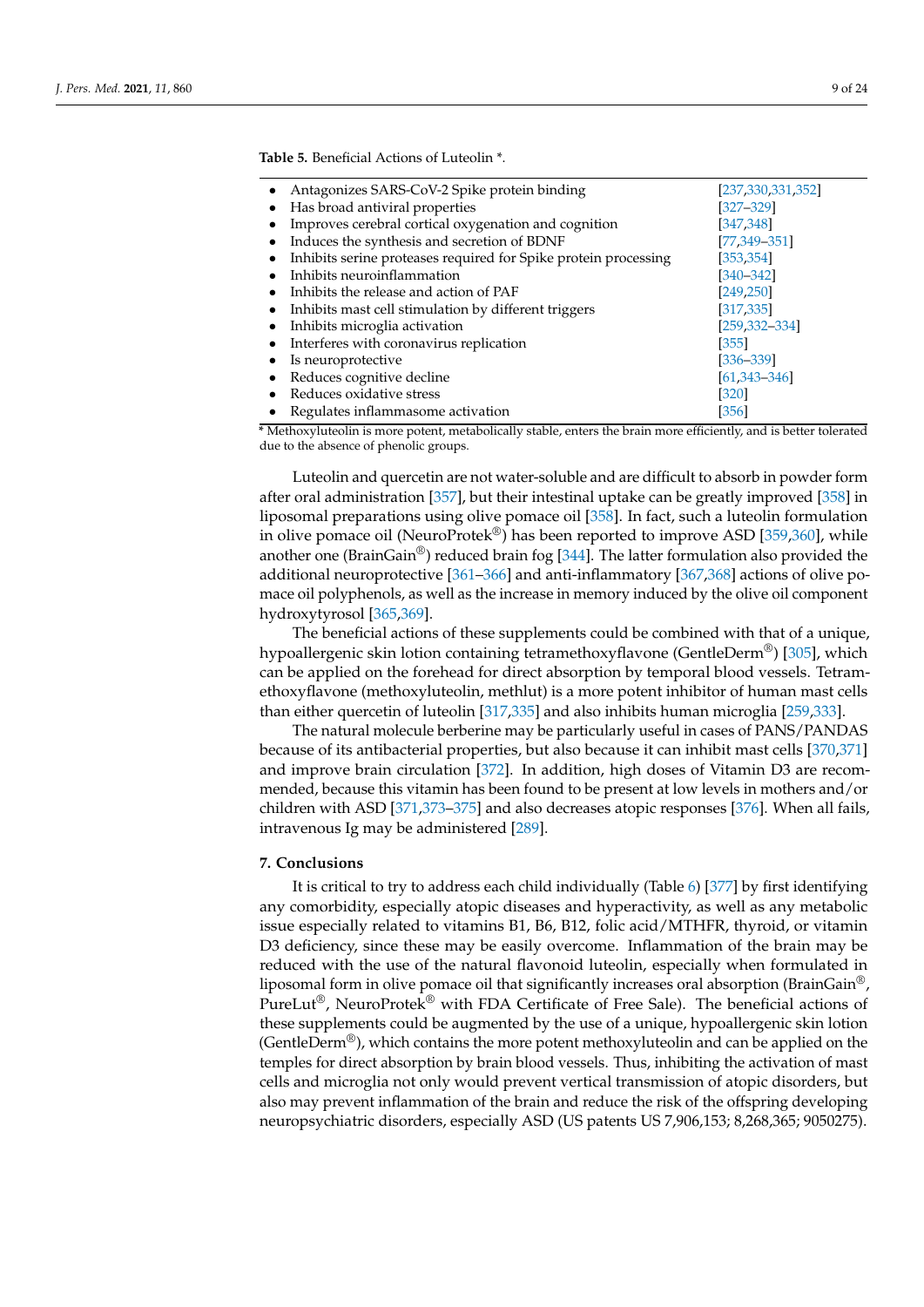## <span id="page-9-0"></span>**Table 6.** Treatment Approaches.

## Hyperactivity

- Ashwagandha
- Chamomile/Passiflora/Valerian extract
- Clonidine or guanfacine
- C-Acetyl cysteine (NAC)
- Hydroxyzine
- Propranolol

Allergic Inflammation

- Berberine
- Luteolin \*
- Rupatadine
- Vitamin D3

Neuronal fatigue

- Folinate calcium or methylfolate
- Glutathione
- Methyl B12
- S-Adenosylmethionine (SAMe)

OCD

- Aripiprazole
- Risperidone

\* Children with phenol intolerance: PureLut®; NeuroProtek-Low Phenol®, Adults with Brain Fog: BrainGain®; NeuroProtek®, Adults also with allergies: FibroProtek®, Adults also with interstitial cystitis: CystoProtek®.

**Funding:** This research received no external funding.

**Institutional Review Board Statement:** Not applicable.

**Informed Consent Statement:** Not applicable.

**Data Availability Statement:** Not applicable.

**Acknowledgments:** Many thanks are due to Maria Theoharides for help drawing the figure.

**Conflicts of Interest:** The author declares no conflict of interest. The author is the recipient of US Patents 8,268,365, 9,050,275 and 9,176,146 covering brain inflammation and ASD. He is also the Scientific Director of Algonot, LLC (Florida, USA) that develops unique dietary supplements containing flavonoids.

# **Abbreviations**

| ACE2         | Angiotensin-converting enzyme 2           |
|--------------|-------------------------------------------|
| <b>ADHD</b>  | Attention Deficit Hyperactivity Disorder  |
| <b>BBB</b>   | Blood-brain barrier                       |
| BDNF         | Brain-derived neurotrophic factor         |
| <b>CNS</b>   | Central nervous system                    |
| <b>CRH</b>   | Corticotropin-releasing hormone           |
| <b>DAMPs</b> | Damage-associated molecular patterns      |
| <b>HPA</b>   | Hypothalamic-pituitary-adrenal            |
| <b>MCAS</b>  | Mast Cell Activation Syndrome             |
| MCI          | Mild cognitive impairment                 |
| mtDNA        | Mitochondrial DNA                         |
| <b>MIS</b>   | Multisystem Inflammatory Syndrome         |
| NT           | Neurotensin                               |
| <b>PANS</b>  | Pediatric Acute Neuropsychiatric Syndrome |
| <b>PAMPs</b> | Pathogen-associated molecular patterns    |
| <b>PAF</b>   | Platelet-activating factor                |
| SP           | Substance P                               |
| TLR          | Toll-like receptor                        |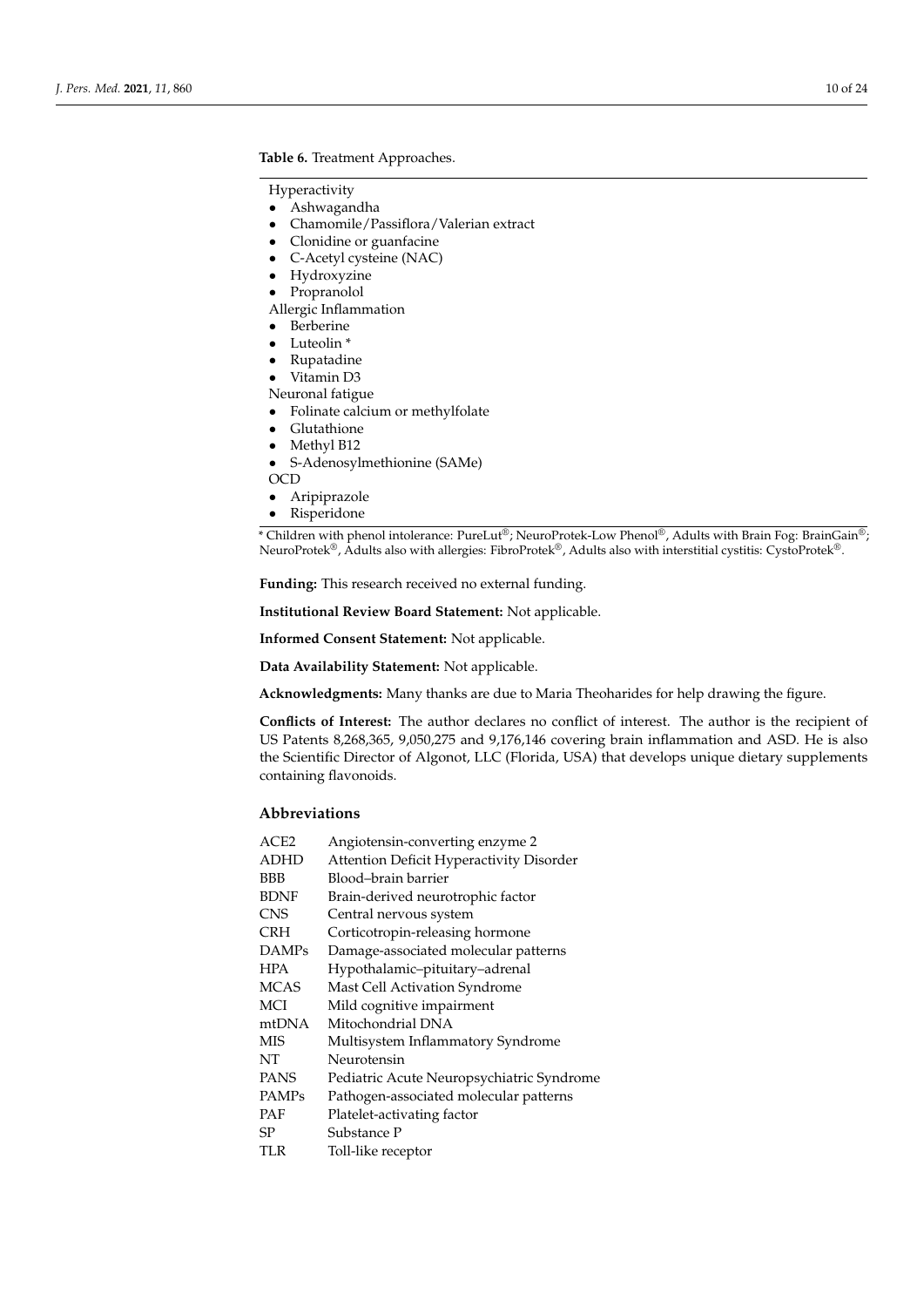## **References**

- <span id="page-10-0"></span>1. Johnson, C.P.; Myers, S.M. Identification and evaluation of children with autism spectrum disorders. *Pediatrics* **2007**, *120*, 1183–1215. [\[CrossRef\]](http://doi.org/10.1542/peds.2007-2361)
- <span id="page-10-19"></span>2. Lai, M.C.; Lombardo, M.V.; Baron-Cohen, S. Autism. *Lancet* **2014**, *383*, 896–910. [\[CrossRef\]](http://doi.org/10.1016/S0140-6736(13)61539-1)
- 3. Howes, O.D.; Rogdaki, M.; Findon, J.L.; Wichers, R.H.; Charman, T.; King, B.H.; Loth, E.; McAlonan, G.M.; McCracken, J.T.; Parr, J.; et al. Autism spectrum disorder: Consensus guidelines on assessment, treatment and research from the British Association for Psychopharmacology. *J. Psychopharmacol.* **2018**, *32*, 3–29. [\[CrossRef\]](http://doi.org/10.1177/0269881117741766) [\[PubMed\]](http://www.ncbi.nlm.nih.gov/pubmed/29237331)
- 4. Braconnier, M.L.; Siper, P.M. Neuropsychological assessment in autism spectrum disorder. *Curr. Psychiatry Rep.* **2021**, *23*, 63. [\[CrossRef\]](http://doi.org/10.1007/s11920-021-01277-1) [\[PubMed\]](http://www.ncbi.nlm.nih.gov/pubmed/34331144)
- <span id="page-10-1"></span>5. Iles, A. Autism spectrum disorders. *Prim. Care* **2021**, *48*, 461–473. [\[CrossRef\]](http://doi.org/10.1016/j.pop.2021.04.003)
- <span id="page-10-2"></span>6. Maenner, M.J.; Shaw, K.A.; Baio, J.; Washington, A.; Patrick, M.; DiRienzo, M.; Christensen, D.L.; Wiggins, L.D.; Pettygrove, S.; Andrews, J.G.; et al. Prevalence of autism spectrum disorder among children aged 8 years—Autism and developmental disabilities monitoring network, 11 sites, United States, 2016. *MMWR Surveill. Summ.* **2020**, *69*, 1–12. [\[CrossRef\]](http://doi.org/10.15585/mmwr.ss6904a1)
- <span id="page-10-3"></span>7. Xu, G.; Strathearn, L.; Liu, B.; Bao, W. Prevalence of autism spectrum disorder among US children and adolescents, 2014–2016. *JAMA* **2018**, *319*, 81–82. [\[CrossRef\]](http://doi.org/10.1001/jama.2017.17812)
- <span id="page-10-4"></span>8. Baxter, A.J.; Brugha, T.S.; Erskine, H.E.; Scheurer, R.W.; Vos, T.; Scott, J.G. The epidemiology and global burden of autism spectrum disorders. *Psychol. Med.* **2015**, *45*, 601–613. [\[CrossRef\]](http://doi.org/10.1017/S003329171400172X)
- 9. Leigh, J.P.; Du, J. Brief report: Forecasting the economic burden of autism in 2015 and 2025 in the United States. *J. Autism Dev. Disord.* **2015**, *12*, 4135–4139. [\[CrossRef\]](http://doi.org/10.1007/s10803-015-2521-7) [\[PubMed\]](http://www.ncbi.nlm.nih.gov/pubmed/26183723)
- 10. Buescher, A.V.; Cidav, Z.; Knapp, M.; Mandell, D.S. Costs of autism spectrum disorders in the United Kingdom and the United States. *JAMA Pediatr.* **2014**, *168*, 721–728. [\[CrossRef\]](http://doi.org/10.1001/jamapediatrics.2014.210) [\[PubMed\]](http://www.ncbi.nlm.nih.gov/pubmed/24911948)
- <span id="page-10-5"></span>11. Rogge, N.; Janssen, J. The economic costs of autism spectrum disorder: A literature review. *J. Autism Dev. Disord.* **2019**, *49*, 2873–2900. [\[CrossRef\]](http://doi.org/10.1007/s10803-019-04014-z)
- <span id="page-10-6"></span>12. Xue, M.; Brimacombe, M.; Chaaban, J.; Zimmerman-Bier, B.; Wagner, G.C. Autism spectrum disorders: Concurrent clinical disorders. *J. Child Neurol.* **2008**, *23*, 6–13.
- 13. Bauman, M.L. Medical comorbidities in autism: Challenges to diagnosis and treatment. *Neurotherapeutics* **2010**, *7*, 320–327. [\[CrossRef\]](http://doi.org/10.1016/j.nurt.2010.06.001)
- <span id="page-10-7"></span>14. Underwood, J.F.G.; Kendall, K.M.; Berrett, J.; Lewis, C.; Anney, R.; Van den Bree, M.B.; Hall, J. Autism spectrum disorder diagnosis in adults: Phenotype and genotype findings from a clinically derived cohort. *Br. J. Psychiatry* **2019**, *215*, 647–653. [\[CrossRef\]](http://doi.org/10.1192/bjp.2019.30)
- <span id="page-10-8"></span>15. Mesleh, A.G.; Abdulla, S.A.; El-Agnaf, O. Paving the way toward personalized medicine: Current advances and challenges in Multi-OMICS approach in autism spectrum disorder for biomarkers discovery and patient stratification. *J. Pers. Med.* **2021**, *11*, 41. [\[CrossRef\]](http://doi.org/10.3390/jpm11010041)
- <span id="page-10-9"></span>16. Angelidou, A.; Asadi, S.; Alysandratos, K.D.; Karagkouni, A.; Kourembanas, S.; Theoharides, T.C. Perinatal stress, brain inflammation and risk of autism—Review and proposal. *BMC Pediatr.* **2012**, *12*, 89. [\[CrossRef\]](http://doi.org/10.1186/1471-2431-12-89)
- <span id="page-10-10"></span>17. Wang, H.; Laszlo, K.D.; Gissler, M.; Li, F.; Zhang, J.; Yu, Y.; Li, J. Maternal hypertensive disorders and neurodevelopmental disorders in offspring: A population-based cohort in two Nordic countries. *Eur. J. Epidemiol.* **2021**, *36*, 519–530. [\[CrossRef\]](http://doi.org/10.1007/s10654-021-00756-2)
- 18. Barron, A.; McCarthy, C.M.; O'Keeffe, G.W. Preeclampsia and neurodevelopmental outcomes: Potential pathogenic roles for inflammation and oxidative stress? *Mol. Neurobiol.* **2021**, *58*, 2734–2756. [\[CrossRef\]](http://doi.org/10.1007/s12035-021-02290-4) [\[PubMed\]](http://www.ncbi.nlm.nih.gov/pubmed/33492643)
- <span id="page-10-11"></span>19. Katz, J.; Reichenberg, A.; Kolevzon, A. Prenatal and perinatal metabolic risk factors for autism: A review and integration of findings from population-based studies. *Curr. Opin. Psychiatry* **2021**, *34*, 94–104. [\[CrossRef\]](http://doi.org/10.1097/YCO.0000000000000673) [\[PubMed\]](http://www.ncbi.nlm.nih.gov/pubmed/33278157)
- <span id="page-10-12"></span>20. Crump, C.; Sundquist, J.; Sundquist, K. Preterm or early term birth and risk of autism. *Pediatrics* **2021**, *148*, e2020032300. [\[CrossRef\]](http://doi.org/10.1542/peds.2020-032300) [\[PubMed\]](http://www.ncbi.nlm.nih.gov/pubmed/34380775)
- 21. Stephens, B.E.; Bann, C.M.; Watson, V.E.; Sheinkopf, S.J.; Peralta-Carcelen, M.; Bodnar, A.; Yolton, K.; Goldstein, R.F.; Dusick, A.M.; Wilson-Costello, D.E.; et al. Screening for autism spectrum disorders in extremely preterm infants. *J. Dev. Behav. Pediatr.* **2012**, *33*, 535–541. [\[CrossRef\]](http://doi.org/10.1097/DBP.0b013e31825fd0af)
- <span id="page-10-13"></span>22. McGowan, E.C.; Sheinkopf, S.J. Autism and preterm birth: Clarifying risk and exploring mechanisms. *Pediatrics* **2021**, *148*, e2021051978. [\[CrossRef\]](http://doi.org/10.1542/peds.2021-051978)
- <span id="page-10-14"></span>23. Croen, L.A.; Grether, J.K.; Yoshida, C.K.; Odouli, R.; Van de Water, J. Maternal autoimmune diseases, asthma and allergies, and childhood autism spectrum disorders: A case-control study. *Arch. Pediatr. Adolesc. Med.* **2005**, *159*, 151–157. [\[CrossRef\]](http://doi.org/10.1001/archpedi.159.2.151) [\[PubMed\]](http://www.ncbi.nlm.nih.gov/pubmed/15699309)
- <span id="page-10-18"></span>24. Wu, S.; Ding, Y.; Wu, F.; Li, R.; Xie, G.; Hou, J.; Mao, P. Family history of autoimmune diseases is associated with an increased risk of autism in children: A systematic review and meta-analysis. *Neurosci. Biobehav. Rev.* **2015**, *55*, 322–332. [\[CrossRef\]](http://doi.org/10.1016/j.neubiorev.2015.05.004)
- <span id="page-10-15"></span>25. Lee, H.; Hsu, J.W.; Tsai, S.J.; Huang, K.L.; Bai, Y.M.; Su, T.P.; Chen, T.J.; Chen, M.H. Risk of attention deficit hyperactivity and autism spectrum disorders among the children of parents with autoimmune diseases: A nationwide birth cohort study. *Eur. Child Adolesc. Psychiatry* **2021**, 1–9. [\[CrossRef\]](http://doi.org/10.1007/s00787-021-01860-0)
- <span id="page-10-16"></span>26. Matelski, L.; van de Water, J. Risk factors in autism: Thinking outside the brain. *J. Autoimmun.* **2016**, *67*, 1–7. [\[CrossRef\]](http://doi.org/10.1016/j.jaut.2015.11.003)
- <span id="page-10-17"></span>27. Muhle, R.A.; Reed, H.E.; Stratigos, K.A.; Veenstra-Vanderweele, J. The emerging clinical neuroscience of autism spectrum disorder: A review. *JAMA Psychiatry* **2018**, *75*, 514–523. [\[CrossRef\]](http://doi.org/10.1001/jamapsychiatry.2017.4685)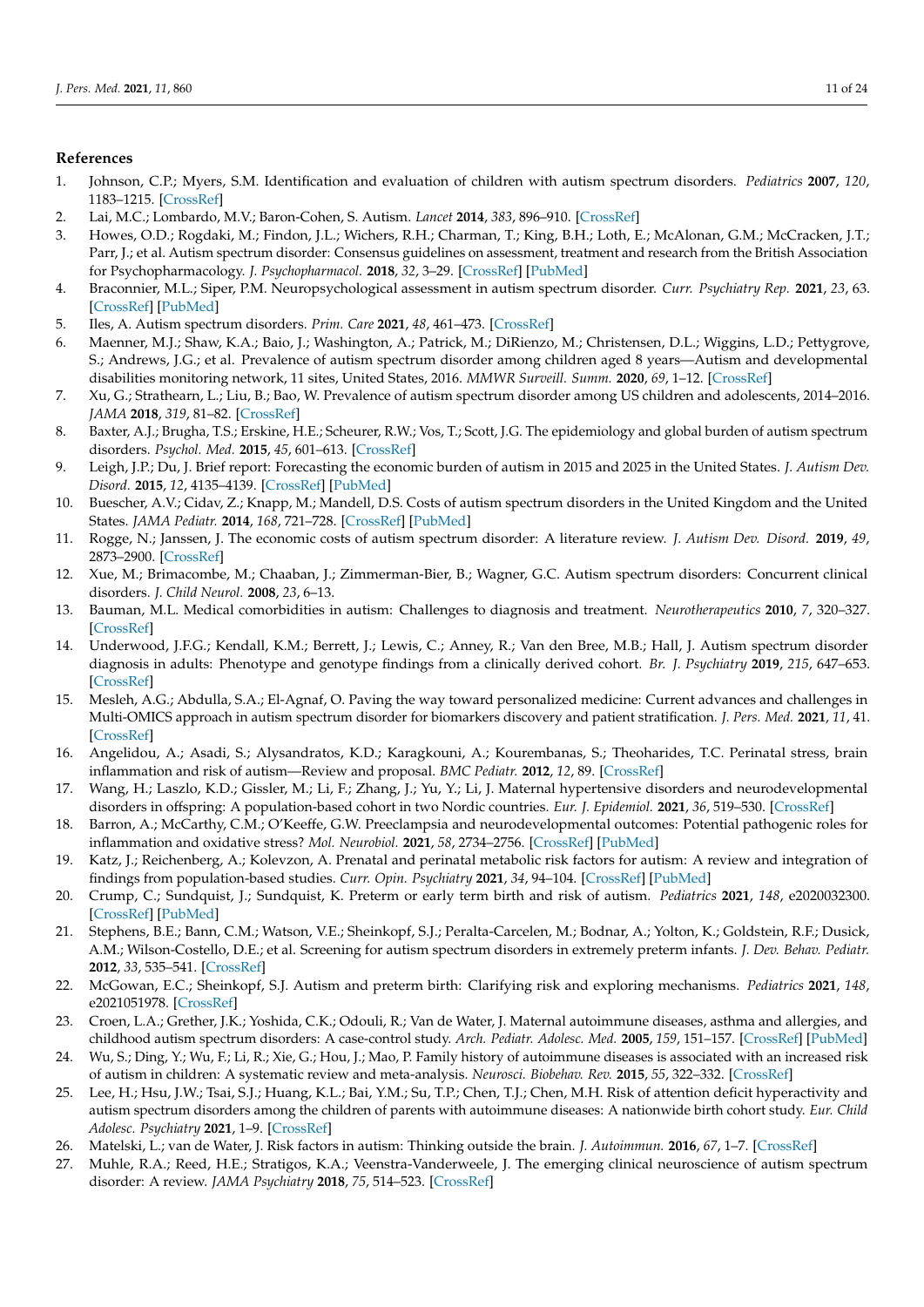- <span id="page-11-0"></span>28. Zimmerman, A.W.; Jyonouchi, H.; Comi, A.M.; Connors, S.L.; Milstien, S.; Varsou, A.; Heyes, M.P. Cerebrospinal fluid and serum markers of inflammation in autism. *Pediatr. Neurol.* **2005**, *33*, 195–201. [\[CrossRef\]](http://doi.org/10.1016/j.pediatrneurol.2005.03.014)
- 29. Estes, M.L.; McAllister, A.K. Immune mediators in the brain and peripheral tissues in autism spectrum disorder. *Nat. Rev. Neurosci.* **2015**, *16*, 469–486. [\[CrossRef\]](http://doi.org/10.1038/nrn3978) [\[PubMed\]](http://www.ncbi.nlm.nih.gov/pubmed/26189694)
- 30. Meltzer, A.; van de Water, J. The role of the immune system in autism spectrum disorder. *Neuropsychopharmacology* **2017**, *42*, 284–298. [\[CrossRef\]](http://doi.org/10.1038/npp.2016.158) [\[PubMed\]](http://www.ncbi.nlm.nih.gov/pubmed/27534269)
- 31. Matta, S.M.; Hill-Yardin, E.L.; Crack, P.J. The influence of neuroinflammation in autism spectrum disorder. *Brain Behav. Immun.* **2019**, *79*, 75–90. [\[CrossRef\]](http://doi.org/10.1016/j.bbi.2019.04.037)
- <span id="page-11-1"></span>32. Hughes, H.K.; Mills, K.E.; Rose, D.; Ashwood, P. Immune dysfunction and autoimmunity as pathological mechanisms in autism spectrum disorders. *Front. Cell Neurosci.* **2018**, *12*, 405. [\[CrossRef\]](http://doi.org/10.3389/fncel.2018.00405)
- <span id="page-11-2"></span>33. Kowal, C.; Athanassiou, A.; Chen, H.; Diamond, B. Maternal antibodies and developing blood-brain barrier. *Immunol. Res.* **2015**, *63*, 18–25. [\[CrossRef\]](http://doi.org/10.1007/s12026-015-8714-5)
- <span id="page-11-3"></span>34. Edmiston, E.; Ashwood, P.; van de Water, J. Autoimmunity, autoantibodies, and autism spectrum disorder. *Biol. Psychiatry* **2017**, *81*, 383–390. [\[CrossRef\]](http://doi.org/10.1016/j.biopsych.2016.08.031) [\[PubMed\]](http://www.ncbi.nlm.nih.gov/pubmed/28340985)
- 35. Jones, K.L.; van de Water, J. Maternal autoantibody related autism: Mechanisms and pathways. *Mol. Psychiatry* **2019**, *24*, 252–265. [\[CrossRef\]](http://doi.org/10.1038/s41380-018-0099-0) [\[PubMed\]](http://www.ncbi.nlm.nih.gov/pubmed/29934547)
- <span id="page-11-4"></span>36. Mazon-Cabrera, R.; Vandormael, P.; Somers, V. Antigenic targets of patient and maternal autoantibodies in autism spectrum disorder. *Front. Immunol.* **2019**, *10*, 1474. [\[CrossRef\]](http://doi.org/10.3389/fimmu.2019.01474) [\[PubMed\]](http://www.ncbi.nlm.nih.gov/pubmed/31379804)
- <span id="page-11-5"></span>37. Theoharides, T.C.; Zhang, B. Neuro-inflammation, blood-brain barrier, seizures and autism. *J. Neuroinflamm.* **2011**, *8*, 168. [\[CrossRef\]](http://doi.org/10.1186/1742-2094-8-168) [\[PubMed\]](http://www.ncbi.nlm.nih.gov/pubmed/22129087)
- <span id="page-11-17"></span>38. Theoharides, T.C.; Asadi, S.; Patel, A.B. Focal brain inflammation and autism. *J. Neuroinflamm.* **2013**, *10*, 46. [\[CrossRef\]](http://doi.org/10.1186/1742-2094-10-46) [\[PubMed\]](http://www.ncbi.nlm.nih.gov/pubmed/23570274)
- <span id="page-11-6"></span>39. Theoharides, T.C.; Kavalioti, M.; Tsilioni, I. Mast cells, stress, fear and autism spectrum disorder. *Int. J. Mol. Sci.* **2019**, *20*, 3611. [\[CrossRef\]](http://doi.org/10.3390/ijms20153611) [\[PubMed\]](http://www.ncbi.nlm.nih.gov/pubmed/31344805)
- <span id="page-11-7"></span>40. Rodriguez, J.I.; Kern, J.K. Evidence of microglial activation in autism and its possible role in brain underconnectivity. *Neuron Glia Biol.* **2011**, *7*, 205–213. [\[CrossRef\]](http://doi.org/10.1017/S1740925X12000142) [\[PubMed\]](http://www.ncbi.nlm.nih.gov/pubmed/22874006)
- <span id="page-11-21"></span>41. Gupta, S.; Ellis, S.E.; Ashar, F.N.; Moes, A.; Bader, J.S.; Zhan, J.; West, A.B.; Arking, D.E. Transcriptome analysis reveals dysregulation of innate immune response genes and neuronal activity-dependent genes in autism. *Nat. Commun.* **2014**, *5*, 5748. [\[CrossRef\]](http://doi.org/10.1038/ncomms6748)
- 42. Koyama, R.; Ikegaya, Y. Microglia in the pathogenesis of autism spectrum disorders. *Neurosci. Res.* **2015**, *100*, 1–5. [\[CrossRef\]](http://doi.org/10.1016/j.neures.2015.06.005)
- <span id="page-11-8"></span>43. Takano, T. Role of microglia in autism: Recent advances. *Dev. Neurosci.* **2015**, *37*, 195–202. [\[CrossRef\]](http://doi.org/10.1159/000398791)
- <span id="page-11-9"></span>44. Theoharides, T.C.; Asadi, S.; Panagiotidou, S.; Weng, Z. The "missing link" in autoimmunity and autism: Extracellular mitochondrial components secreted from activated live mast cells. *Autoimmun. Rev.* **2013**, *12*, 1136–1142. [\[CrossRef\]](http://doi.org/10.1016/j.autrev.2013.06.018) [\[PubMed\]](http://www.ncbi.nlm.nih.gov/pubmed/23831684)
- <span id="page-11-10"></span>45. Theoharides, T.C.; Tsilioni, I.; Patel, A.B.; Doyle, R. Atopic diseases and inflammation of the brain in the pathogenesis of autism spectrum disorders. *Transl. Psychiatry* **2016**, *6*, e844. [\[CrossRef\]](http://doi.org/10.1038/tp.2016.77)
- <span id="page-11-18"></span>46. Liao, T.C.; Lien, Y.T.; Wang, S.; Huang, S.L.; Chen, C.Y. Comorbidity of atopic disorders with autism spectrum disorder and attention deficit/hyperactivity disorder. *J. Pediatr.* **2016**, *171*, 248–255. [\[CrossRef\]](http://doi.org/10.1016/j.jpeds.2015.12.063) [\[PubMed\]](http://www.ncbi.nlm.nih.gov/pubmed/26846570)
- <span id="page-11-19"></span>47. Theoharides, T.C. Is a subtype of autism an "allergy of the brain"? *Clin. Ther.* **2013**, *35*, 584–591. [\[CrossRef\]](http://doi.org/10.1016/j.clinthera.2013.04.009)
- <span id="page-11-20"></span>48. Magalhaes, E.S.; Pinto-Mariz, F.; Bastos-Pinto, S.; Pontes, A.T.; Prado, E.A.; Deazevedo, L.C. Immune allergic response in Asperger syndrome. *J. Neuroimmunol.* **2009**, *216*, 108–112. [\[CrossRef\]](http://doi.org/10.1016/j.jneuroim.2009.09.015) [\[PubMed\]](http://www.ncbi.nlm.nih.gov/pubmed/19840888)
- 49. Jyonouchi, H. Autism spectrum disorders and allergy: Observation from a pediatric allergy/immunology clinic. *Expert. Rev. Clin. Immunol.* **2010**, *6*, 397–411. [\[CrossRef\]](http://doi.org/10.1586/eci.10.18) [\[PubMed\]](http://www.ncbi.nlm.nih.gov/pubmed/20441426)
- <span id="page-11-12"></span>50. Lyall, K.; van de Water, J.; Ashwood, P.; Hertz-Picciotto, I. Asthma and allergies in children with autism spectrum disorders: Results from the charge study. *Autism Res.* **2015**, *8*, 567–574. [\[CrossRef\]](http://doi.org/10.1002/aur.1471) [\[PubMed\]](http://www.ncbi.nlm.nih.gov/pubmed/25722050)
- 51. Angelidou, A.; Alysandratos, K.D.; Asadi, S.; Zhang, B.; Francis, K.; Vasiadi, M.; Kalogeromitros, D.; Theoharides, T.C. Brief Report: "Allergic Symptoms" in children with Autism Spectrum Disorders. More than meets the eye? *J. Autism Dev. Disord.* **2011**, *41*, 1579–1585. [\[CrossRef\]](http://doi.org/10.1007/s10803-010-1171-z) [\[PubMed\]](http://www.ncbi.nlm.nih.gov/pubmed/21210299)
- <span id="page-11-11"></span>52. Saitoh, B.Y.; Tanaka, E.; Yamamoto, N.; Kruining, D.V.; Iinuma, K.; Nakamuta, Y.; Yamaguchi, H.; Yamasaki, R.; Matsumoto, K.; Kira, J.I. Early postnatal allergic airway inflammation induces dystrophic microglia leading to excitatory postsynaptic surplus and autism-like behavior. *Brain Behav Immun.* **2021**, *95*, 362–380. [\[CrossRef\]](http://doi.org/10.1016/j.bbi.2021.04.008) [\[PubMed\]](http://www.ncbi.nlm.nih.gov/pubmed/33862170)
- <span id="page-11-13"></span>53. Kotey, S.; Ertel, K.; Whitcomb, B. Co-occurrence of autism and asthma in a nationally-representative sample of children in the United States. *J. Autism Dev. Disord.* **2014**, *44*, 3083–3088. [\[CrossRef\]](http://doi.org/10.1007/s10803-014-2174-y) [\[PubMed\]](http://www.ncbi.nlm.nih.gov/pubmed/24997632)
- <span id="page-11-14"></span>54. Billeci, L.; Tonacci, A.; Tartarisco, G.; Ruta, L.; Pioggia, G.; Gangemi, S. Association between atopic dermatitis and autism spectrum disorders: A systematic review. *Am. J. Clin. Dermatol.* **2015**, *16*, 371–388. [\[CrossRef\]](http://doi.org/10.1007/s40257-015-0145-5)
- <span id="page-11-15"></span>55. Patel, S.; Cooper, M.N.; Jones, H.; Whitehouse, A.J.O.; Dale, R.C.; Guastella, A.J. Maternal immune-related conditions during pregnancy may be a risk factor for neuropsychiatric problems in offspring throughout childhood and adolescence. *Psychol. Med.* **2020**, 1–11. [\[CrossRef\]](http://doi.org/10.1017/S0033291720001580)
- <span id="page-11-16"></span>56. Angelidou, A.; Sullivan, K.; Melvin, P.R.; Shui, J.E.; Goldfarb, I.T.; Bartolome, R.; Chaudhary, N.; Vaidya, R.; Culic, I.; Singh, R.; et al. Association of maternal perinatal SARS-CoV-2 infection with neonatal outcomes during the COVID-19 pandemic in Massachusetts. *JAMA Netw. Open* **2021**, *4*, e217523. [\[CrossRef\]](http://doi.org/10.1001/jamanetworkopen.2021.7523)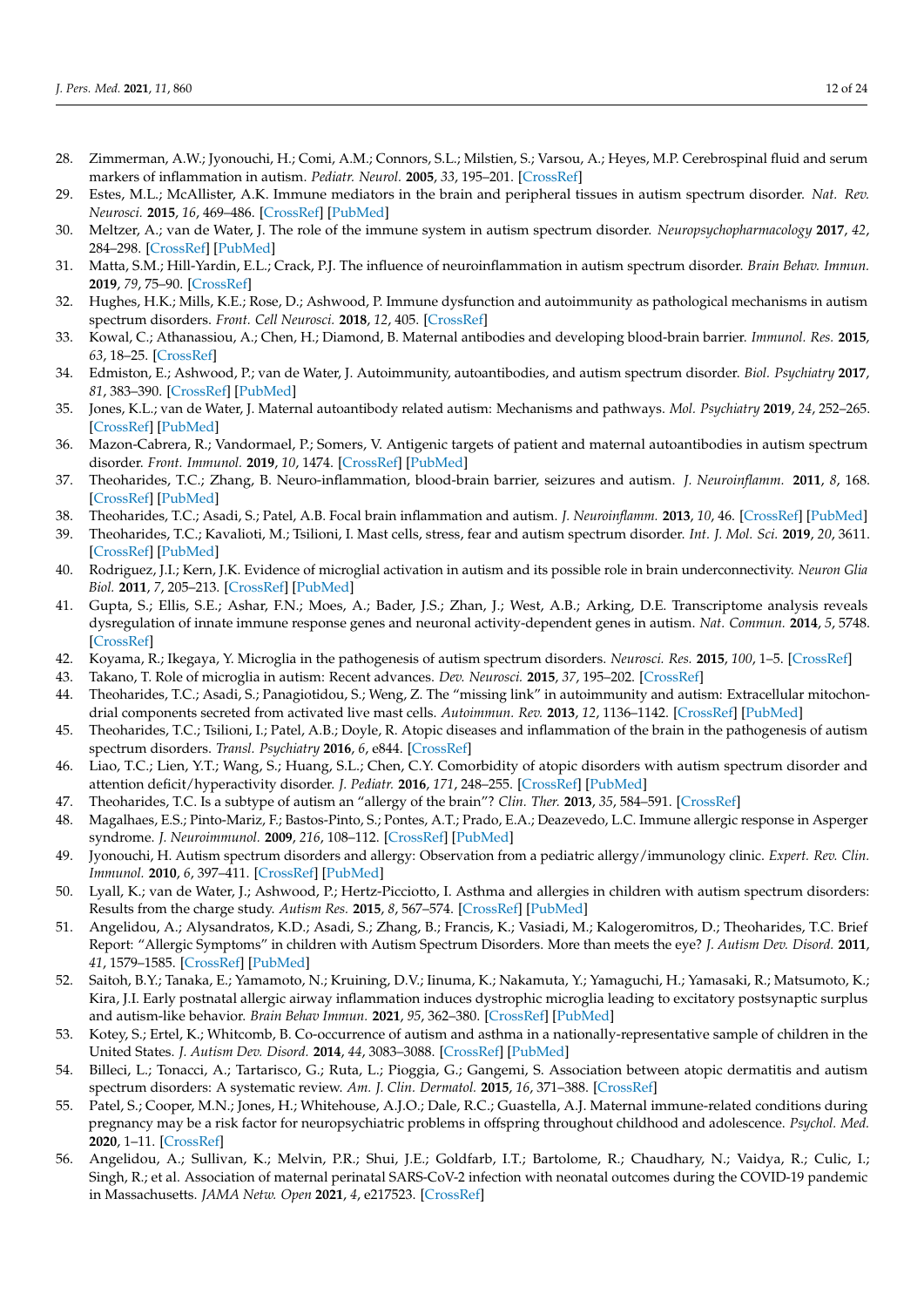- <span id="page-12-0"></span>57. Theoharides, T.C.; Conti, P. COVID-19 and multisystem inflammatory syndrome, or is it mast cell activation syndrome? *J. Biol. Regul. Homeost. Agents* **2020**, *34*, 1633–1636.
- <span id="page-12-1"></span>58. Holingue, C.; Brucato, M.; Ladd-Acosta, C.; Hong, X.; Volk, H.; Mueller, N.T.; Wang, X.; Fallin, M.D. Interaction between maternal immune activation and antibiotic use during pregnancy and child risk of autism spectrum disorder. *Autism Res.* **2020**, *13*, 2230–2241. [\[CrossRef\]](http://doi.org/10.1002/aur.2411)
- <span id="page-12-2"></span>59. Wilkerson, D.S.; Volpe, A.G.; Dean, R.S.; Titus, J.B. Perinatal complications as predictors of infantile autism. *Int. J. Neurosci.* **2002**, *112*, 1085–1098. [\[CrossRef\]](http://doi.org/10.1080/00207450290026076)
- <span id="page-12-3"></span>60. Tioleco, N.; Silberman, A.E.; Stratigos, K.; Banerjee-Basu, S.; Spann, M.N.; Whitaker, A.H.; Turner, J.B. Prenatal maternal infection and risk for autism in offspring: A meta-analysis. *Autism Res.* **2021**, *14*, 1296–1316. [\[CrossRef\]](http://doi.org/10.1002/aur.2499)
- <span id="page-12-4"></span>61. Yao, Z.H.; Yao, X.L.; Zhang, Y.; Zhang, S.F.; Hu, J.C. Luteolin could improve cognitive dysfunction by inhibiting neuroinflammation. *Neurochem. Res.* **2018**, *43*, 806–820. [\[CrossRef\]](http://doi.org/10.1007/s11064-018-2482-2)
- <span id="page-12-5"></span>62. Shen, Q.; Zhang, Q.; Zhao, J.; Huang, Z.; Wang, X.; Ni, M.; Tang, Z.; Liu, Z. Association between maternal perceived stress in all trimesters of pregnancy and infant atopic dermatitis: A prospective birth cohort study. *Front. Pediatr.* **2020**, *8*, 526994. [\[CrossRef\]](http://doi.org/10.3389/fped.2020.526994) [\[PubMed\]](http://www.ncbi.nlm.nih.gov/pubmed/33313022)
- <span id="page-12-6"></span>63. Theoharides, T.C. Autism spectrum disorders and mastocytosis. *Int. J. Immunopathol. Pharmacol.* **2009**, *22*, 859–865. [\[CrossRef\]](http://doi.org/10.1177/039463200902200401)
- <span id="page-12-7"></span>64. Theoharides, T.C. Effect of stress on neuroimmune processes. *Clin. Ther.* **2020**, *42*, 1007–1014. [\[CrossRef\]](http://doi.org/10.1016/j.clinthera.2020.05.002)
- <span id="page-12-19"></span>65. Ronald, A.; Pennell, C.E.; Whitehouse, A.J. Prenatal maternal stress associated with ADHD and autistic traits in early childhood. *Front. Psychol.* **2010**, *1*, 223. [\[CrossRef\]](http://doi.org/10.3389/fpsyg.2010.00223)
- <span id="page-12-20"></span>66. Okano, L.; Ji, Y.; Riley, A.W.; Wang, X. Maternal psychosocial stress and children's ADHD diagnosis: A prospective birth cohort study. *J. Psychosom. Obstet. Gynaecol.* **2019**, *40*, 217–225. [\[CrossRef\]](http://doi.org/10.1080/0167482X.2018.1468434) [\[PubMed\]](http://www.ncbi.nlm.nih.gov/pubmed/29790815)
- <span id="page-12-21"></span>67. MacKinnon, N.; Kingsbury, M.; Mahedy, L.; Evans, J.; Colman, I. The association between prenatal stress and externalizing symptoms in childhood: Evidence from the avon longitudinal study of parents and children. *Biol. Psychiatry* **2018**, *83*, 100–108. [\[CrossRef\]](http://doi.org/10.1016/j.biopsych.2017.07.010) [\[PubMed\]](http://www.ncbi.nlm.nih.gov/pubmed/28893381)
- 68. Beversdorf, D.Q.; Manning, S.E.; Hillier, A.; Anderson, S.L.; Nordgren, R.E.; Walters, S.E.; Nagaraja, H.N.; Cooley, W.C.; Gaelic, S.E.; Bauman, M.L. Timing of prenatal stressors and autism. *J. Autism. Dev. Disord.* **2005**, *35*, 471–478. [\[CrossRef\]](http://doi.org/10.1007/s10803-005-5037-8)
- 69. Crafa, D.; Warfa, N. Maternal migration and autism risk: Systematic analysis. *Int. Rev. Psychiatry* **2015**, *27*, 64–71. [\[CrossRef\]](http://doi.org/10.3109/09540261.2014.995601) [\[PubMed\]](http://www.ncbi.nlm.nih.gov/pubmed/25738316)
- <span id="page-12-22"></span>70. Beversdorf, D.Q.; Stevens, H.E.; Margolis, K.G.; van de Water, J. Prenatal stress and maternal immune dysregulation in autism spectrum disorders: Potential points for intervention. *Curr. Pharm. Des.* **2019**, *25*, 4331–4343. [\[CrossRef\]](http://doi.org/10.2174/1381612825666191119093335)
- 71. Evans, D.W.; Canavera, K.; Kleinpeter, F.L.; Maccubbin, E.; Taga, K. The fears, phobias and anxieties of children with autism spectrum disorders and Down syndrome: Comparisons with developmentally and chronologically age matched children. *Child Psychiatry Hum. Dev.* **2005**, *36*, 3–26. [\[CrossRef\]](http://doi.org/10.1007/s10578-004-3619-x) [\[PubMed\]](http://www.ncbi.nlm.nih.gov/pubmed/16049642)
- <span id="page-12-8"></span>72. Beversdorf, D.Q.; Stevens, H.E.; Jones, K.L. Prenatal stress, maternal immune dysregulation, and their association with autism spectrum disorders. *Curr. Psychiatry Rep.* **2018**, *20*, 76. [\[CrossRef\]](http://doi.org/10.1007/s11920-018-0945-4) [\[PubMed\]](http://www.ncbi.nlm.nih.gov/pubmed/30094645)
- <span id="page-12-9"></span>73. Fuentes-Zacarias, P.; Murrieta-Coxca, J.M.; Gutierrez-Samudio, R.N.; Schmidt, A.; Markert, U.R.; Morales-Prieto, D.M. Pregnancy and pandemics: Interaction of viral surface proteins and placenta cells. *Biochim. Biophys. Acta Mol. Basis. Dis.* **2021**, *1867*, 166218. [\[CrossRef\]](http://doi.org/10.1016/j.bbadis.2021.166218) [\[PubMed\]](http://www.ncbi.nlm.nih.gov/pubmed/34311080)
- <span id="page-12-10"></span>74. Facchetti, F.; Bugatti, M.; Drera, E.; Tripodo, C.; Sartori, E.; Cancila, V.; Papaccio, M.; Castellani, R.; Casola, S.; Boniotti, M.B.; et al. SARS-CoV2 vertical transmission with adverse effects on the newborn revealed through integrated immunohistochemical, electron microscopy and molecular analyses of Placenta. *EBioMedicine* **2020**, *59*, 102951. [\[CrossRef\]](http://doi.org/10.1016/j.ebiom.2020.102951) [\[PubMed\]](http://www.ncbi.nlm.nih.gov/pubmed/32818801)
- <span id="page-12-11"></span>75. Sharma, R.; Seth, S.; Sharma, R.; Yadav, S.; Mishra, P.; Mukhopadhyay, S. Perinatal outcome and possible vertical transmission of coronavirus disease 2019: Experience from North India. *Clin. Exp. Pediatr.* **2021**, *64*, 239–246. [\[CrossRef\]](http://doi.org/10.3345/cep.2020.01704) [\[PubMed\]](http://www.ncbi.nlm.nih.gov/pubmed/33592686)
- <span id="page-12-12"></span>76. Kaklamanos, E.G.; Menexes, G.; Makrygiannakis, M.A.; Topitsoglou, V.; Kalfas, S. Tooth wear in a sample of community-dwelling elderly Greeks. *Oral Health Prev. Dent.* **2020**, *18*, 133–138.
- <span id="page-12-13"></span>77. Moosavi, F.; Hosseini, R.; Saso, L.; Firuzi, O. Modulation of neurotrophic signaling pathways by polyphenols. *Drug Des. Devel. Ther.* **2016**, *10*, 23–42.
- <span id="page-12-14"></span>78. Theoharides, T.C.; Conti, P. Be aware of SARS-CoV-2 spike protein: There is more than meets the eye. *J. Biol. Regul. Homeost. Agents* **2021**, *35*, 833–838.
- <span id="page-12-15"></span>79. Villar, J.; Ariff, S.; Gunier, R.B.; Thiruvengadam, R.; Rauch, S.; Kholin, A.; Roggero, P.; Prefumo, F.; do Vale, M.S.; Cardona-Perez, J.A. Maternal and neonatal morbidity and mortality among pregnant women with and without COVID-19 infection: The INTERCOVID multinational cohort study. *JAMA Pediatr.* **2021**, *175*, 817–826. [\[CrossRef\]](http://doi.org/10.1001/jamapediatrics.2021.1050)
- <span id="page-12-16"></span>80. Lu-Culligan, A.; Chavan, A.R.; Vijayakumar, P.; Irshaid, L.; Courchaine, E.M.; Milano, K.M.; Tang, Z.; Pope, S.D.; Song, E.; Vogels, C.F. SARS-CoV-2 infection in pregnancy is associated with robust inflammatory response at the maternal-fetal interface. *medRxiv* **2021**. [\[CrossRef\]](http://doi.org/10.1101/2021.01.25.21250452)
- <span id="page-12-17"></span>81. Narang, K.; Enninga, E.A.L.; Gunaratne, M.D.S.K.; Ibirogba, E.R.; Trad, A.T.A.; Elrefaei, A.; Theiler, R.N.; Ruano, R.; Szymanski, L.M.; Chakraborty, R. SARS-CoV-2 infection and COVID-19 during pregnancy: A multidisciplinary review. *Mayo Clin. Proc.* **2020**, *95*, 1750–1765. [\[CrossRef\]](http://doi.org/10.1016/j.mayocp.2020.05.011)
- <span id="page-12-18"></span>82. Grammatopoulos, D.K.; Hillhouse, E.W. Role of corticotropin-releasing hormone in onset of labour. *Lancet* **1999**, *354*, 1546–1549. [\[CrossRef\]](http://doi.org/10.1016/S0140-6736(99)03418-2)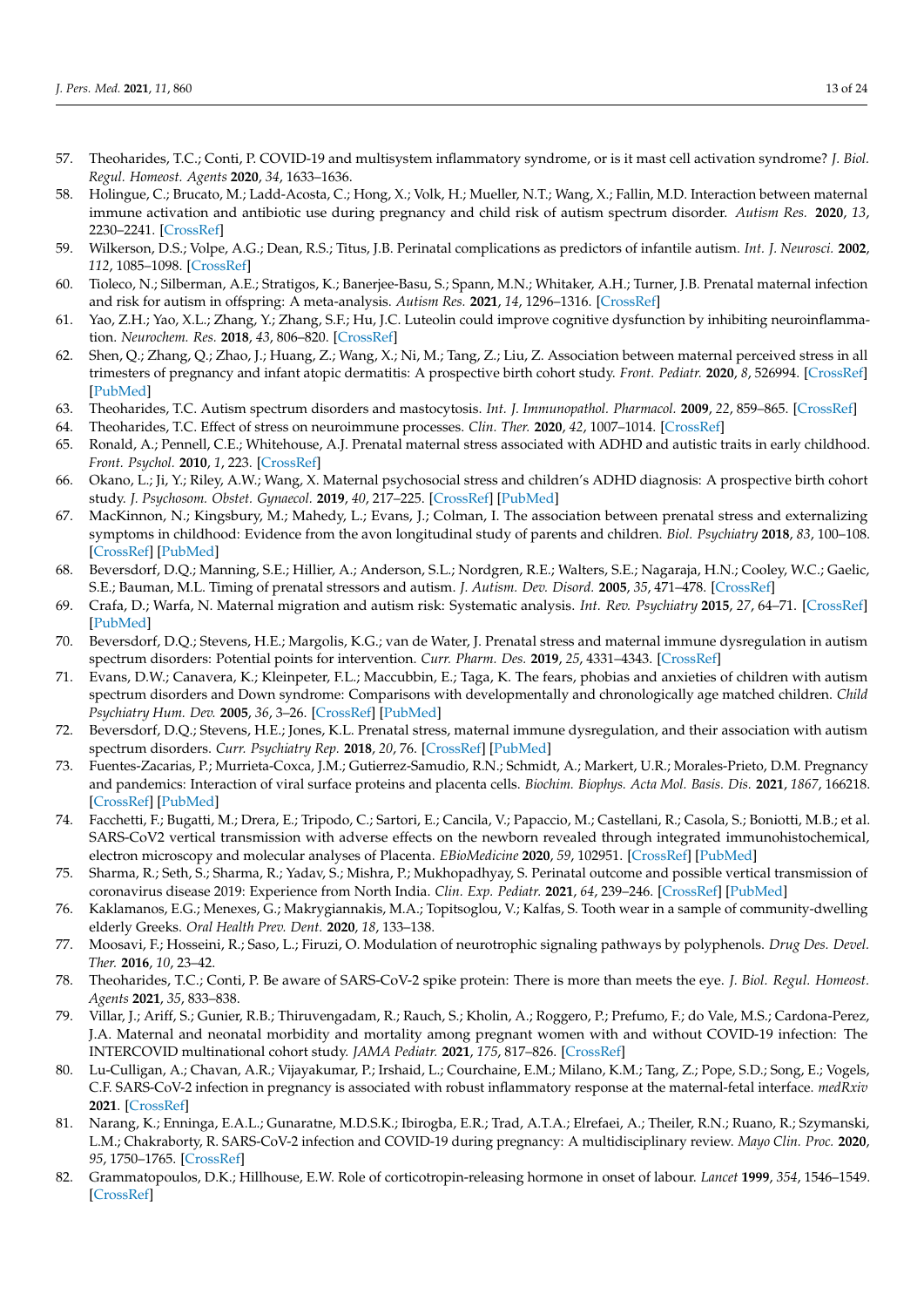- <span id="page-13-0"></span>83. Ng, E.K.; Leung, T.N.; Tsui, N.B.; Lau, T.K.; Panesar, N.S.; Chiu, R.W.; Lo, Y.M. The concentration of circulating corticotropinreleasing hormone mRNA in maternal plasma is increased in preeclampsia. *Clin. Chem.* **2003**, *49*, 727–731. [\[CrossRef\]](http://doi.org/10.1373/49.5.727)
- <span id="page-13-1"></span>84. Chrousos, G.P. The hypothalamic-pituitary-adrenal axis and immune-mediated inflammation. *N. Engl. J. Med.* **1995**, *332*, 1351–1362. [\[CrossRef\]](http://doi.org/10.1056/NEJM199505183322008) [\[PubMed\]](http://www.ncbi.nlm.nih.gov/pubmed/7715646)
- <span id="page-13-2"></span>85. She, J.; Liu, L.; Liu, W. COVID-19 epidemic: Disease characteristics in children. *J. Med. Virol.* **2020**, *92*, 747–754. [\[CrossRef\]](http://doi.org/10.1002/jmv.25807) [\[PubMed\]](http://www.ncbi.nlm.nih.gov/pubmed/32232980)
- 86. Dong, Y.; Mo, X.; Hu, Y.; Qi, X.; Jiang, F.; Jiang, Z.; Tong, S. Epidemiology of COVID-19 among Children in China. *Pediatrics* **2020**, *145*, e20200702. [\[CrossRef\]](http://doi.org/10.1542/peds.2020-0702) [\[PubMed\]](http://www.ncbi.nlm.nih.gov/pubmed/32179660)
- 87. Ludvigsson, J.F. Systematic review of COVID-19 in children shows milder cases and a better prognosis than adults. *Acta Paediatr.* **2020**, *109*, 1088–1095. [\[CrossRef\]](http://doi.org/10.1111/apa.15270)
- 88. Tian, S.; Hu, N.; Lou, J.; Chen, K.; Kang, X.; Xiang, Z.; Chen, H.; Wang, D.; Liu, N.; Liu, D. Characteristics of COVID-19 infection in Beijing. *J. Infect.* **2020**, *80*, 401–406. [\[CrossRef\]](http://doi.org/10.1016/j.jinf.2020.02.018)
- 89. Ciotti, M.; Angeletti, S.; Minieri, M.; Giovannetti, M.; Benvenuto, D.; Pascarella, S.; Sagnelli, C.; Bianchi, M.; Bernardini, S.; Ciccozzi, M. COVID-19 outbreak: An overview. *Chemotherapy* **2019**, *64*, 215–223. [\[CrossRef\]](http://doi.org/10.1159/000507423) [\[PubMed\]](http://www.ncbi.nlm.nih.gov/pubmed/32259829)
- 90. Hong, H.; Wang, Y.; Chung, H.T.; Chen, C.J. Clinical characteristics of novel coronavirus disease 2019 (COVID-19) in newborns, infants and children. *Pediatr. Neonatol.* **2020**, *61*, 131–132. [\[CrossRef\]](http://doi.org/10.1016/j.pedneo.2020.03.001)
- <span id="page-13-3"></span>91. Castagnoli, R.; Votto, M.; Licari, A.; Brambilla, I.; Bruno, R.; Perlini, S.; Rovida, F.; Baldanti, F.; Marseglia, G.L. Severe acute respiratory syndrome Coronavirus 2 (SARS-CoV-2) infection in children and adolescents: A systematic review. *JAMA Pediatr.* **2020**, *174*, 882–889. [\[CrossRef\]](http://doi.org/10.1001/jamapediatrics.2020.1467) [\[PubMed\]](http://www.ncbi.nlm.nih.gov/pubmed/32320004)
- <span id="page-13-4"></span>92. Greene, A.G.; Saleh, M.; Roseman, E.; Sinert, R. Toxic shock-like syndrome and COVID-19: A case report of multisystem inflammatory syndrome in children (MIS-C). *Am. J. Emerg. Med.* **2020**, *38*, 30492–30497. [\[CrossRef\]](http://doi.org/10.1016/j.ajem.2020.05.117) [\[PubMed\]](http://www.ncbi.nlm.nih.gov/pubmed/32532619)
- 93. Levin, M. Childhood multisystem inflammatory syndrome—A new challenge in the pandemic. *N. Engl. J. Med.* **2020**, *383*, 393–395. [\[CrossRef\]](http://doi.org/10.1056/NEJMe2023158)
- <span id="page-13-5"></span>94. Feldstein, L.R.; Rose, E.B.; Horwitz, S.M.; Collins, J.P.; Newhams, M.M.; Son, M.B.F.; Newburger, J.W.; Kleinman, L.C.; Heidemann, S.M.; Martin, A.A. Multisystem inflammatory syndrome in U.S. children and adolescents. *N. Engl. J. Med.* **2020**, *383*, 334–346. [\[CrossRef\]](http://doi.org/10.1056/NEJMoa2021680) [\[PubMed\]](http://www.ncbi.nlm.nih.gov/pubmed/32598831)
- <span id="page-13-6"></span>95. Jiang, L.; Tang, K.; Levin, M.; Irfan, O.; Morris, S.K.; Wilson, K.; Klein, J.D.; Bhutta, Z.A. COVID-19 and multisystem inflammatory syndrome in children and adolescents. *Lancet Infect. Dis.* **2020**, *20*, e276–e288. [\[CrossRef\]](http://doi.org/10.1016/S1473-3099(20)30651-4)
- <span id="page-13-7"></span>96. Rowley, A.H. Understanding SARS-CoV-2-related multisystem inflammatory syndrome in children. *Nat. Rev. Immunol.* **2020**, *20*, 453–454. [\[CrossRef\]](http://doi.org/10.1038/s41577-020-0367-5) [\[PubMed\]](http://www.ncbi.nlm.nih.gov/pubmed/32546853)
- <span id="page-13-8"></span>97. Schwartz, L.B.; Bradford, T.R.; Littman, B.H.; Wintroub, B.U. The fibrinogenolytic activity of purified tryptase from human lung mast cells. *J. Immunol.* **1985**, *135*, 2762–2767.
- <span id="page-13-9"></span>98. Consiglio, C.R.; Cotugno, N.; Sardh, F.; Pou, C.; Amodio, D.; Rodriguez, L.; Tan, Z.; Zicari, S.; Ruggiero, A.; Pascucci, G.R. The immunology of multisystem inflammatory syndrome in children with COVID-19. *Cell* **2020**, *183*, 968–981. [\[CrossRef\]](http://doi.org/10.1016/j.cell.2020.09.016)
- <span id="page-13-10"></span>99. Hagberg, H.; Gressens, P.; Mallard, C. Inflammation during fetal and neonatal life: Implications for neurologic and neuropsychiatric disease in children and adults. *Ann. Neurol.* **2012**, *71*, 444–457. [\[CrossRef\]](http://doi.org/10.1002/ana.22620) [\[PubMed\]](http://www.ncbi.nlm.nih.gov/pubmed/22334391)
- <span id="page-13-11"></span>100. Jones, K.A.; Thomsen, C. The role of the innate immune system in psychiatric disorders. *Mol. Cell Neurosci.* **2013**, *53*, 52–62. [\[CrossRef\]](http://doi.org/10.1016/j.mcn.2012.10.002)
- <span id="page-13-12"></span>101. Chavarria, A.; Alcocer-Varela, J. Is damage in central nervous system due to inflammation? *Autoimmun. Rev.* **2004**, *3*, 251–260. [\[CrossRef\]](http://doi.org/10.1016/j.autrev.2003.09.006) [\[PubMed\]](http://www.ncbi.nlm.nih.gov/pubmed/15246020)
- <span id="page-13-13"></span>102. Le Belle, J.E.; Sperry, J.; Ngo, A.; Ghochani, Y.; Laks, D.R.; Lopez-Aranda, M.; Silva, A.J.; Kornblum, H.I. Maternal inflammation contributes to brain overgrowth and autism-associated behaviors through altered redox signaling in stem and progenitor cells. *Stem Cell Rep.* **2014**, *3*, 725–734. [\[CrossRef\]](http://doi.org/10.1016/j.stemcr.2014.09.004) [\[PubMed\]](http://www.ncbi.nlm.nih.gov/pubmed/25418720)
- <span id="page-13-14"></span>103. Lee, M.H.; Perl, D.P.; Nair, G.; Li, W.; Maric, D.; Murray, H.; Dodd, S.J.; Koretsky, A.P.; Watts, J.A.; Cheung, V.; et al. Microvascular injury in the brains of patients with Covid-19. *N. Engl. J. Med.* **2020**, *384*, 481–483. [\[CrossRef\]](http://doi.org/10.1056/NEJMc2033369)
- <span id="page-13-15"></span>104. Helms, J.; Kremer, S.; Merdji, H.; Clere-Jehl, R.; Schenck, M.; Kummerlen, C.; Collange, O.; Boulay, C.; Fafi-Kremer, S.; Ohana, M. Neurologic features in severe SARS-CoV-2 infection. *N. Engl. J. Med.* **2020**, *382*, 2268–2270. [\[CrossRef\]](http://doi.org/10.1056/NEJMc2008597) [\[PubMed\]](http://www.ncbi.nlm.nih.gov/pubmed/32294339)
- 105. Fotuhi, M.; Mian, A.; Meysami, S.; Raji, C.A. Neurobiology of COVID-19. *J. Alzheimers Dis.* **2020**, *76*, 3–19. [\[CrossRef\]](http://doi.org/10.3233/JAD-200581)
- 106. Najjar, S.; Najjar, A.; Chong, D.J.; Pramanik, B.K.; Kirsch, C.; Kuzniecky, R.I.; Pacia, S.V.; Azhar, S. Central nervous system complications associated with SARS-CoV-2 infection: Integrative concepts of pathophysiology and case reports. *J. Neuroinflamm.* **2020**, *17*, 231. [\[CrossRef\]](http://doi.org/10.1186/s12974-020-01896-0)
- <span id="page-13-16"></span>107. Singh, A.K.; Bhushan, B.; Maurya, A.; Mishra, G.; Singh, S.K.; Awasthi, R. Novel coronavirus disease 2019 (COVID-19) and neurodegenerative disorders. *Dermatol. Ther.* **2020**, *33*, e13591. [\[CrossRef\]](http://doi.org/10.1111/dth.13591)
- 108. Liotta, E.M.; Batra, A.; Clark, J.R.; Shlobin, N.A.; Hoffman, S.C.; Orban, Z.S.; Koralnik, I.J. Frequent neurologic manifestations and encephalopathy-associated morbidity in Covid-19 patients. *Ann.Clin. Transl. Neurol.* **2020**, *7*, 2221–2230. [\[CrossRef\]](http://doi.org/10.1002/acn3.51210)
- 109. Koralnik, I.J.; Tyler, K.L. COVID-19: A global threat to the nervous system. *Ann. Neurol.* **2020**, *88*, 1–11. [\[CrossRef\]](http://doi.org/10.1002/ana.25807)
- 110. Nepal, G.; Rehrig, J.H.; Shrestha, G.S.; Shing, Y.K.; Yadav, J.K.; Ojha, R.; Pokhrel, G.; Tu, Z.L.; Huang, D.Y. Neurological manifestations of COVID-19: A systematic review. *Crit. Care* **2020**, *24*, 421. [\[CrossRef\]](http://doi.org/10.1186/s13054-020-03121-z) [\[PubMed\]](http://www.ncbi.nlm.nih.gov/pubmed/32660520)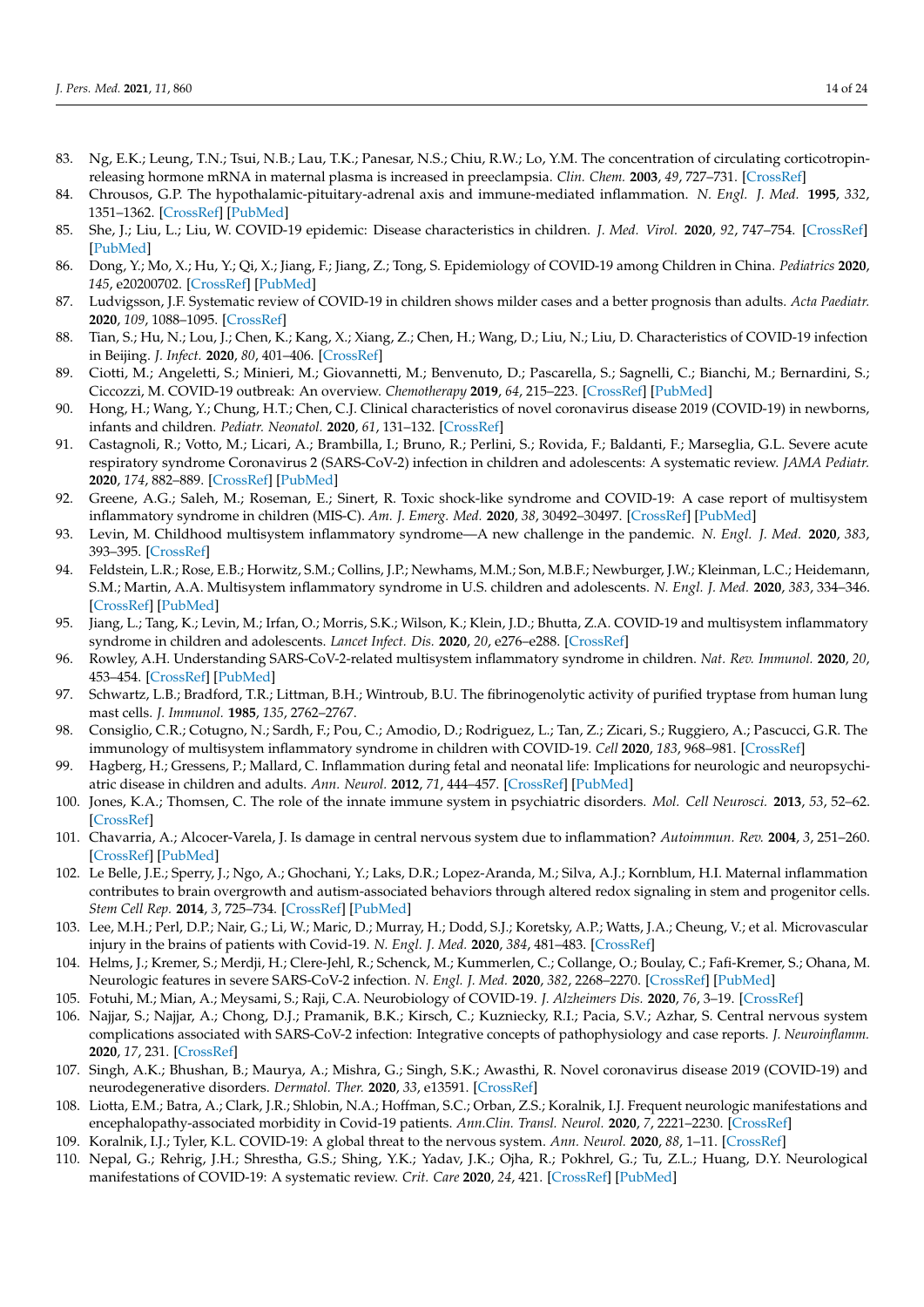- 111. Favas, T.T.; Dev, P.; Chaurasia, R.N.; Chakravarty, K.; Mishra, R.; Joshi, D.; Mishra, V.N.; Kumar, A.; Singh, V.K.; Pandey, M.; et al. Neurological manifestations of COVID-19: A systematic review and meta-analysis of proportions. *Neurol. Sci.* **2020**, *41*, 3437–3470. [\[CrossRef\]](http://doi.org/10.1007/s10072-020-04801-y) [\[PubMed\]](http://www.ncbi.nlm.nih.gov/pubmed/33089477)
- <span id="page-14-0"></span>112. Nazari, S.; Azari, J.A.; Mirmoeeni, S.; Sadeghian, S.; Heidari, M.E.; Assarzadegan, F.; Puormand, S.M.; Ebadi, H.; Fathi, D. Central nervous system manifestations in COVID-19 patients: A systematic review and meta-analysis. *Brain Behav.* **2021**, *11*, e02025. [\[CrossRef\]](http://doi.org/10.1002/brb3.2025)
- <span id="page-14-1"></span>113. Kempuraj, D.; Selvakumar, G.P.; Ahmed, M.E.; Raikwar, S.P.; Thangavel, R.; Khan, A.; Zaheer, S.A.; Iyer, S.S.; Burton, C.; James, D.; et al. COVID-19, mast cells, cytokine storm, psychological stress, and neuroinflammation. *Neuroscientist* **2020**, *26*, 402–414. [\[CrossRef\]](http://doi.org/10.1177/1073858420941476)
- <span id="page-14-2"></span>114. Schirinzi, T.; Landi, D.; Liguori, C. COVID-19: Dealing with a potential risk factor for chronic neurological disorders. *J. Neurol.* **2020**, *268*, 1171–1178. [\[CrossRef\]](http://doi.org/10.1007/s00415-020-10131-y) [\[PubMed\]](http://www.ncbi.nlm.nih.gov/pubmed/32852580)
- 115. Ongur, D.; Perlis, R.; Goff, D. Psychiatry and COVID-19. *JAMA* **2020**, *324*, 1149–1150. [\[CrossRef\]](http://doi.org/10.1001/jama.2020.14294)
- 116. Vindegaard, N.; Benros, M.E. COVID-19 pandemic and mental health consequences: Systematic review of the current evidence. *Brain Behav. Immun.* **2020**, *89*, 531–542. [\[CrossRef\]](http://doi.org/10.1016/j.bbi.2020.05.048)
- 117. Pfefferbaum, B.; North, C.S. Mental health and the Covid-19 pandemic. *N. Engl. J. Med.* **2020**, *383*, 510–512. [\[CrossRef\]](http://doi.org/10.1056/NEJMp2008017)
- <span id="page-14-18"></span>118. Xiang, Y.-T.; Yang, Y.; Li, W.; Zhang, L.; Zhang, Q.; Cheung, T.; Ng, C. Timely mental health care for the 2019 novel coronavirus outbreak is urgently needed. *Lancet Psychiatry* **2020**, *7*, 228–229. [\[CrossRef\]](http://doi.org/10.1016/S2215-0366(20)30046-8)
- <span id="page-14-19"></span>119. Gordon, J.A.; Borja, S.E. The COVID-19 pandemic: Setting the mental health research agenda. *Biol. Psychiatry* **2020**, *88*, 130–131. [\[CrossRef\]](http://doi.org/10.1016/j.biopsych.2020.05.012) [\[PubMed\]](http://www.ncbi.nlm.nih.gov/pubmed/32425206)
- 120. Taquet, M.; Luciano, S.; Geddes, J.R.; Harrison, P.J. Bidirectional associations between COVID-19 and psychiatric disorder: Retrospective cohort studies of 62,354 COVID-19 cases in the USA. *Lancet Psychiatry* **2021**, *8*, 130–140. [\[CrossRef\]](http://doi.org/10.1016/S2215-0366(20)30462-4)
- 121. Steardo, L., Jr.; Steardo, L.; Verkhratsky, A. Psychiatric face of COVID-19. *Transl. Psychiatry* **2020**, *10*, 261. [\[CrossRef\]](http://doi.org/10.1038/s41398-020-00949-5)
- 122. Shader, R.I. COVID-19 and depression. *Clin. Ther.* **2020**, *42*, 962–963. [\[CrossRef\]](http://doi.org/10.1016/j.clinthera.2020.04.010)
- 123. Smith, C.M.; Komisar, J.R.; Mourad, A.; Kincaid, B.R. COVID-19-associated brief psychotic disorder. *BMJ Case Rep.* **2020**, *13*, e236940. [\[CrossRef\]](http://doi.org/10.1136/bcr-2020-236940)
- <span id="page-14-3"></span>124. Druss, B.G. Addressing the COVID-19 pandemic in populations with serious mental illness. *JAMA Psychiatry* **2020**, *77*, 891–892. [\[CrossRef\]](http://doi.org/10.1001/jamapsychiatry.2020.0894) [\[PubMed\]](http://www.ncbi.nlm.nih.gov/pubmed/32242888)
- <span id="page-14-4"></span>125. Steinman, G. COVID-19 and autism. *Med. Hypotheses* **2020**, *142*, 109797. [\[CrossRef\]](http://doi.org/10.1016/j.mehy.2020.109797)
- <span id="page-14-5"></span>126. Baig, A.M. Chronic COVID syndrome: Need for an appropriate medical terminology for long-COVID and COVID long-haulers. *J. Med. Virol.* **2020**, *93*, 2555–2556. [\[CrossRef\]](http://doi.org/10.1002/jmv.26624)
- <span id="page-14-6"></span>127. Moreno-Perez, O.; Merino, E.; Leon-Ramirez, J.M.; Andres, M.; Ramos, J.M.; renas-Jimenez, J.; Asensio, S.; Sanchez, R.; Ruiz-Torregrosa, P.; Galan, I. Post-acute COVID-19 Syndrome. Incidence and risk factors: A Mediterranean cohort study. *J. Infect.* **2021**, *82*, 378–383. [\[CrossRef\]](http://doi.org/10.1016/j.jinf.2021.01.004)
- <span id="page-14-8"></span>128. Nalbandian, A.; Sehgal, K.; Gupta, A.; Madhavan, M.V.; McGroder, C.; Stevens, J.S.; Cook, J.R.; Nordvig, A.S.; Shalev, D.; Sehrawat, T.S.; et al. Post-acute COVID-19 syndrome. *Nat. Med.* **2021**, *27*, 601–615. [\[CrossRef\]](http://doi.org/10.1038/s41591-021-01283-z)
- <span id="page-14-7"></span>129. Montagne, A.; Nation, D.A.; Sagare, A.P.; Barisano, G.; Sweeney, M.D.; Chakhoyan, A.; Pachicano, M.; Joe, E.; Nelson, A.R.; D'Orazio, L.M.; et al. APOE4 leads to blood-brain barrier dysfunction predicting cognitive decline. *Nature* **2020**, *581*, 71–76. [\[CrossRef\]](http://doi.org/10.1038/s41586-020-2247-3) [\[PubMed\]](http://www.ncbi.nlm.nih.gov/pubmed/32376954)
- <span id="page-14-9"></span>130. Baig, A.M. Deleterious outcomes in long-hauler COVID-19: The effects of SARS-CoV-2 on the CNS in chronic COVID syndrome. *ACS Chem. Neurosci.* **2020**, *11*, 4017–4020. [\[CrossRef\]](http://doi.org/10.1021/acschemneuro.0c00725) [\[PubMed\]](http://www.ncbi.nlm.nih.gov/pubmed/33275404)
- 131. Huang, C.; Huang, L.; Wang, Y.; Li, X.; Ren, L.; Gu, X.; Kang, L.; Guo, L.; Liu, M.; Zhou, X.; et al. 6-month consequences of COVID-19 in patients discharged from hospital: A cohort study. *Lancet* **2021**, *397*, 220–232. [\[CrossRef\]](http://doi.org/10.1016/S0140-6736(20)32656-8)
- <span id="page-14-10"></span>132. Higgins, V.; Sohaei, D.; Diamandis, E.P.; Prassas, I. COVID-19: From an acute to chronic disease? Potential long-term health consequences. *Crit. Rev.Clin. Lab. Sci.* **2020**, *58*, 297–310. [\[CrossRef\]](http://doi.org/10.1080/10408363.2020.1860895)
- <span id="page-14-11"></span>133. Townsend, L.; Dyer, A.H.; Jones, K.; Dunne, J.; Mooney, A.; Gaffney, F.; O'Connor, L.; Leavy, D.; O'Brien, K.; Dowds, J. Persistent fatigue following SARS-CoV-2 infection is common and independent of severity of initial infection. *PLoS ONE* **2020**, *15*, e0240784. [\[CrossRef\]](http://doi.org/10.1371/journal.pone.0240784)
- <span id="page-14-12"></span>134. Theoharides, T.C. Stress, inflammation, and autoimmunity: The 3 modern erinyes. *Clin. Ther.* **2020**, *42*, 742–744. [\[CrossRef\]](http://doi.org/10.1016/j.clinthera.2020.04.002) [\[PubMed\]](http://www.ncbi.nlm.nih.gov/pubmed/32354496)
- <span id="page-14-13"></span>135. Theoharides, T.C. The impact of psychological stress on mast cells. *Ann. Allergy Asthma Immunol. Off. Publ. Am. Coll. Allergy Asthma Immunol.* **2020**, *125*, 388–392. [\[CrossRef\]](http://doi.org/10.1016/j.anai.2020.07.007)
- <span id="page-14-14"></span>136. Keller, F.; Persico, A.M. The neurobiological context of autism. *Mol. Neurobiol.* **2003**, *28*, 1–22. [\[CrossRef\]](http://doi.org/10.1385/MN:28:1:1)
- <span id="page-14-15"></span>137. El-Ansary, A.; Al-Ayadhi, L. Neuroinflammation in autism spectrum disorders. *J. Neuroinflamm.* **2012**, *9*, 265. [\[CrossRef\]](http://doi.org/10.1186/1742-2094-9-265) [\[PubMed\]](http://www.ncbi.nlm.nih.gov/pubmed/23231720)
- 138. Young, A.M.; Chakrabarti, B.; Roberts, D.; Lai, M.C.; Suckling, J.; Baron-Cohen, S. From molecules to neural morphology: Understanding neuroinflammation in autism spectrum condition. *Mol. Autism* **2016**, *7*, 9. [\[CrossRef\]](http://doi.org/10.1186/s13229-016-0068-x)
- <span id="page-14-16"></span>139. Prata, J.; Machado, A.S.; von Doellinger, O.; Almeida, M.I.; Barbosa, M.A.; Coelho, R.; Santos, S.G. The contribution of inflammation to autism spectrum disorders: Recent clinical evidence. *Methods Mol. Biol.* **2019**, *2011*, 493–510.
- <span id="page-14-17"></span>140. Platt, M.P.; Agalliu, D.; Cutforth, T. Hello from the other side: How autoantibodies circumvent the blood-brain barrier in autoimmune encephalitis. *Front. Immunol.* **2017**, *8*, 442. [\[CrossRef\]](http://doi.org/10.3389/fimmu.2017.00442)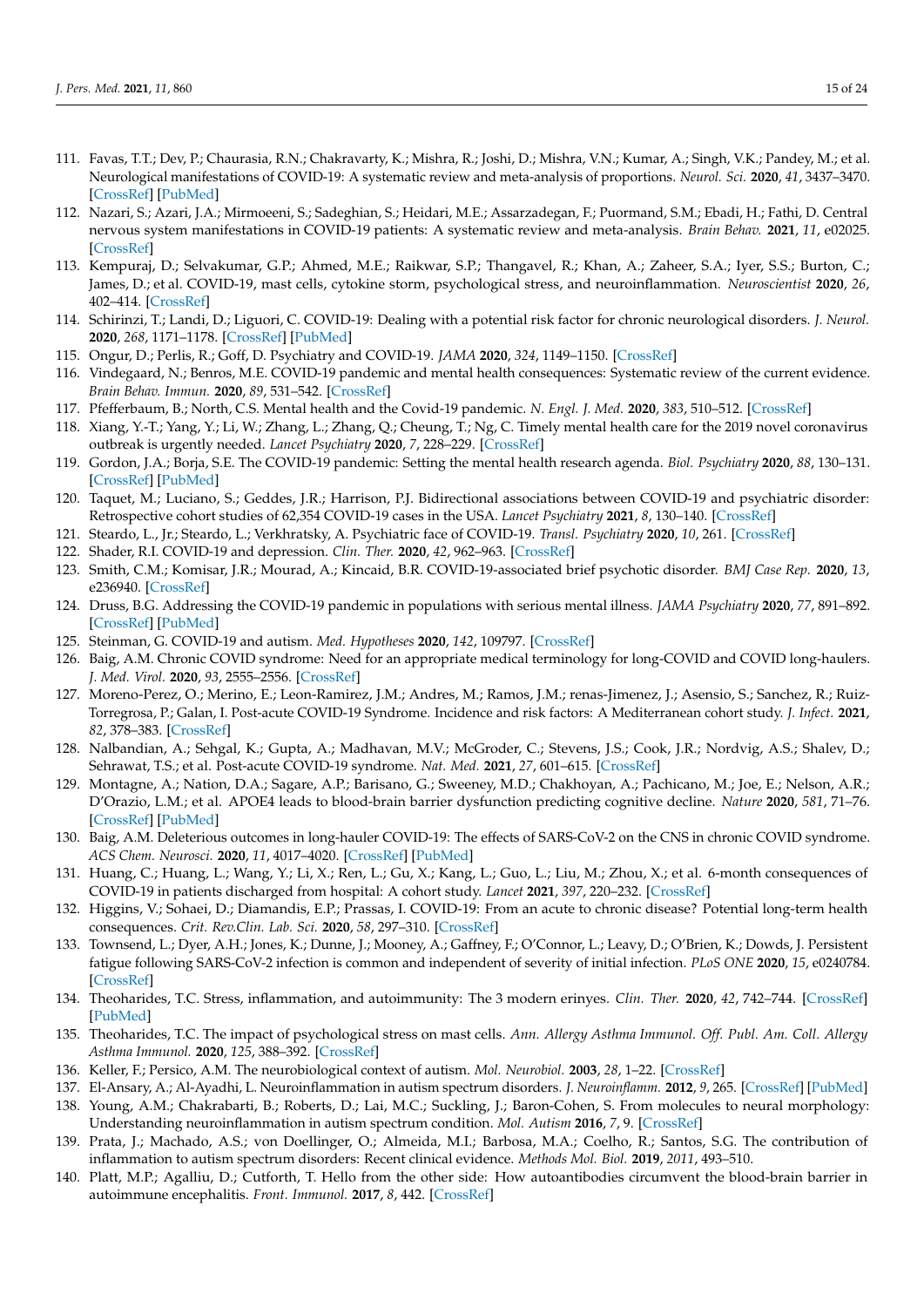- <span id="page-15-0"></span>141. Theoharides, T.C.; Angelidou, A.; Alysandratos, K.D.; Zhang, B.; Asadi, S.; Francis, K.; Toniato, E.; Kalogeromitros, D. Mast cell activation and autism. *Biochim. Biophys. Acta* **2012**, *1822*, 34–41. [\[CrossRef\]](http://doi.org/10.1016/j.bbadis.2010.12.017)
- <span id="page-15-1"></span>142. Theoharides, T.C.; Donelan, J.M.; Papadopoulou, N.; Cao, J.; Kempuraj, D.; Conti, P. Mast cells as targets of corticotropin-releasing factor and related peptides. *Trends Pharmacol. Sci.* **2004**, *25*, 563–568. [\[CrossRef\]](http://doi.org/10.1016/j.tips.2004.09.007) [\[PubMed\]](http://www.ncbi.nlm.nih.gov/pubmed/15491778)
- <span id="page-15-2"></span>143. Pedersen, J.M.; Mortensen, E.L.; Christensen, D.S.; Rozing, M.; Brunsgaard, H.; Meincke, R.H.; Petersen, G.L.; Lund, R. Prenatal and early postnatal stress and later life inflammation. *Psychoneuroendocrinology* **2018**, *88*, 158–166. [\[CrossRef\]](http://doi.org/10.1016/j.psyneuen.2017.12.014)
- <span id="page-15-3"></span>144. Marsland, A.L.; Walsh, C.; Lockwood, K.; John-Henderson, N.A. The effects of acute psychological stress on circulating and stimulated inflammatory markers: A systematic review and meta-analysis. *Brain Behav. Immun.* **2017**, *64*, 208–219. [\[CrossRef\]](http://doi.org/10.1016/j.bbi.2017.01.011) [\[PubMed\]](http://www.ncbi.nlm.nih.gov/pubmed/28089638)
- <span id="page-15-4"></span>145. Rudolph, M.D.; Graham, A.M.; Feczko, E.; Miranda-Dominguez, O.; Rasmussen, J.M.; Nardos, R.; Entringer, S.; Wadhwa, P.D.; Buss, C.; Fair, D.A. Maternal IL-6 during pregnancy can be estimated from newborn brain connectivity and predicts future working memory in offspring. *Nat. Neurosci.* **2018**, *21*, 765–772. [\[CrossRef\]](http://doi.org/10.1038/s41593-018-0128-y)
- <span id="page-15-5"></span>146. Huang, M.; Pang, X.; Karalis, K.; Theoharides, T.C. Stress-induced interleukin-6 release in mice is mast cell-dependent and more pronounced in Apolipoprotein E knockout mice. *Cardiovasc. Res.* **2003**, *59*, 241–249. [\[CrossRef\]](http://doi.org/10.1016/S0008-6363(03)00340-7)
- <span id="page-15-6"></span>147. Desai, A.; Jung, M.Y.; Olivera, A.; Gilfillan, A.M.; Prussin, C.; Kirshenbaum, A.S.; Beaven, M.A.; Metcalfe, D.D. IL-6 promotes an increase in human mast cell numbers and reactivity through suppression of suppressor of cytokine signaling 3. *J. Allergy Clin. Immunol.* **2016**, *137*, 1863–1871. [\[CrossRef\]](http://doi.org/10.1016/j.jaci.2015.09.059)
- <span id="page-15-7"></span>148. O'Keeffe, G.W. A new role for placental IL-6 signalling in determining neurodevelopmental outcome. *Brain Behav. Immun.* **2017**, *62*, 9–10. [\[CrossRef\]](http://doi.org/10.1016/j.bbi.2017.02.011) [\[PubMed\]](http://www.ncbi.nlm.nih.gov/pubmed/28216086)
- <span id="page-15-8"></span>149. Theoharides, T.C.; Konstantinidou, A. Corticotropin-releasing hormone and the blood-brain-barrier. *Front. Biosci.* **2007**, *12*, 1615–1628. [\[CrossRef\]](http://doi.org/10.2741/2174) [\[PubMed\]](http://www.ncbi.nlm.nih.gov/pubmed/17127408)
- <span id="page-15-9"></span>150. Fiorentino, M.; Sapone, A.; Senger, S.; Camhi, S.S.; Kadzielski, S.M.; Buie, T.M.; Kelly, D.L.; Cascella, N.; Fasano, A. Blood-brain barrier and intestinal epithelial barrier alterations in autism spectrum disorders. *Mol. Autism* **2016**, *7*, 49. [\[CrossRef\]](http://doi.org/10.1186/s13229-016-0110-z)
- <span id="page-15-10"></span>151. Kempuraj, D.; Papadopoulou, N.G.; Lytinas, M.; Huang, M.; Kandere-Grzybowska, K.; Madhappan, B.; Boucher, W.; Christodoulou, S.; Athanassiou, A.; Theoharides, T.C. Corticotropin-releasing hormone and its structurally related urocortin are synthesized and secreted by human mast cells. *Endocrinology* **2004**, *145*, 43–48. [\[CrossRef\]](http://doi.org/10.1210/en.2003-0805)
- <span id="page-15-11"></span>152. Mastorakos, G.; Chrousos, G.P.; Weber, J.S. Recombinant interleukin-6 activates the hypothalamic-pituitary-adrenal axis in humans. *J. Clin. Endocrinol. Metab.* **1993**, *77*, 1690–1694.
- <span id="page-15-12"></span>153. Stolp, H.B.; Dziegielewska, K.M.; Ek, C.J.; Habgood, M.D.; Lane, M.A.; Potter, A.M.; Saunders, N.R. Breakdown of the blood-brain barrier to proteins in white matter of the developing brain following systemic inflammation. *Cell Tissue Res.* **2005**, *320*, 369–378. [\[CrossRef\]](http://doi.org/10.1007/s00441-005-1088-6)
- <span id="page-15-13"></span>154. Esposito, P.; Chandler, N.; Kandere-Grzybowska, K.; Basu, S.; Jacobson, S.; Connolly, R.; Tutor, D.; Theoharides, T.C. Corticotropinreleasing hormone (CRH) and brain mast cells regulate blood-brain-barrier permeability induced by acute stress. *J. Pharmacol. Exp. Ther.* **2002**, *303*, 1061–1066. [\[CrossRef\]](http://doi.org/10.1124/jpet.102.038497)
- <span id="page-15-14"></span>155. Theoharides, T.C.; Doyle, R. Autism, gut-blood-brain barrier and mast cells. *J. Clin. Psychopharm.* **2008**, *28*, 479–483. [\[CrossRef\]](http://doi.org/10.1097/JCP.0b013e3181845f48) [\[PubMed\]](http://www.ncbi.nlm.nih.gov/pubmed/18794641)
- <span id="page-15-15"></span>156. Rozniecki, J.J.; Sahagian, G.G.; Kempuraj, D.; Tao, K.; Jocobson, S.; Zhang, B.; Theoharides, T.C. Brain metastases of mouse mammary adenocarcinoma is increased by acute stress. *Brain Res.* **2010**, *1366*, 204–210. [\[CrossRef\]](http://doi.org/10.1016/j.brainres.2010.09.085) [\[PubMed\]](http://www.ncbi.nlm.nih.gov/pubmed/20887716)
- <span id="page-15-16"></span>157. Theoharides, T.C.; Rozniecki, J.J.; Sahagian, G.; Jocobson, S.; Kempuraj, D.; Conti, P.; Kalogeromitros, D. Impact of stress and mast cells on brain metastases. *J. Neuroimmunol.* **2008**, *205*, 1–7. [\[CrossRef\]](http://doi.org/10.1016/j.jneuroim.2008.09.014) [\[PubMed\]](http://www.ncbi.nlm.nih.gov/pubmed/18977036)
- <span id="page-15-17"></span>158. Saunders, N.R. Ontogeny of the blood-brain barrier. *Exp. Eye Res.* **1977**, *25*, 523–550. [\[CrossRef\]](http://doi.org/10.1016/S0014-4835(77)80046-8)
- 159. Saunders, N.R.; Liddelow, S.A.; Dziegielewska, K.M. Barrier mechanisms in the developing brain. *Front Pharmacol.* **2012**, *3*, 46. [\[CrossRef\]](http://doi.org/10.3389/fphar.2012.00046)
- <span id="page-15-18"></span>160. Bueno, D.; Parvas, M.; Hermelo, I.; Garcia-Fernandez, J. Embryonic blood-cerebrospinal fluid barrier formation and function. *Front. Neurosci.* **2014**, *8*, 343. [\[CrossRef\]](http://doi.org/10.3389/fnins.2014.00343)
- <span id="page-15-19"></span>161. Saunders, N.R.; Dziegielewska, K.M.; Mollgard, K.; Habgood, M.D. Recent developments in understanding barrier mechanisms in the developing brain: Drugs and drug transporters in pregnancy, susceptibility or protection in the fetal brain? *Annu. Rev. Pharmacol. Toxicol.* **2019**, *59*, 487–505. [\[CrossRef\]](http://doi.org/10.1146/annurev-pharmtox-010818-021430) [\[PubMed\]](http://www.ncbi.nlm.nih.gov/pubmed/30183506)
- <span id="page-15-20"></span>162. Koehn, L.; Habgood, M.; Huang, Y.; Dziegielewska, K.; Saunders, N. Determinants of drug entry into the developing brain. *F1000 Res.* **2019**, *8*, 1372. [\[CrossRef\]](http://doi.org/10.12688/f1000research.20078.1) [\[PubMed\]](http://www.ncbi.nlm.nih.gov/pubmed/31656590)
- <span id="page-15-21"></span>163. Ji, Y.; Azuine, R.E.; Zhang, Y.; Hou, W.; Hong, X.; Wang, G.; Riley, A.; Pearson, C.; Zuckerman, B.; Wang, X. Association of cord plasma biomarkers of in utero acetaminophen exposure with risk of attention-deficit/hyperactivity disorder and autism spectrum disorder in childhood. *JAMA Psychiatry* **2019**, *77*, 180–189. [\[CrossRef\]](http://doi.org/10.1001/jamapsychiatry.2019.3259) [\[PubMed\]](http://www.ncbi.nlm.nih.gov/pubmed/31664451)
- <span id="page-15-22"></span>164. Li, Z.; Ge, J.; Yang, M.; Feng, J.; Qiao, M.; Jiang, R.; Bi, J.; Zhan, G.; Xu, X.; Wang, L.; et al. Vicarious traumatization in the general public, members, and non-members of medical teams aiding in COVID-19 control. *Brain Behav. Immun.* **2020**, *88*, 916–919. [\[CrossRef\]](http://doi.org/10.1016/j.bbi.2020.03.007)
- 165. Zhang, K.; Zhou, X.; Liu, H.; Hashimoto, K. Treatment concerns for psychiatric symptoms in patients with COVID-19 with or without psychiatric disorders. *Br. J. Psychiatry* **2020**, *217*, 351. [\[CrossRef\]](http://doi.org/10.1192/bjp.2020.84)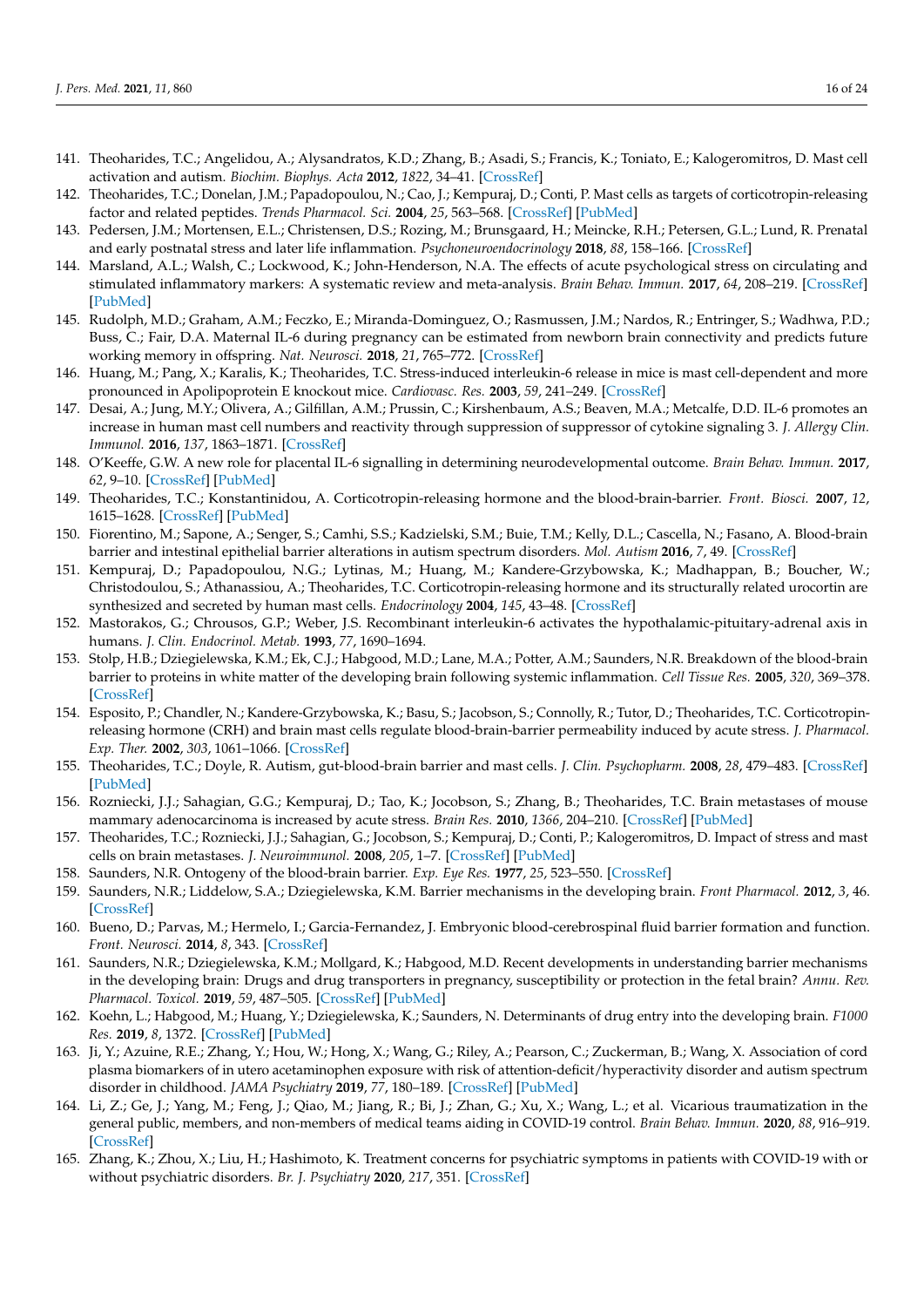- 166. Walton, M.; Murray, E.; Christian, M.D. Mental health care for medical staff and affiliated healthcare workers during the COVID-19 pandemic. *Eur. Heart, J. Acute Cardiovasc. Care* **2020**, *9*, 241–247. [\[CrossRef\]](http://doi.org/10.1177/2048872620922795)
- <span id="page-16-0"></span>167. Ren, Y.; Zhou, Y.; Qian, W.; Li, Z.; Liu, Z.; Wang, R.; Qi, L.; Yang, J.; Song, X.; Zeng, L.; et al. Letter to the Editor "A longitudinal study on the mental health of general population during the COVID-19 epidemic in China". *Brain Behav. Immunol.* **2020**, *87*, 132–133. [\[CrossRef\]](http://doi.org/10.1016/j.bbi.2020.05.004)
- <span id="page-16-1"></span>168. Loades, M.E.; Chatburn, E.; Higson-Sweeney, N.; Reynolds, S.; Shafran, R.; Brigden, A.; Linney, C.; McManus, M.N.; Borwick, C.; Crawley, E. Rapid systematic review: The impact of social isolation and loneliness on the mental health of children and adolescents in the context of COVID-19. *J. Am. Acad. Child Adolesc. Psychiatry* **2020**, *59*, 1218–1239. [\[CrossRef\]](http://doi.org/10.1016/j.jaac.2020.05.009)
- <span id="page-16-2"></span>169. Peters, J.L.; Cohen, S.; Staudenmayer, J.; Hosen, J.; Platts-Mills, T.A.; Wright, R.J. Prenatal negative life events increases cord blood IgE: Interactions with dust mite allergen and maternal atopy. *Allergy* **2012**, *67*, 545–551. [\[CrossRef\]](http://doi.org/10.1111/j.1398-9995.2012.02791.x)
- <span id="page-16-3"></span>170. Wang, I.J.; Wen, H.J.; Chiang, T.L.; Lin, S.J.; Guo, Y.L. Maternal psychologic problems increased the risk of childhood atopic dermatitis 1. *Pediatr. Allergy Immunol.* **2016**, *27*, 169–176. [\[CrossRef\]](http://doi.org/10.1111/pai.12518)
- <span id="page-16-4"></span>171. Andersson, N.W.; Hansen, M.V.; Larsen, A.D.; Hougaard, K.S.; Kolstad, H.A.; Schlunssen, V. Prenatal maternal stress and atopic diseases in the child: A systematic review of observational human studies. *Allergy* **2016**, *71*, 15–26. [\[CrossRef\]](http://doi.org/10.1111/all.12762) [\[PubMed\]](http://www.ncbi.nlm.nih.gov/pubmed/26395995)
- <span id="page-16-5"></span>172. Medsker, B.; Forno, E.; Simhan, H.; Celedon, J.C. Prenatal stress, prematurity, and asthma. *Obstet. Gynecol. Surv.* **2015**, *70*, 773–779. [\[CrossRef\]](http://doi.org/10.1097/OGX.0000000000000256) [\[PubMed\]](http://www.ncbi.nlm.nih.gov/pubmed/26676148)
- 173. Rosa, M.J.; Lee, A.G.; Wright, R.J. Evidence establishing a link between prenatal and early-life stress and asthma development. *Curr. Opin. Allergy Clin. Immunol.* **2018**, *18*, 148–158. [\[CrossRef\]](http://doi.org/10.1097/ACI.0000000000000421) [\[PubMed\]](http://www.ncbi.nlm.nih.gov/pubmed/29369067)
- <span id="page-16-6"></span>174. Van de Loo, K.F.; van Gelder, M.M.; Roukema, J.; Roeleveld, N.; Merkus, P.J.; Verhaak, C.M. Prenatal maternal psychological stress and childhood asthma and wheezing: A meta-analysis. *Eur. Respir. J.* **2016**, *47*, 133–146. [\[CrossRef\]](http://doi.org/10.1183/13993003.00299-2015)
- <span id="page-16-7"></span>175. Postorino, V.; Kerns, C.M.; Vivanti, G.; Bradshaw, J.; Siracusano, M.; Mazzone, L. Anxiety disorders and obsessive-compulsive disorder in individuals with autism spectrum disorder. *Curr. Psychiatry Rep.* **2017**, *19*, 92. [\[CrossRef\]](http://doi.org/10.1007/s11920-017-0846-y)
- <span id="page-16-8"></span>176. Cai, R.Y.; Richdale, A.L.; Uljarevic, M.; Dissanayake, C.; Samson, A.C. Emotion regulation in autism spectrum disorder: Where we are and where we need to go. *Autism Res.* **2018**, *11*, 962–978. [\[CrossRef\]](http://doi.org/10.1002/aur.1968)
- <span id="page-16-9"></span>177. Ye, Q.; Wang, B.; Mao, J. The pathogenesis and treatment of the 'Cytokine Storm' in COVID-19. *J. Infect.* **2020**, *80*, 607–613. [\[CrossRef\]](http://doi.org/10.1016/j.jinf.2020.03.037) [\[PubMed\]](http://www.ncbi.nlm.nih.gov/pubmed/32283152)
- 178. Chen, G.; Wu, D.; Guo, W.; Cao, Y.; Huang, D.; Wang, H.; Wang, T.; Zhang, X.; Chen, H.; Yu, H.; et al. Clinical and immunological features of severe and moderate coronavirus disease 2019. *J. Clin. Investig.* **2020**, *130*, 2620–2629. [\[CrossRef\]](http://doi.org/10.1172/JCI137244)
- 179. Conti, P.; Ronconi, G.; Caraffa, A.; Gallenga, C.E.; Ross, R.; Frydas, I.; Kritas, S.K. Induction of pro-inflammatory cytokines (IL-1 and IL-6) and lung inflammation by Coronavirus-19 (COVI-19 or SARS-CoV-2): Anti-inflammatory strategies. *J. Biol. Regul. Homeost. Agents* **2020**, *34*, 327–331.
- 180. Giamarellos-Bourboulis, E.J.; Netea, M.G.; Rovina, N.; Akinosoglou, K.; Antoniadou, A.; Antonakos, N.; Damoraki, G.; Gkavogianni, T.; Adami, M.-E.; Katsaounou, P.; et al. Complex immune dysregulation in COVID-19 patients with severe respiratory failure. *Cell Host. Microbe* **2020**, *27*, 992–1000. [\[CrossRef\]](http://doi.org/10.1016/j.chom.2020.04.009)
- 181. Tang, Y.; Liu, J.; Zhang, D.; Xu, Z.; Ji, J.; Wen, C. Cytokine storm in COVID-19: The current evidence and treatment strategies. *Front. Immunol.* **2020**, *11*, 1708. [\[CrossRef\]](http://doi.org/10.3389/fimmu.2020.01708)
- 182. Paces, J.; Strizova, Z.; Smrz, D.; Cerny, J. COVID-19 and the immune system. *Physiol. Res.* **2020**, *69*, 379–388. [\[CrossRef\]](http://doi.org/10.33549/physiolres.934492)
- 183. Ragab, D.; Salah, E.H.; Taeimah, M.; Khattab, R.; Salem, R. The COVID-19 cytokine storm; What we know so far. *Front. Immunol.* **2020**, *11*, 1446. [\[CrossRef\]](http://doi.org/10.3389/fimmu.2020.01446)
- 184. Brodin, P. Immune determinants of COVID-19 disease presentation and severity. *Nat. Med.* **2021**, *27*, 28–33. [\[CrossRef\]](http://doi.org/10.1038/s41591-020-01202-8) [\[PubMed\]](http://www.ncbi.nlm.nih.gov/pubmed/33442016)
- <span id="page-16-10"></span>185. Canna, S.W.; Cron, R.Q. Highways to hell: Mechanism-based management of cytokine storm syndromes. *J. Allergy Clin. Immunol.* **2020**, *146*, 949–959. [\[CrossRef\]](http://doi.org/10.1016/j.jaci.2020.09.016)
- <span id="page-16-11"></span>186. Herold, T.; Jurinovic, V.; Arnreich, C.; Lipworth, B.J.; Hellmuth, J.C.; von Bergwelt-Baildon, M.; Klein, M.; Weinberger, T. Elevated levels of IL-6 and CRP predict the need for mechanical ventilation in COVID-19. *J. Allergy Clin. Immunol.* **2020**, *146*, 128–136. [\[CrossRef\]](http://doi.org/10.1016/j.jaci.2020.05.008) [\[PubMed\]](http://www.ncbi.nlm.nih.gov/pubmed/32425269)
- 187. Han, H.; Ma, Q.; Li, C.; Liu, R.; Zhao, L.; Wang, W.; Zhang, P.; Liu, X.; Gao, G.; Liu, F. Profiling serum cytokines in COVID-19 patients reveals IL-6 and IL-10 are disease severity predictors. *Emerg. Microbes. Infect.* **2020**, *9*, 1123–1130. [\[CrossRef\]](http://doi.org/10.1080/22221751.2020.1770129)
- 188. Mazzoni, A.; Salvati, L.; Maggi, L.; Capone, M.; Vanni, A.; Spinicci, M.; Mencarini, J.; Caporale, R.; Peruzzi, B.; Antonelli, A.; et al. Impaired immune cell cytotoxicity in severe COVID-19 is IL-6 dependent. *J. Clin. Investig.* **2020**, *130*, 4694–4703. [\[CrossRef\]](http://doi.org/10.1172/JCI138554)
- <span id="page-16-12"></span>189. Liu, F.; Li, L.; Xu, M.; Wu, J.; Luo, D.; Zhu, Y.; Li, B.; Song, X.; Zhou, X. Prognostic value of interleukin-6, C-reactive protein, and procalcitonin in patients with COVID-19. *J. Clin. Virol.* **2020**, *127*, 104370. [\[CrossRef\]](http://doi.org/10.1016/j.jcv.2020.104370) [\[PubMed\]](http://www.ncbi.nlm.nih.gov/pubmed/32344321)
- <span id="page-16-13"></span>190. Copaescu, A.; Smibert, O.; Gibson, A.; Phillips, E.J.; Trubiano, J.A. The role of IL-6 and other mediators in the cytokine storm associated with SARS-CoV-2 infection. *J. Allergy Clin. Immunol.* **2020**, *146*, 518–534. [\[CrossRef\]](http://doi.org/10.1016/j.jaci.2020.07.001) [\[PubMed\]](http://www.ncbi.nlm.nih.gov/pubmed/32896310)
- <span id="page-16-14"></span>191. Conti, P.; Caraffa, A.; Gallenga, C.E.; Ross, R.; Kritas, S.K.; Frydas, I.; Younes, A.; Ronconi, G. Coronavirus-19 (SARS-CoV-2) induces acute severe lung inflammation via IL-1 causing cytokine storm in COVID-19: A promising inhibitory strategy. *J. Biol. Regul. Homeost. Agents* **2020**, *34*, 1971–1975.
- <span id="page-16-15"></span>192. Kritas, S.K.; Ronconi, G.; Caraffa, A.; Gallenga, C.E.; Ross, R.; Conti, P. Mast cells contribute to coronavirus-induced inflammation: New anti-inflammatory strategy. *J. Biol. Regul. Homeost. Agents* **2020**, *34*, 9–14.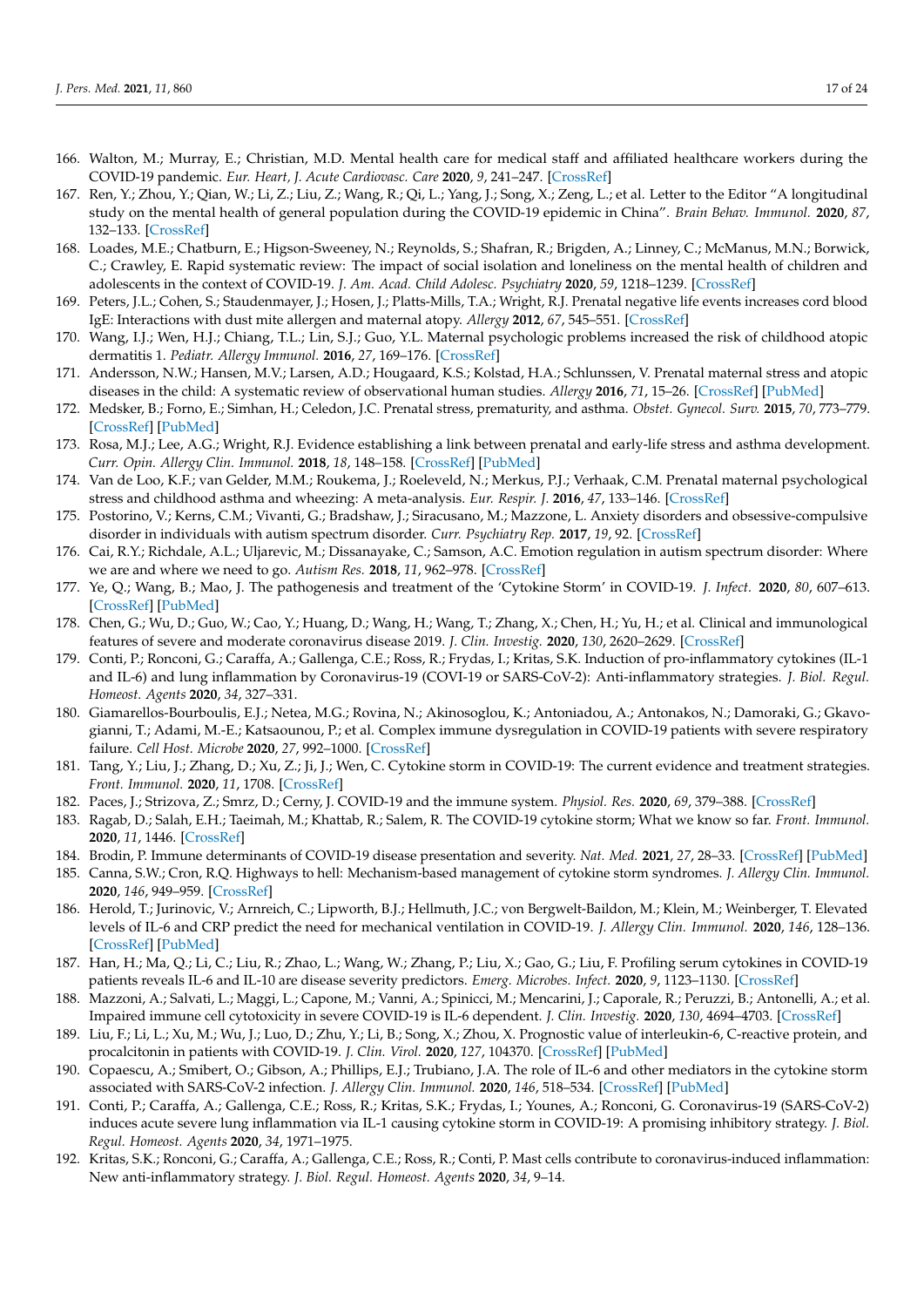- 193. Theoharides, T.C. COVID-19, pulmonary mast cells, cytokine storms, and beneficial actions of luteolin. *Biofactors* **2020**, *46*, 306–308. [\[CrossRef\]](http://doi.org/10.1002/biof.1633) [\[PubMed\]](http://www.ncbi.nlm.nih.gov/pubmed/32339387)
- 194. Afrin, L.B.; Weinstock, L.B.; Molderings, G.J. Covid-19 hyperinflammation and post-Covid-19 illness may be rooted in mast cell activation syndrome. *Int. J. Infect. Dis.* **2020**, *100*, 327–332. [\[CrossRef\]](http://doi.org/10.1016/j.ijid.2020.09.016) [\[PubMed\]](http://www.ncbi.nlm.nih.gov/pubmed/32920235)
- <span id="page-17-0"></span>195. Theoharides, T.C. Potential association of mast cells with COVID-19. *Ann. Allergy Asthma Immunol.* **2020**, *126*, 217–218. [\[CrossRef\]](http://doi.org/10.1016/j.anai.2020.11.003) [\[PubMed\]](http://www.ncbi.nlm.nih.gov/pubmed/33161155)
- <span id="page-17-1"></span>196. Motta, J.D.S., Jr.; Miggiolaro, A.F.R.D.S.; Nagashima, S.; de Paula, C.B.V.; Baena, C.P.; Scharfstein, J.; de Noronha, L. Mast cells in alveolar septa of COVID-19 patients: A pathogenic pathway that may link interstitial edema to immunothrombosis. *Front. Immunol.* **2020**, *11*, 574862. [\[CrossRef\]](http://doi.org/10.3389/fimmu.2020.574862)
- <span id="page-17-2"></span>197. Theoharides, T.C.; Valent, P.; Akin, C. Mast cells, mastocytosis, and related disorders. *N. Engl. J. Med.* **2015**, *373*, 163–172. [\[CrossRef\]](http://doi.org/10.1056/NEJMra1409760)
- <span id="page-17-3"></span>198. Fombonne, E. Epidemiology of pervasive developmental disorders. *Pediatr. Res.* **2009**, *65*, 591–598. [\[CrossRef\]](http://doi.org/10.1203/PDR.0b013e31819e7203)
- <span id="page-17-4"></span>199. McPartland, J.; Volkmar, F.R. Autism and related disorders. *Handb. Clin. Neurol.* **2012**, *106*, 407–418. [\[PubMed\]](http://www.ncbi.nlm.nih.gov/pubmed/22608634)
- <span id="page-17-5"></span>200. Chang, H.Y.; Seo, J.H.; Kim, H.Y.; Kwon, J.W.; Kim, B.J.; Kim, H.B.; Lee, S.Y.; Jang, G.C.; Song, D.J.; Kim, W.K. Allergic diseases in preschoolers are associated with psychological and behavioural problems. *Allergy Asthma Immunol. Res.* **2013**, *5*, 315–321. [\[CrossRef\]](http://doi.org/10.4168/aair.2013.5.5.315)
- <span id="page-17-6"></span>201. Jyonouchi, H. Food allergy and autism spectrum disorders: Is there a link? *Curr. Allergy Asthma Rep.* **2009**, *9*, 194–201. [\[CrossRef\]](http://doi.org/10.1007/s11882-009-0029-y) [\[PubMed\]](http://www.ncbi.nlm.nih.gov/pubmed/19348719)
- <span id="page-17-14"></span>202. Li, H.; Liu, H.; Chen, X.; Zhang, J.; Tong, G.; Sun, Y. Association of food hypersensitivity in children with the risk of autism spectrum disorder: A meta-analysis. *Eur. J. Pediatr.* **2021**, *180*, 999–1008. [\[CrossRef\]](http://doi.org/10.1007/s00431-020-03826-x) [\[PubMed\]](http://www.ncbi.nlm.nih.gov/pubmed/33145704)
- 203. Xu, G.; Snetselaar, L.G.; Jing, J.; Liu, B.; Strathearn, L.; Bao, W. Association of food allergy and other allergic conditions with autism spectrum disorder in children. *JAMA Netw. Open* **2018**, *1*, e180279. [\[CrossRef\]](http://doi.org/10.1001/jamanetworkopen.2018.0279) [\[PubMed\]](http://www.ncbi.nlm.nih.gov/pubmed/30646068)
- 204. Tan, Y.; Thomas, S.; Lee, B.K. Parent-reported prevalence of food allergies in children with autism spectrum disorder: National health interview survey, 2011–2015. *Autism Res.* **2019**, *12*, 802–805. [\[CrossRef\]](http://doi.org/10.1002/aur.2106)
- <span id="page-17-7"></span>205. Peretti, S.; Mariano, M.; Mazzocchetti, C.; Mazza, M.; Pino, M.C.; Verrotti Di, P.A.; Valenti, M. Diet: The keystone of autism spectrum disorder? *Nutr. Neurosci.* **2019**, *22*, 825–839. [\[CrossRef\]](http://doi.org/10.1080/1028415X.2018.1464819)
- <span id="page-17-8"></span>206. Mostafa, G.A.; Al-Ayadhi, L.Y. The possible relationship between allergic manifestations and elevated serum levels of brain specific auto-antibodies in autistic children. *J. Neuroimmunol.* **2013**, *261*, 77–81. [\[CrossRef\]](http://doi.org/10.1016/j.jneuroim.2013.04.003)
- <span id="page-17-9"></span>207. Ravn, N.H.; Halling, A.S.; Berkowitz, A.G.; Rinnov, M.R.; Silverberg, J.I.; Egeberg, A.; Thyssen, J.P. How does parental history of atopic disease predict the risk of atopic dermatitis in a child? A systematic review and meta-analysis. *J. Allergy Clin. Immunol.* **2020**, *145*, 1182–1193. [\[CrossRef\]](http://doi.org/10.1016/j.jaci.2019.12.899)
- <span id="page-17-10"></span>208. Estes, M.L.; McAllister, A.K. Maternal immune activation: Implications for neuropsychiatric disorders. *Science* **2016**, *353*, 772–777. [\[CrossRef\]](http://doi.org/10.1126/science.aag3194) [\[PubMed\]](http://www.ncbi.nlm.nih.gov/pubmed/27540164)
- <span id="page-17-11"></span>209. Zerbo, O.; Leong, A.; Barcellos, L.; Bernal, P.; Fireman, B.; Croen, L.A. Immune mediated conditions in autism spectrum disorders. *Brain Behav. Immun.* **2015**, *46*, 232–236. [\[CrossRef\]](http://doi.org/10.1016/j.bbi.2015.02.001)
- <span id="page-17-12"></span>210. Comi, A.M.; Zimmerman, A.W.; Frye, V.H.; Law, P.A.; Peeden, J.N. Familial clustering of autoimmune disorders and evaluation of medical risk factors in autism. *J. Child Neurol.* **1999**, *14*, 388–394. [\[CrossRef\]](http://doi.org/10.1177/088307389901400608)
- <span id="page-17-13"></span>211. Jarmołowska, B.; Bukało, M.; Fiedorowicz, E.; Cieślińska, A.; Kordulewska, N.K.; Moszyńska, M.; Świątecki, A.; Kostyra, E. Role of Milk-Derived Opioid Peptides and Proline Dipeptidyl Peptidase-4 in Autism Spectrum Disorders. *Nutrients* **2019**, *11*, 87. [\[CrossRef\]](http://doi.org/10.3390/nu11010087)
- <span id="page-17-15"></span>212. Zhou, L.; Chen, L.; Li, X.; Li, T.; Dong, Z.; Wang, Y.T. Food allergy induces alteration in brain inflammatory status and cognitive impairments. *Behav. Brain Res.* **2019**, *364*, 374–382. [\[CrossRef\]](http://doi.org/10.1016/j.bbr.2018.01.011) [\[PubMed\]](http://www.ncbi.nlm.nih.gov/pubmed/29339006)
- <span id="page-17-16"></span>213. Msallam, R.; Balla, J.; Rathore, A.P.S.; Kared, H.; Malleret, B.; Saron, W.A.A.; Liu, Z.; Hang, J.W.; Dutertre, C.A.; Larbi, A.; et al. Fetal mast cells mediate postnatal allergic responses dependent on maternal IgE. *Science* **2020**, *370*, 941–950. [\[CrossRef\]](http://doi.org/10.1126/science.aba0864)
- <span id="page-17-17"></span>214. Lenz, K.M.; Pickett, L.A.; Wright, C.L.; Davis, K.T.; Joshi, A.; McCarthy, M.M. Mast cells in the developing brain determine adult sexual behavior. *J. Neurosci.* **2018**, *38*, 8044–8059. [\[CrossRef\]](http://doi.org/10.1523/JNEUROSCI.1176-18.2018)
- <span id="page-17-18"></span>215. Theoharides, T.C.; Petra, A.I.; Taracanova, A.; Panagiotidou, S.; Conti, P. Targeting IL-33 in autoimmunity and inflammation. *J. Pharmacol. Exp. Ther.* **2015**, *354*, 24–31. [\[CrossRef\]](http://doi.org/10.1124/jpet.114.222505)
- <span id="page-17-19"></span>216. Theoharides, T.C.; Leeman, S.E. Effect of IL-33 on de novo synthesized mediators from human mast cells. *J. Allergy Clin. Immunol.* **2019**, *143*, 451. [\[CrossRef\]](http://doi.org/10.1016/j.jaci.2018.09.014) [\[PubMed\]](http://www.ncbi.nlm.nih.gov/pubmed/30390921)
- <span id="page-17-20"></span>217. Zhang, X.; Dong, H.; Li, N.; Zhang, S.; Sun, J.; Zhang, S.; Qian, Y. Activated brain mast cells contribute to postoperative cognitive dysfunction by evoking microglia activation and neuronal apoptosis. *J. Neuroinflamm.* **2016**, *13*, 127. [\[CrossRef\]](http://doi.org/10.1186/s12974-016-0592-9)
- <span id="page-17-21"></span>218. Gurish, M.F.; Austen, K.F. Developmental origin and functional specialization of mast cell subsets. *Immunity* **2012**, *37*, 25–33. [\[CrossRef\]](http://doi.org/10.1016/j.immuni.2012.07.003)
- <span id="page-17-22"></span>219. Olivera, A.; Beaven, M.A.; Metcalfe, D.D. Mast cells signal their importance in health and disease. *J. Allergy Clin. Immunol.* **2018**, *142*, 381–393. [\[CrossRef\]](http://doi.org/10.1016/j.jaci.2018.01.034)
- <span id="page-17-23"></span>220. Galli, S.J.; Tsai, M.; Piliponsky, A.M. The development of allergic inflammation. *Nature* **2008**, *454*, 445–454. [\[CrossRef\]](http://doi.org/10.1038/nature07204) [\[PubMed\]](http://www.ncbi.nlm.nih.gov/pubmed/18650915)
- <span id="page-17-24"></span>221. Theoharides, T.C.; Alysandratos, K.D.; Angelidou, A.; Delivanis, D.A.; Sismanopoulos, N.; Zhang, B.; Asadi, S.; Vasiadi, M.; Weng, Z.; Miniati, A.; et al. Mast cells and inflammation. *Biochim. Biophys. Acta* **2012**, *1822*, 21–33. [\[CrossRef\]](http://doi.org/10.1016/j.bbadis.2010.12.014)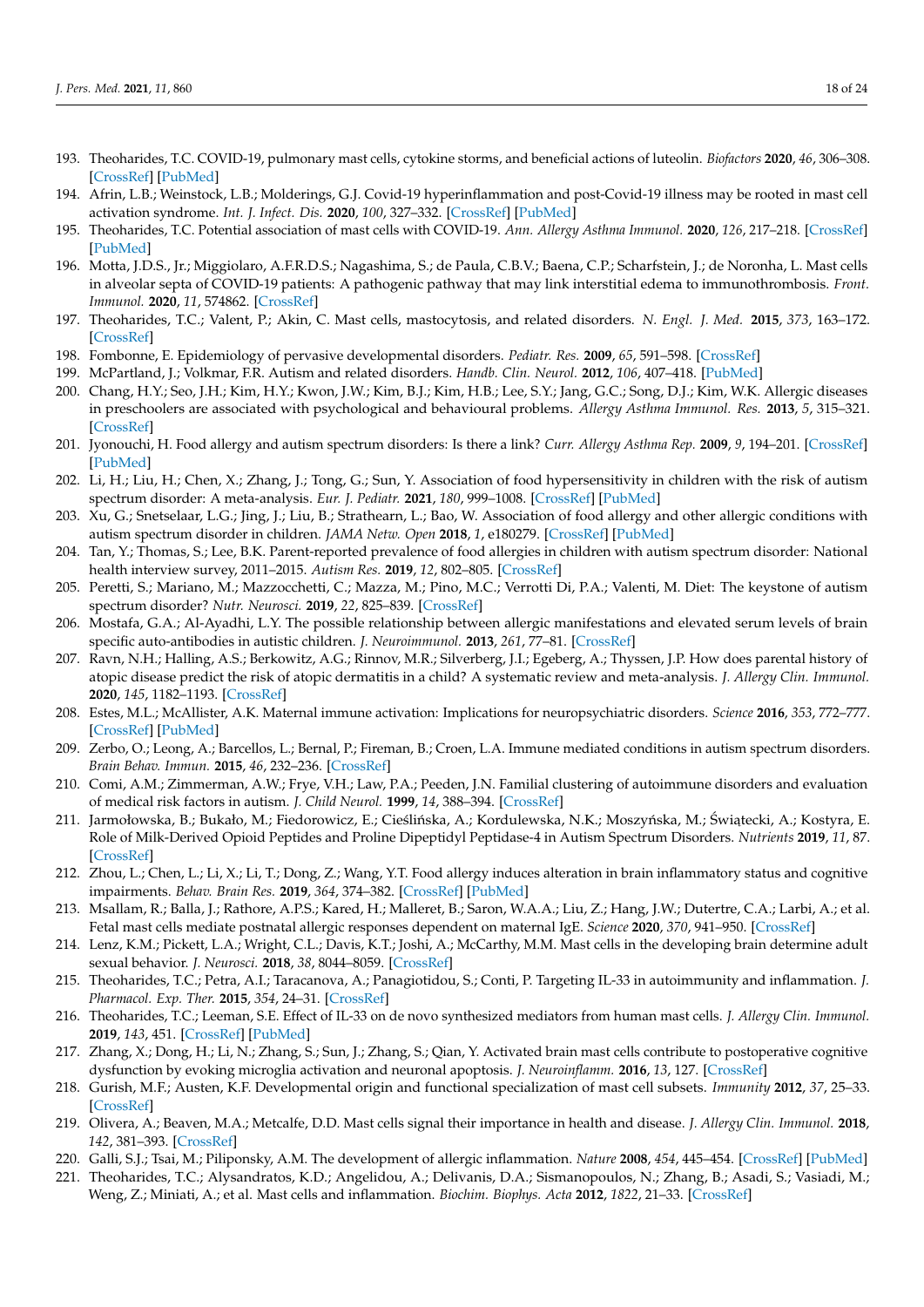- <span id="page-18-0"></span>222. Mukai, K.; Tsai, M.; Saito, H.; Galli, S.J. Mast cells as sources of cytokines, chemokines, and growth factors. *Immunol. Rev.* **2018**, *282*, 121–150. [\[CrossRef\]](http://doi.org/10.1111/imr.12634) [\[PubMed\]](http://www.ncbi.nlm.nih.gov/pubmed/29431212)
- <span id="page-18-1"></span>223. Theoharides, T.C.; Alysandratos, K.D.; Angelidou, A.; Delivanis, D.A.; Sismanopoulos, N.; Zhang, B.; Asadi, S.; Vasiadi, M.; Weng, Z.; Miniati, A. Interleukin-1 family cytokines and mast cells: Activation and inhibition. *J. Biol. Regul. Homeost. Agents* **2019**, *33*, 1–6.
- <span id="page-18-2"></span>224. Taracanova, A.; Tsilioni, I.; Conti, P.; Norwitz, E.R.; Leeman, S.E.; Theoharides, T.C. Substance P and IL-33 administered together stimulate a marked secretion of IL-1beta from human mast cells, inhibited by methoxyluteolin. *Proc. Natl. Acad. Sci. USA* **2018**, *115*, e9381–e9390. [\[CrossRef\]](http://doi.org/10.1073/pnas.1810133115)
- <span id="page-18-3"></span>225. Kandere-Grzybowska, K.; Letourneau, R.; Kempuraj, D.; Donelan, J.; Poplawski, S.; Boucher, W.; Athanassiou, A.; Theoharides, T.C. IL-1 induces vesicular secretion of IL-6 without degranulation from human mast cells. *J. Immunol.* **2003**, *171*, 4830–4836. [\[CrossRef\]](http://doi.org/10.4049/jimmunol.171.9.4830) [\[PubMed\]](http://www.ncbi.nlm.nih.gov/pubmed/14568962)
- <span id="page-18-4"></span>226. Taracanova, A.; Alevizos, M.; Karagkouni, A.; Weng, Z.; Norwitz, E.; Conti, P.; Leeman, S.E.; Theoharides, T.C. SP and IL-33 together markedly enhance TNF synthesis and secretion from human mast cells mediated by the interaction of their receptors. *Proc. Natl. Acad. Sci. USA* **2017**, *114*, e4002–e4009. [\[CrossRef\]](http://doi.org/10.1073/pnas.1524845114) [\[PubMed\]](http://www.ncbi.nlm.nih.gov/pubmed/28461492)
- <span id="page-18-5"></span>227. Rozniecki, J.J.; Dimitriadou, V.; Lambracht-Hall, M.; Pang, X.; Theoharides, T.C. Morphological and functional demonstration of rat dura mast cell-neuron interactions in vitro and in vivo. *Brain Res.* **1999**, *849*, 1–15. [\[CrossRef\]](http://doi.org/10.1016/S0006-8993(99)01855-7)
- <span id="page-18-6"></span>228. Polyzoidis, S.; Koletsa, T.; Panagiotidou, S.; Ashkan, K.; Theoharides, T.C. Mast cells in meningiomas and brain inflammation. *J. Neuroinflammation* **2015**, *12*, 170. [\[CrossRef\]](http://doi.org/10.1186/s12974-015-0388-3) [\[PubMed\]](http://www.ncbi.nlm.nih.gov/pubmed/26377554)
- <span id="page-18-7"></span>229. Pang, X.; Letourneau, R.; Rozniecki, J.J.; Wang, L.; Theoharides, T.C. Definitive characterization of rat hypothalamic mast cells. *Neuroscience* **1996**, *73*, 889–902. [\[CrossRef\]](http://doi.org/10.1016/0306-4522(95)00606-0)
- <span id="page-18-8"></span>230. Kandere-Grzybowska, K.; Gheorghe, D.; Priller, J.; Esposito, P.; Huang, M.; Gerard, N.; Theoharides, T.C. Stress-induced dura vascular permeability does not develop in mast cell-deficient and neurokinin-1 receptor knockout mice. *Brain Res.* **2003**, *980*, 213–220. [\[CrossRef\]](http://doi.org/10.1016/S0006-8993(03)02975-5)
- <span id="page-18-9"></span>231. Matsumoto, I.; Inoue, Y.; Shimada, T.; Aikawa, T. Brain mast cells act as an immune gate to the hypothalamic-pituitary-adrenal axis in dogs. *J. Exp. Med.* **2001**, *194*, 71–78. [\[CrossRef\]](http://doi.org/10.1084/jem.194.1.71) [\[PubMed\]](http://www.ncbi.nlm.nih.gov/pubmed/11435473)
- 232. Bugajski, A.J.; Chlap, Z.; Gadek-Michalska, A.; Borycz, J.; Bugajski, J. Degranulation and decrease in histamine levels of thalamic mast cells coincides with corticosterone secretion induced by compound 48/80. *Inflamm. Res.* **1995**, *44*, S50–S51. [\[CrossRef\]](http://doi.org/10.1007/BF01674391) [\[PubMed\]](http://www.ncbi.nlm.nih.gov/pubmed/8520998)
- <span id="page-18-10"></span>233. Kalogeromitros, D.; Syrigou, E.I.; Makris, M.; Kempuraj, D.; Stavrianeas, N.G.; Vasiadi, M.; Theoharides, T.C. Nasal provocation of patients with allergic rhinitis and the hypothalamic-pituitary-adrenal axis. *Ann. Allergy Asthma Immunol.* **2007**, *98*, 269–273. [\[CrossRef\]](http://doi.org/10.1016/S1081-1206(10)60717-X)
- <span id="page-18-11"></span>234. Scaccianoce, S.; Lombardo, K.; Nicolai, R.; Affricano, D.; Angelucci, L. Studies on the involvement of histamine in the hypothalamic-pituitary-adrenal axis activation induced by nerve growth factor. *Life Sci.* **2000**, *67*, 3143–3152. [\[CrossRef\]](http://doi.org/10.1016/S0024-3205(00)00899-7)
- <span id="page-18-12"></span>235. Alysandratos, K.; Asadi, S.; Angelidou, A.; Zhang, B.; Sismanopoulos, N.; Yang, H.; Critchfield, A.; Theoharides, T.C. Neurotensin and CRH interactions augment human mast cell activation. *PLoS ONE* **2012**, *7*, e48934. [\[CrossRef\]](http://doi.org/10.1371/journal.pone.0048934) [\[PubMed\]](http://www.ncbi.nlm.nih.gov/pubmed/23155429)
- <span id="page-18-13"></span>236. Asadi, S.; Alysandratos, K.-D.; Angelidou, A.; Miniati, A.; Sismanopoulos, N.; Vasiadi, M.; Zhang, B.; Kalogeromitros, D.; Theoharides, T.C. Substance P (SP) induces expression of functional corticotropin-releasing hormone receptor-1 (CRHR-1) in human mast cells. *J. Investig. Dermatol.* **2012**, *132*, 324–329. [\[CrossRef\]](http://doi.org/10.1038/jid.2011.334)
- <span id="page-18-14"></span>237. Marshall, J.S.; Portales-Cervantes, L.; Leong, E. Mast cell responses to viruses and pathogen products. *Int. J. Mol. Sci.* **2019**, *20*, 4241. [\[CrossRef\]](http://doi.org/10.3390/ijms20174241)
- <span id="page-18-15"></span>238. Ziegler, C.G.K.; Allon, S.J.; Nyquist, S.K.; Mbano, I.M.; Miao, V.N.; Tzouanas, C.N.; Cao, Y.; Yousif, A.S.; Bals, J.; Hauser, B.M. SARS-CoV-2 receptor ACE2 is an interferon-stimulated gene in human airway epithelial cells and is detected in specific cell subsets across tissues. *Cell* **2020**, *181*, 1016–1035. [\[CrossRef\]](http://doi.org/10.1016/j.cell.2020.04.035)
- <span id="page-18-16"></span>239. Dietrich, N.; Rohde, M.; Geffers, R.; Kroger, A.; Hauser, H.; Weiss, S.; Gekara, N.O. Mast cells elicit proinflammatory but not type I interferon responses upon activation of TLRs by bacteria. *Proc. Natl. Acad. Sci. USA* **2010**, *107*, 8748–8753. [\[CrossRef\]](http://doi.org/10.1073/pnas.0912551107)
- <span id="page-18-17"></span>240. Bawazeer, M.A.; Theoharides, T.C. IL-33 stimulates human mast cell release of CCL5 and CCL2 via MAPK and NF-kappaB, inhibited by methoxyluteolin. *Eur. J. Pharmacol.* **2019**, *865*, 172760. [\[CrossRef\]](http://doi.org/10.1016/j.ejphar.2019.172760)
- <span id="page-18-18"></span>241. Saluja, R.; Khan, M.; Church, M.K.; Maurer, M. The role of IL-33 and mast cells in allergy and inflammation. *Clin. Transl. Allergy* **2015**, *5*, 33. [\[CrossRef\]](http://doi.org/10.1186/s13601-015-0076-5) [\[PubMed\]](http://www.ncbi.nlm.nih.gov/pubmed/26425339)
- <span id="page-18-19"></span>242. Conti, P.; Caraffa, A.; Tete, G.; Gallenga, C.E.; Ross, R.; Kritas, S.K.; Frydas, I.; Younes, A.; Di, E.P.; Ronconi, G. Mast cells activated by SARS-CoV-2 release histamine which increases IL-1 levels causing cytokine storm and inflammatory reaction in COVID-19. *J. Biol. Regul. Homeost. Agents* **2020**, *34*, 1629–1632.
- <span id="page-18-20"></span>243. Zhang, B.; Asadi, S.; Weng, Z.; Sismanopoulos, N.; Theoharides, T.C. Stimulated human mast cells secrete mitochondrial components that have autocrine and paracrine inflammatory actions. *PLoS ONE* **2012**, *7*, e49767. [\[CrossRef\]](http://doi.org/10.1371/journal.pone.0049767)
- <span id="page-18-21"></span>244. Collins, L.V.; Hajizadeh, S.; Holme, E.; Jonsson, I.M.; Tarkowski, A. Endogenously oxidized mitochondrial DNA induces in vivo and in vitro inflammatory responses. *J. Leukoc. Biol.* **2004**, *75*, 995–1000. [\[CrossRef\]](http://doi.org/10.1189/jlb.0703328) [\[PubMed\]](http://www.ncbi.nlm.nih.gov/pubmed/14982943)
- <span id="page-18-22"></span>245. Sun, S.; Sursal, T.; Adibnia, Y.; Zhao, C.; Zheng, Y.; Li, H.; Otterbein, L.E.; Hauser, C.J.; Itagaki, K. Mitochondrial DAMPs increase endothelial permeability through neutrophil dependent and independent pathways. *PLoS ONE* **2013**, *8*, e59989. [\[CrossRef\]](http://doi.org/10.1371/journal.pone.0059989) [\[PubMed\]](http://www.ncbi.nlm.nih.gov/pubmed/23527291)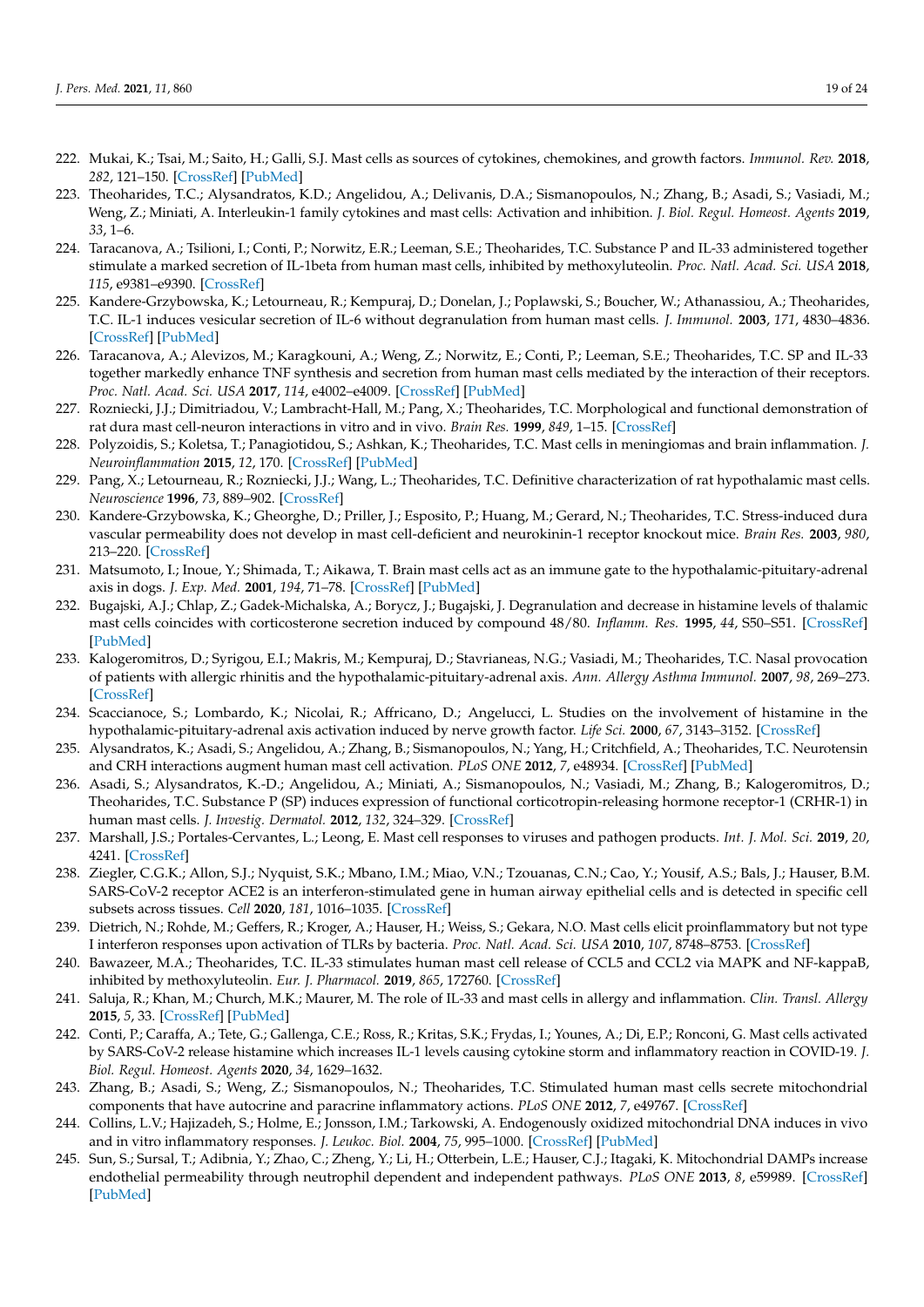- <span id="page-19-0"></span>246. Zhang, B.; Angelidou, A.; Alysandratos, K.D.; Vasiadi, M.; Francis, K.; Asadi, S.; Theoharides, A.; Sideri, K.; Lykouras, L.; Kalogeromitros, D. Mitochondrial DNA and anti-mitochondrial antibodies in serum of autistic children. *J. Neuroinflammation* **2010**, *7*, 80. [\[CrossRef\]](http://doi.org/10.1186/1742-2094-7-80)
- <span id="page-19-1"></span>247. Frye, R.E.; Cakir, J.; Rose, S.; Palmer, R.F.; Austin, C.; Curtin, P.; Arora, M. Mitochondria may mediate prenatal environmental influences in autism spectrum disorder. *J. Pers. Med.* **2021**, *11*, 218. [\[CrossRef\]](http://doi.org/10.3390/jpm11030218) [\[PubMed\]](http://www.ncbi.nlm.nih.gov/pubmed/33803789)
- <span id="page-19-2"></span>248. Scozzi, D.; Cano, M.; Ma, L.; Zhou, D.; Zhu, J.H.; O'Halloran, J.A.; Goss, C.W.; Rauseo, A.M.; Liu, Z.; Sahu, S.K.; et al. Circulating mitochondrial DNA is an early indicator of severe illness and mortality from COVID-19. *JCI Insight* **2021**, *6*, e143299.
- <span id="page-19-3"></span>249. Demopoulos, C.; Antonopoulou, S.; Theoharides, T.C. COVID-19, microthromboses, inflammation, and platelet activating factor. *Biofactors* **2020**, *46*, 927–933. [\[CrossRef\]](http://doi.org/10.1002/biof.1696)
- <span id="page-19-4"></span>250. Theoharides, T.C.; Antonopoulou, S.; Demopoulos, C.A. Coronavirus 2019, microthromboses, and platelet activating factor. *Clin. Ther.* **2020**, *42*, 1850–1852. [\[CrossRef\]](http://doi.org/10.1016/j.clinthera.2020.08.006)
- <span id="page-19-5"></span>251. Damialis, A.; Gilles, S.; Sofiev, M.; Sofieva, V.; Kolek, F.; Bayr, D.; Plaza, M.P.; Leier-Wirtz, V.; Kaschuba, S.; Ziska, L.H. Higher airborne pollen concentrations correlated with increased SARS-CoV-2 infection rates, as evidenced from 31 countries across the globe. *Proc. Natl. Acad. Sci. USA* **2021**, *118*, e2019034118. [\[CrossRef\]](http://doi.org/10.1073/pnas.2019034118)
- <span id="page-19-6"></span>252. Subhramanyam, C.S.; Wang, C.; Hu, Q.; Dheen, S.T. Microglia-mediated neuroinflammation in neurodegenerative diseases. *Semin. Cell Dev. Biol.* **2019**, *94*, 112–120. [\[CrossRef\]](http://doi.org/10.1016/j.semcdb.2019.05.004) [\[PubMed\]](http://www.ncbi.nlm.nih.gov/pubmed/31077796)
- 253. Colonna, M.; Butovsky, O. Microglia function in the central nervous system during health and neurodegeneration. *Annu. Rev. Immunol.* **2017**, *35*, 441–468. [\[CrossRef\]](http://doi.org/10.1146/annurev-immunol-051116-052358)
- <span id="page-19-7"></span>254. Voet, S.; Prinz, M.; van Loo, G. Microglia in central nervous system inflammation and multiple sclerosis pathology. *Trends Mol. Med.* **2019**, *25*, 112–123. [\[CrossRef\]](http://doi.org/10.1016/j.molmed.2018.11.005)
- <span id="page-19-8"></span>255. Perry, V.H.; Nicoll, J.A.; Holmes, C. Microglia in neurodegenerative disease. *Nat. Rev. Neurol.* **2010**, *6*, 193–201. [\[CrossRef\]](http://doi.org/10.1038/nrneurol.2010.17)
- 256. Ransohoff, R.M. How neuroinflammation contributes to neurodegeneration. *Science* **2016**, *353*, 777–783. [\[CrossRef\]](http://doi.org/10.1126/science.aag2590)
- <span id="page-19-9"></span>257. Hickman, S.; Izzy, S.; Sen, P.; Morsett, L.; El, K.J. Microglia in neurodegeneration. *Nat. Neurosci.* **2018**, *21*, 1359–1369. [\[CrossRef\]](http://doi.org/10.1038/s41593-018-0242-x) [\[PubMed\]](http://www.ncbi.nlm.nih.gov/pubmed/30258234)
- <span id="page-19-10"></span>258. Xu, Z.X.; Kim, G.H.; Tan, J.W.; Riso, A.E.; Sun, Y.; Xu, E.Y.; Liao, G.Y.; Xu, H.; Lee, S.H.; Do, N.Y. Elevated protein synthesis in microglia causes autism-like synaptic and behavioral aberrations. *Nat. Commun.* **2020**, *11*, 1797. [\[CrossRef\]](http://doi.org/10.1038/s41467-020-15530-3) [\[PubMed\]](http://www.ncbi.nlm.nih.gov/pubmed/32286273)
- <span id="page-19-11"></span>259. Patel, A.B.; Tsilioni, I.; Leeman, S.E.; Theoharides, T.C. Neurotensin stimulates sortilin and mTOR in human microglia inhibitable by methoxyluteolin, a potential therapeutic target for autism. *Proc. Natl. Acad. Sci. USA* **2016**, *113*, e7049–e7058. [\[CrossRef\]](http://doi.org/10.1073/pnas.1604992113)
- <span id="page-19-12"></span>260. Vargas, G.; Medeiros Geraldo, L.H.; Gedeao, S.N.; Viana, P.M.; Regina Souza, L.F.; Carvalho Alcantara, G.F. Severe acute respiratory syndrome coronavirus 2 (SARS-CoV-2) and glial cells: Insights and perspectives. *Brain Behav. Immun. Health* **2020**, *7*, 100127. [\[CrossRef\]](http://doi.org/10.1016/j.bbih.2020.100127)
- <span id="page-19-13"></span>261. Tremblay, M.E.; Madore, C.; Bordeleau, M.; Tian, L.; Verkhratsky, A. Neuropathobiology of COVID-19: The role for glia. *Front. Cell Neurosci.* **2020**, *14*, 592214. [\[CrossRef\]](http://doi.org/10.3389/fncel.2020.592214)
- <span id="page-19-14"></span>262. Lee, N.; Chan, P.K.; Ip, M.; Wong, E.; Ho, J.; Ho, C.; Cockram, C.S.; Hui, D.S. Anti-SARS-CoV IgG response in relation to disease severity of severe acute respiratory syndrome. *J. Clin. Virol.* **2006**, *35*, 179–184. [\[CrossRef\]](http://doi.org/10.1016/j.jcv.2005.07.005)
- <span id="page-19-15"></span>263. Sotgiu, S.; Manca, S.; Gagliano, A.; Minutolo, A.; Melis, M.C.; Pisuttu, G.; Scoppola, C.; Bolognesi, E.; Clerici, M.; Guerini, F.R.; et al. Immune regulation of neurodevelopment at the mother-foetus interface: The case of autism. *Clin. Transl. Immunol.* **2020**, *9*, e1211. [\[CrossRef\]](http://doi.org/10.1002/cti2.1211) [\[PubMed\]](http://www.ncbi.nlm.nih.gov/pubmed/33209302)
- <span id="page-19-16"></span>264. Hendriksen, E.; van Bergeijk, D.; Oosting, R.S.; Redegeld, F.A. Mast cells in neuroinflammation and brain disorders. *Neurosci. Biobehav. Rev.* **2017**, *79*, 119–133. [\[CrossRef\]](http://doi.org/10.1016/j.neubiorev.2017.05.001)
- 265. Skaper, S.D.; Facci, L.; Giusti, P. Neuroinflammation, microglia and mast cells in the pathophysiology of neurocognitive disorders: A review. *CNS Neurol. Disord. Drug Targets* **2014**, *13*, 1654–1666. [\[CrossRef\]](http://doi.org/10.2174/1871527313666141130224206)
- <span id="page-19-18"></span>266. Skaper, S.D.; Facci, L.; Zusso, M.; Giusti, P. Neuroinflammation, mast cells, and glia: Dangerous liaisons. *Neuroscientist* **2017**, *23*, 478–498. [\[CrossRef\]](http://doi.org/10.1177/1073858416687249) [\[PubMed\]](http://www.ncbi.nlm.nih.gov/pubmed/29283023)
- <span id="page-19-17"></span>267. Zhang, X.; Wang, Y.; Dong, H.; Xu, Y.; Zhang, S. Induction of microglial activation by mediators released from mast cells. *Cell Physiol. Biochem.* **2016**, *38*, 1520–1531. [\[CrossRef\]](http://doi.org/10.1159/000443093)
- <span id="page-19-19"></span>268. Theoharides, T.C.; Stewart, J.M.; Panagiotidou, S.; Melamed, I. Mast cells, brain inflammation and autism. *Eur. J. Pharmacol.* **2015**, *778*, 96–102. [\[CrossRef\]](http://doi.org/10.1016/j.ejphar.2015.03.086) [\[PubMed\]](http://www.ncbi.nlm.nih.gov/pubmed/25941080)
- <span id="page-19-20"></span>269. Dong, H.; Zhang, X.; Wang, Y.; Zhou, X.; Qian, Y.; Zhang, S. Suppression of brain mast cells degranulation inhibits microglial activation and central nervous system inflammation. *Mol. Neurobiol.* **2017**, *54*, 997–1007. [\[CrossRef\]](http://doi.org/10.1007/s12035-016-9720-x)
- <span id="page-19-21"></span>270. Shaik-Dasthagirisaheb, Y.B.; Conti, P. The role of mast cells in Alzheimer's disease. *Adv. Clin. Exp. Med.* **2016**, *25*, 781–787. [\[CrossRef\]](http://doi.org/10.17219/acem/61914)
- <span id="page-19-22"></span>271. Kempuraj, D.; Mentor, S.; Thangavel, R.; Ahmed, M.E.; Selvakumar, G.P.; Raikwar, S.P.; Dubova, I.; Zaheer, S.; Iyer, S.S.; Zaheer, A. Mast cells in stress, pain, blood-brain barrier, neuroinflammation and Alzheimer's disease. *Front. Cell Neurosci.* **2019**, *13*, 54. [\[CrossRef\]](http://doi.org/10.3389/fncel.2019.00054)
- <span id="page-19-23"></span>272. Hansen, D.V.; Hanson, J.E.; Sheng, M. Microglia in Alzheimer's disease. *J. Cell Biol.* **2018**, *217*, 459–472. [\[CrossRef\]](http://doi.org/10.1083/jcb.201709069) [\[PubMed\]](http://www.ncbi.nlm.nih.gov/pubmed/29196460)
- <span id="page-19-24"></span>273. Hatziagelaki, E.; Adamaki, M.; Tsilioni, I.; Dimitriadis, G.; Theoharides, T.C. Myalgic encephalomyelitis/chronic fatigue syndrome-metabolic disease or disturbed homeostasis due to focal inflammation in the hypothalamus? *J. Pharmacol. Exp. Ther.* **2018**, *367*, 155–167. [\[CrossRef\]](http://doi.org/10.1124/jpet.118.250845) [\[PubMed\]](http://www.ncbi.nlm.nih.gov/pubmed/30076265)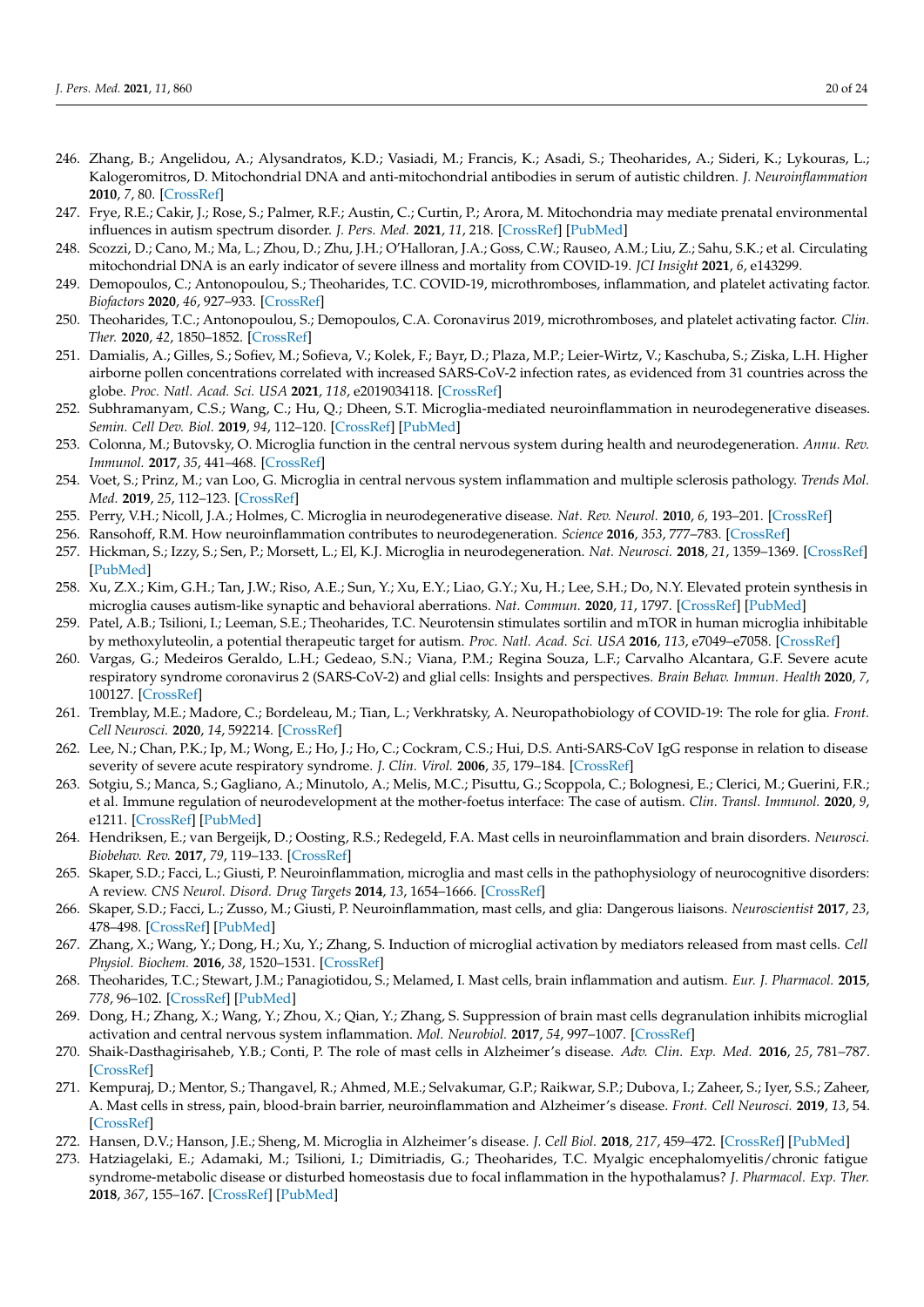- <span id="page-20-0"></span>274. Breach, M.R.; Dye, C.N.; Joshi, A.; Platko, S.; Gilfarb, R.A.; Krug, A.R.; Franceschelli, D.V.; Galan, A.; Dodson, C.M.; Lenz, K.M. Maternal allergic inflammation in rats impacts the offspring perinatal neuroimmune milieu and the development of social play, locomotor behavior, and cognitive flexibility. *Brain Behav Immun.* **2021**, *95*, 269–286. [\[CrossRef\]](http://doi.org/10.1016/j.bbi.2021.03.025) [\[PubMed\]](http://www.ncbi.nlm.nih.gov/pubmed/33798637)
- <span id="page-20-1"></span>275. Wang, W.; Ji, P.; Riopelle, R.J.; Dow, K.E. Functional expression of corticotropin-releasing hormone (CRH) receptor 1 in cultured rat microglia. *J. Neurochem.* **2002**, *80*, 287–294. [\[CrossRef\]](http://doi.org/10.1046/j.0022-3042.2001.00687.x)
- <span id="page-20-2"></span>276. Podlesek, A.; Komidar, L.; Kavcic, V. The relationship between perceived stress and subjective cognitive decline during the COVID-19 epidemic. *Front Psychol.* **2021**, *12*, 647971. [\[CrossRef\]](http://doi.org/10.3389/fpsyg.2021.647971)
- <span id="page-20-3"></span>277. Martin, S.; Dicou, E.; Vincent, J.P.; Mazella, J. Neurotensin and the neurotensin receptor-3 in microglial cells. *J. Neurosci. Res.* **2005**, *81*, 322–326. [\[CrossRef\]](http://doi.org/10.1002/jnr.20477)
- <span id="page-20-4"></span>278. Angelidou, A.; Francis, K.; Vasiadi, M.; Alysandratos, K.-D.; Zhang, B.; Theoharides, A.; Lykouras, L.; Sideri, K.; Kalogeromitros, D.; Theoharides, T.C. Neurotensin is increased in serum of young children with autistic disorder. *J. Neuroinflam.* **2010**, *7*, 48. [\[CrossRef\]](http://doi.org/10.1186/1742-2094-7-48) [\[PubMed\]](http://www.ncbi.nlm.nih.gov/pubmed/20731814)
- <span id="page-20-5"></span>279. Tsilioni, I.; Dodman, N.; Petra, A.I.; Taliou, A.; Francis, K.; Moon-Fanelli, A.; Shuster, L.; Theoharides, T.C. Elevated serum neurotensin and CRH levels in children with autistic spectrum disorders and tail-chasing Bull Terriers with a phenotype similar to autism. *Transl. Psychiatry* **2014**, *4*, e466. [\[CrossRef\]](http://doi.org/10.1038/tp.2014.106)
- <span id="page-20-6"></span>280. Almehmadi, K.A.; Tsilioni, T.T.C. Increased expression of miR-155p5 in amygdala of children with Autism Spectrum Disorder. *Autism Res.* **2019**, *13*, 18–23. [\[CrossRef\]](http://doi.org/10.1002/aur.2205) [\[PubMed\]](http://www.ncbi.nlm.nih.gov/pubmed/31502418)
- <span id="page-20-7"></span>281. Tsilioni, I.; Pantazopoulos, H.; Conti, P.; Leeman, S.E.; Theoharides, T.C. IL-38 inhibits microglial inflammatory mediators and is decreased in amygdala of children with autism spectrum disorder. *Proc. Natl. Acad. Sci. USA* **2020**, *117*, 16475–16480. [\[CrossRef\]](http://doi.org/10.1073/pnas.2004666117) [\[PubMed\]](http://www.ncbi.nlm.nih.gov/pubmed/32601180)
- <span id="page-20-8"></span>282. Jack, C.S.; Arbour, N.; Manusow, J.; Montgrain, V.; Blain, M.; McCrea, E.; Shapiro, A.; Antel, J.P. TLR signaling tailors innate immune responses in human microglia and astrocytes. *J. Immunol.* **2005**, *175*, 4320–4330. [\[CrossRef\]](http://doi.org/10.4049/jimmunol.175.7.4320)
- <span id="page-20-9"></span>283. Murta, V.; Villarreal, A.; Ramos, A.J. Severe acute respiratory syndrome Coronavirus 2 impact on the central nervous system: Are astrocytes and microglia main players or merely bystanders? *ASN Neuro.* **2020**, *12*, 1759091420954960. [\[CrossRef\]](http://doi.org/10.1177/1759091420954960) [\[PubMed\]](http://www.ncbi.nlm.nih.gov/pubmed/32878468)
- <span id="page-20-10"></span>284. Akin, C.; Valent, P.; Metcalfe, D.D. Mast cell activation syndrome: Proposed diagnostic criteria. *J. Allergy Clin. Immunol.* **2010**, *126*, 1099–1104. [\[CrossRef\]](http://doi.org/10.1016/j.jaci.2010.08.035)
- <span id="page-20-11"></span>285. Theoharides, T.C.; Tsilioni, I.; Ren, H. Recent advances in our understanding of mast cell activation—Or should it be mast cell mediator disorders? *Expert. Rev. Clin. Immunol.* **2019**, *15*, 639–656. [\[CrossRef\]](http://doi.org/10.1080/1744666X.2019.1596800) [\[PubMed\]](http://www.ncbi.nlm.nih.gov/pubmed/30884251)
- <span id="page-20-12"></span>286. Enstrom, A.; Krakowiak, P.; Onore, C.; Pessah, I.N.; Hertz-Picciotto, I.; Hansen, R.L.; Van de Water, J.A.; Ashwood, P. Increased IgG4 levels in children with autism disorder. *Brain Behav. Immun.* **2009**, *23*, 389–395. [\[CrossRef\]](http://doi.org/10.1016/j.bbi.2008.12.005) [\[PubMed\]](http://www.ncbi.nlm.nih.gov/pubmed/19136055)
- <span id="page-20-13"></span>287. Maintz, L.; Novak, N. Histamine and histamine intolerance. *Am. J. Clin. Nutr.* **2007**, *85*, 1185–1196. [\[CrossRef\]](http://doi.org/10.1093/ajcn/85.5.1185)
- <span id="page-20-14"></span>288. Kumar, S.; Khodoun, M.; Kettleson, E.M.; McKnight, C.; Reponen, T.; Grinshpun, S.A.; Adhikari, A. Glyphosate-rich air samples induce IL-33, TSLP and generate IL-13 dependent airway inflammation. *Toxicology* **2014**, *325*, 42–51. [\[CrossRef\]](http://doi.org/10.1016/j.tox.2014.08.008)
- <span id="page-20-15"></span>289. Rossignol, D.A.; Frye, R.E. A systematic review and meta-analysis of immunoglobulin g abnormalities and the therapeutic use of Intravenous Immunoglobulins (IVIG) in autism spectrum disorder. *J. Pers. Med.* **2021**, *11*, 488. [\[CrossRef\]](http://doi.org/10.3390/jpm11060488)
- <span id="page-20-16"></span>290. Church, M.K. Allergy, histamine and antihistamines. *Handb. Exp. Pharmacol.* **2017**, *241*, 321–331.
- <span id="page-20-17"></span>291. Vasiadi, M.; Kalogeromitros, D.; Kempuraj, D.; Clemons, A.; Zhang, B.; Chliva, C.; Makris, M.; Wolfberg, A.; House, M.; Theoharides, T.C. Rupatadine inhibits proinflammatory mediator secretion from human mast cells triggered by different stimuli. *Int. Arch. Allergy Immunol.* **2010**, *151*, 38–45. [\[CrossRef\]](http://doi.org/10.1159/000232569)
- 292. Alevizos, M.; Karagkouni, A.; Vasiadi, M.; Sismanopoulos, N.; Makris, M.; Kalogeromitros, D.; Theoharides, T.C. Rupatadine inhibits inflammatory mediator release from human LAD2 cultured mast cells stimulated by PAF. *Ann. Allergy Asthma Immunol.* **2013**, *111*, 524–527. [\[CrossRef\]](http://doi.org/10.1016/j.anai.2013.08.025) [\[PubMed\]](http://www.ncbi.nlm.nih.gov/pubmed/24267366)
- <span id="page-20-18"></span>293. Siebenhaar, F.; Förtsch, A.; Krause, K.; Weller, K.; Metz, M.; Magerl, M.; Martus, P.; Church, M.K.; Maurer, M. Rupatadine improves quality of life in mastocytosis: A randomized, double-blind, placebo-controlled trial. *Allergy* **2013**, *68*, 949–952. [\[CrossRef\]](http://doi.org/10.1111/all.12159) [\[PubMed\]](http://www.ncbi.nlm.nih.gov/pubmed/23734572)
- <span id="page-20-19"></span>294. Theoharides, T.C.; Stewart, J.M. Antihistamines and mental status. *J. Clin. Psychopharmacol.* **2016**, *36*, 195–197. [\[CrossRef\]](http://doi.org/10.1097/JCP.0000000000000483) [\[PubMed\]](http://www.ncbi.nlm.nih.gov/pubmed/26974123)
- <span id="page-20-20"></span>295. Zahiruddin, S.; Basist, P.; Parveen, A.; Parveen, R.; Khan, W.; Gaurav; Ahmad, S. Ashwagandha in brain disorders: A review of recent developments. *J. Ethnopharmacol.* **2020**, *257*, 112876. [\[CrossRef\]](http://doi.org/10.1016/j.jep.2020.112876) [\[PubMed\]](http://www.ncbi.nlm.nih.gov/pubmed/32305638)
- <span id="page-20-21"></span>296. Ng, Q.X.; Loke, W.; Foo, N.X.; Tan, W.J.; Chan, H.W.; Lim, D.Y.; Yeo, W.S. A systematic review of the clinical use of Withania somnifera (Ashwagandha) to ameliorate cognitive dysfunction. *Phytother. Res.* **2020**, *34*, 583–590. [\[CrossRef\]](http://doi.org/10.1002/ptr.6552)
- <span id="page-20-22"></span>297. Beversdorf, D.Q.; Saklayen, S.; Higgins, K.F.; Bodner, K.E.; Kanne, S.M.; Christ, S.E. Effect of propranolol on word fluency in autism. *Cogn. Behav. Neurol.* **2011**, *24*, 11–17. [\[CrossRef\]](http://doi.org/10.1097/WNN.0b013e318204d20e)
- <span id="page-20-23"></span>298. Beversdorf, D.Q.; Saklayen, S.; Higgins, K.F.; Bodner, K.E.; Kanne, S.M.; Christ, S.E. alpha2-adrenergic agonists or stimulants for preschool-age children with attention-deficit/hyperactivity disorder. *JAMA* **2021**, *325*, 2067–2075.
- <span id="page-20-24"></span>299. Banas, K.; Sawchuk, B. Clonidine as a treatment of behavioural disturbances in autism spectrum disorder: A systematic literature review. *J. Can. Acad. Child Adolesc. Psychiatry* **2020**, *29*, 110–120.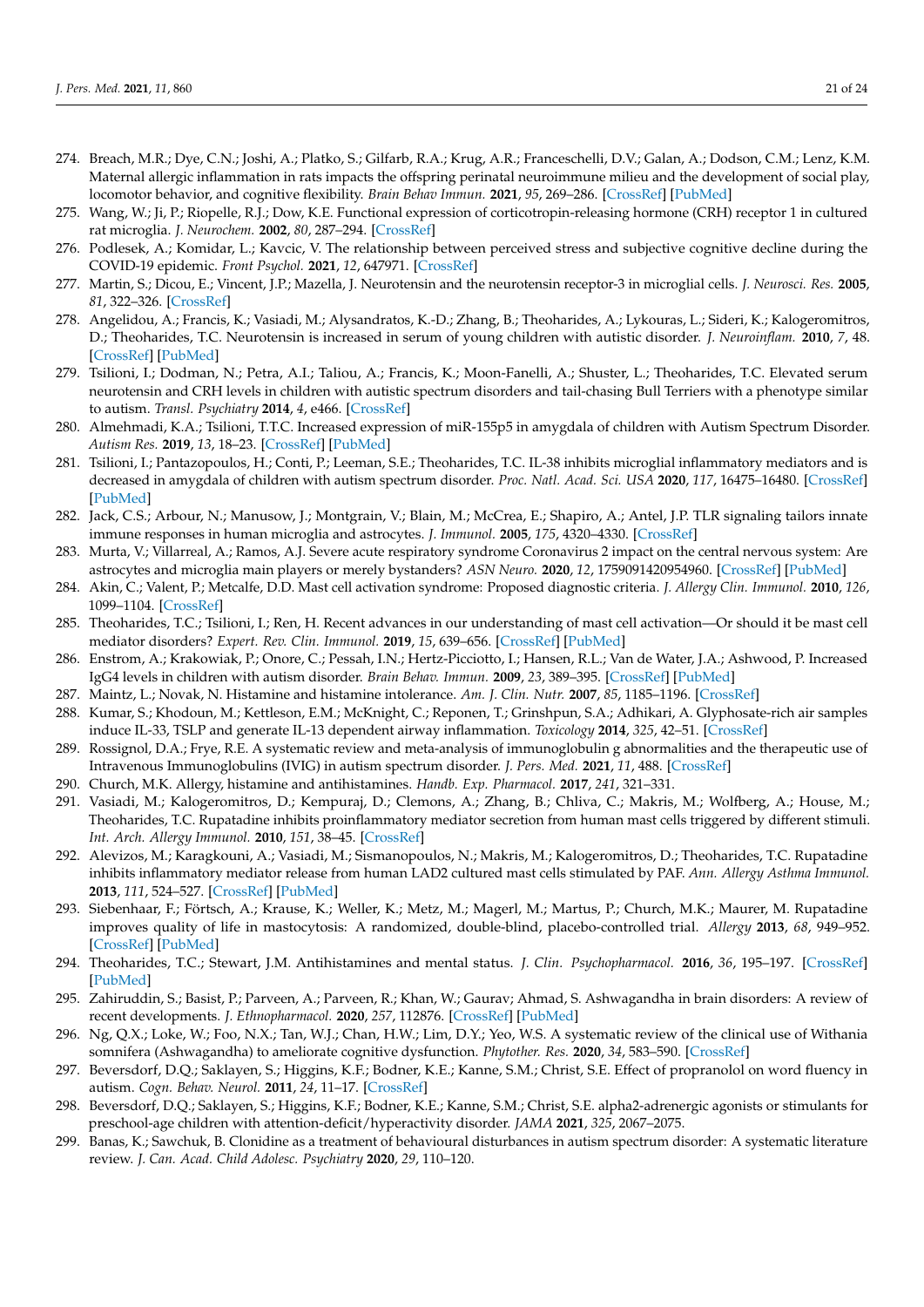- <span id="page-21-0"></span>300. Reichow, B.; Volkmar, F.R.; Bloch, M.H. Systematic review and meta-analysis of pharmacological treatment of the symptoms of attention-deficit/hyperactivity disorder in children with pervasive developmental disorders. *J. Autism Dev. Disord.* **2013**, *43*, 2435–2441. [\[CrossRef\]](http://doi.org/10.1007/s10803-013-1793-z)
- <span id="page-21-1"></span>301. Politte, L.C.; Scahill, L.; Figueroa, J.; McCracken, J.T.; King, B.; McDougle, C.J. A randomized, placebo-controlled trial of extendedrelease guanfacine in children with autism spectrum disorder and ADHD symptoms: An analysis of secondary outcome measures. *Neuropsychopharmacology* **2018**, *43*, 1772–1778. [\[CrossRef\]](http://doi.org/10.1038/s41386-018-0039-3) [\[PubMed\]](http://www.ncbi.nlm.nih.gov/pubmed/29540864)
- <span id="page-21-2"></span>302. Okazaki, K.; Yamamuro, K.; Iida, J.; Kishimoto, T. Guanfacine monotherapy for ADHD/ASD comorbid with Tourette syndrome: A case report. *Ann. Gen. Psychiatry* **2019**, *18*, 2. [\[CrossRef\]](http://doi.org/10.1186/s12991-019-0226-6) [\[PubMed\]](http://www.ncbi.nlm.nih.gov/pubmed/30899317)
- <span id="page-21-3"></span>303. Ming, X.; Gordon, E.; Kang, N.; Wagner, G.C. Use of clonidine in children with autism spectrum disorders. *Brain Dev.* **2008**, *30*, 454–460. [\[CrossRef\]](http://doi.org/10.1016/j.braindev.2007.12.007)
- <span id="page-21-4"></span>304. Del Giudice, E.; Rinaldi, L.; Passarotto, M.; Facchinetti, F.; D'Arrigo, A.; Guiotto, A.; Carbonare, M.D.; Battistin, L.; Leon, A. Cannabidiol, unlike synthetic cannabinoids, triggers activation of RBL-2H3 mast cells. *J. Leukoc. Biol.* **2007**, *81*, 1512–1522. [\[CrossRef\]](http://doi.org/10.1189/jlb.1206738) [\[PubMed\]](http://www.ncbi.nlm.nih.gov/pubmed/17339608)
- <span id="page-21-5"></span>305. Caslin, H.; Kiwanuka, K.N.; Haque, T.T.; Taruselli, M.; Macknight, H.P.; Paranjape, A.; Ryan, J.J. Controlling mast cell activation and homeostasis: Work Influenced by Bill Paul that continues today. *Front. Immunol.* **2018**, *9*, 868. [\[CrossRef\]](http://doi.org/10.3389/fimmu.2018.00868)
- <span id="page-21-6"></span>306. Noda, S.; Krueger, J.G.; Guttman-Yassky, E. The translational revolution and use of biologics in patients with inflammatory skin diseases. *J. Allergy Clin. Immunol.* **2015**, *135*, 324–336. [\[CrossRef\]](http://doi.org/10.1016/j.jaci.2014.11.015)
- <span id="page-21-7"></span>307. Leonardi, C.L.; Powers, J.L.; Matheson, R.T.; Goffe, B.S.; Zitnik, R.; Wang, A.; Gottlieb, A.B. Etanercept as monotherapy in patients with psoriasis. *N. Engl. J. Med.* **2003**, *349*, 2014–2022. [\[CrossRef\]](http://doi.org/10.1056/NEJMoa030409)
- <span id="page-21-8"></span>308. Ruzicka, T.; Mihara, R. Anti-interleukin-31 receptor a antibody for atopic dermatitis. *N. Engl. J. Med.* **2017**, *376*, 2093. [\[CrossRef\]](http://doi.org/10.1056/NEJMoa1606490)
- <span id="page-21-9"></span>309. Olivieri, I.; D'Angelo, S.; Palazzi, C.; Padula, A. Treatment strategies for early psoriatic arthritis. *Expert. Opin. Pharmacother.* **2009**, *10*, 271–282. [\[CrossRef\]](http://doi.org/10.1517/14656560802653198)
- <span id="page-21-10"></span>310. Heinrich, M.C.; Griffith, D.J.; Druker, B.J.; Wait, C.L.; Ott, K.A.; Zigler, A.J. Inhibition of c-kit receptor tyrosine kinase activity by STI 571, a selective tyrosine kinase inhibitor. *Blood* **2000**, *96*, 925–932. [\[CrossRef\]](http://doi.org/10.1182/blood.V96.3.925) [\[PubMed\]](http://www.ncbi.nlm.nih.gov/pubmed/10910906)
- <span id="page-21-11"></span>311. Gotlib, J.; Kluin-Nelemans, J.C.; George, T.I.; Akin, C.; Sotlar, K.; Hermine, O.; Awan, F.T.; Hexner, E.; Mauro, M.J.; Sternberg, D.W.; et al. Efficacy and safety of midostaurin in advanced systemic mastocytosis. *N. Engl. J. Med.* **2016**, *374*, 2530–2541. [\[CrossRef\]](http://doi.org/10.1056/NEJMoa1513098)
- <span id="page-21-12"></span>312. Finn, D.F.; Walsh, J.J. Twenty-first century mast cell stabilizers. *Br. J. Pharmacol.* **2013**, *170*, 23–37. [\[CrossRef\]](http://doi.org/10.1111/bph.12138)
- <span id="page-21-13"></span>313. Theoharides, T.C.; Sieghart, W.; Greengard, P.; Douglas, W.W. Antiallergic drug cromolyn may inhibit histamine secretion by regulating phosphorylation of a mast cell protein. *Science* **1980**, *207*, 80–82. [\[CrossRef\]](http://doi.org/10.1126/science.6153130)
- <span id="page-21-14"></span>314. Oka, T.; Kalesnikoff, J.; Starkl, P.; Tsai, M.; Galli, S.J. Evidence questioning cromolyn's effectiveness and selectivity as a 'mast cell stabilizer' in mice. *Lab. Investig.* **2012**, *92*, 1472–1482. [\[CrossRef\]](http://doi.org/10.1038/labinvest.2012.116) [\[PubMed\]](http://www.ncbi.nlm.nih.gov/pubmed/22906983)
- <span id="page-21-15"></span>315. Weng, Z.; Zhang, B.; Asadi, S.; Sismanopoulos, N.; Butcher, A.; Fu, X.; Katsarou-Katsari, A.; Antoniou, C.; Theoharides, T.C. Quercetin is more effective than cromolyn in blocking human mast cell cytokine release and inhibits contact dermatitis and photosensitivity in humans. *PLoS ONE* **2012**, *7*, e33805-k. [\[CrossRef\]](http://doi.org/10.1371/journal.pone.0033805)
- 316. Dos Santos, R.V.; Magerl, M.; Martus, P.; Zuberbier, T.; Church, M.; Escribano, L.; Maurer, M. Topical sodium cromoglicate relieves allergen- and histamine-induced dermal pruritus. *Br. J. Dermatol.* **2010**, *162*, 674–676. [\[CrossRef\]](http://doi.org/10.1111/j.1365-2133.2009.09516.x) [\[PubMed\]](http://www.ncbi.nlm.nih.gov/pubmed/19785618)
- <span id="page-21-16"></span>317. Weng, Z.; Patel, A.B.; Panagiotidou, S.; Theoharides, T.C. The novel flavone tetramethoxyluteolin is a potent inhibitor of human mast cells. *J. Allergy Clin. Immunol.* **2015**, *135*, 1044–1052. [\[CrossRef\]](http://doi.org/10.1016/j.jaci.2014.10.032) [\[PubMed\]](http://www.ncbi.nlm.nih.gov/pubmed/25498791)
- <span id="page-21-17"></span>318. Church, M.K.; Gradidge, C.F. Potentiation of histamine release by sodium cromoglycate. *Life Sci.* **1978**, *23*, 1899–1904. [\[CrossRef\]](http://doi.org/10.1016/0024-3205(78)90555-6)
- <span id="page-21-18"></span>319. Kempuraj, D.; Madhappan, B.; Christodoulou, S.; Boucher, W.; Cao, J.; Papadopoulou, N.; Cetrulo, C.L.; Theoharides, T.C. Flavonols inhibit proinflammatory mediator release, intracellular calcium ion levels and protein kinase C theta phosphorylation in human mast cells. *Br. J. Pharmacol.* **2005**, *145*, 934–944. [\[CrossRef\]](http://doi.org/10.1038/sj.bjp.0706246)
- <span id="page-21-23"></span>320. Seelinger, G.; Merfort, I.; Schempp, C.M. Anti-oxidant, anti-inflammatory and anti-allergic activities of luteolin. *Planta Med.* **2008**, *74*, 1667–1677. [\[CrossRef\]](http://doi.org/10.1055/s-0028-1088314)
- 321. Calis, Z.; Mogulkoc, R.; Baltaci, A.K. The roles of flavonoles/flavonoids in neurodegeneration and neuroinflammation. *Mini. Rev. Med. Chem.* **2020**, *20*, 1475–1488. [\[CrossRef\]](http://doi.org/10.2174/1389557519666190617150051) [\[PubMed\]](http://www.ncbi.nlm.nih.gov/pubmed/31288717)
- 322. Jager, A.K.; Saaby, L. Flavonoids and the CNS. *Molecules* **2011**, *16*, 1471–1485. [\[CrossRef\]](http://doi.org/10.3390/molecules16021471)
- <span id="page-21-19"></span>323. Leyva-Lopez, N.; Gutierrez-Grijalva, E.P.; Ambriz-Perez, D.L.; Heredia, J.B. Flavonoids as cytokine modulators: A possible therapy for inflammation-related diseases. *Int. J. Mol. Sci.* **2016**, *17*, 921. [\[CrossRef\]](http://doi.org/10.3390/ijms17060921)
- <span id="page-21-20"></span>324. Harwood, M.; Nielewska-Nikiel, B.; Borzelleca, J.F.; Flamm, G.W.; Williams, G.M.; Lines, T.C. A critical review of the data related to the safety of quercetin and lack of evidence of in vivo toxicity, including lack of genotoxic/carcinogenic properties. *Food Chem. Toxicol.* **2007**, *45*, 2179–2205. [\[CrossRef\]](http://doi.org/10.1016/j.fct.2007.05.015)
- 325. Okamoto, T. Safety of quercetin for clinical application (Review). *Int. J. Mol. Med.* **2005**, *16*, 275–278. [\[CrossRef\]](http://doi.org/10.3892/ijmm.16.2.275)
- <span id="page-21-21"></span>326. Andres, S.; Pevny, S.; Ziegenhagen, R.; Bakhiya, N.; Schäfer, B.; Hirsch-Ernst, K.; Lampen, A. Safety aspects of the use of quercetin as a dietary supplement. *Mol. Nutr. Food Res.* **2018**, *62*, 1700447. [\[CrossRef\]](http://doi.org/10.1002/mnfr.201700447) [\[PubMed\]](http://www.ncbi.nlm.nih.gov/pubmed/29127724)
- <span id="page-21-22"></span>327. Xu, L.; Su, W.; Jin, J.; Chen, J.; Li, X.; Zhang, X.; Sun, M.; Sun, S.; Fan, P.; An, D.; et al. Identification of luteolin as enterovirus 71 and coxsackievirus A16 inhibitors through reporter viruses and cell viability-based screening. *Viruses* **2014**, *6*, 2778–2795. [\[CrossRef\]](http://doi.org/10.3390/v6072778)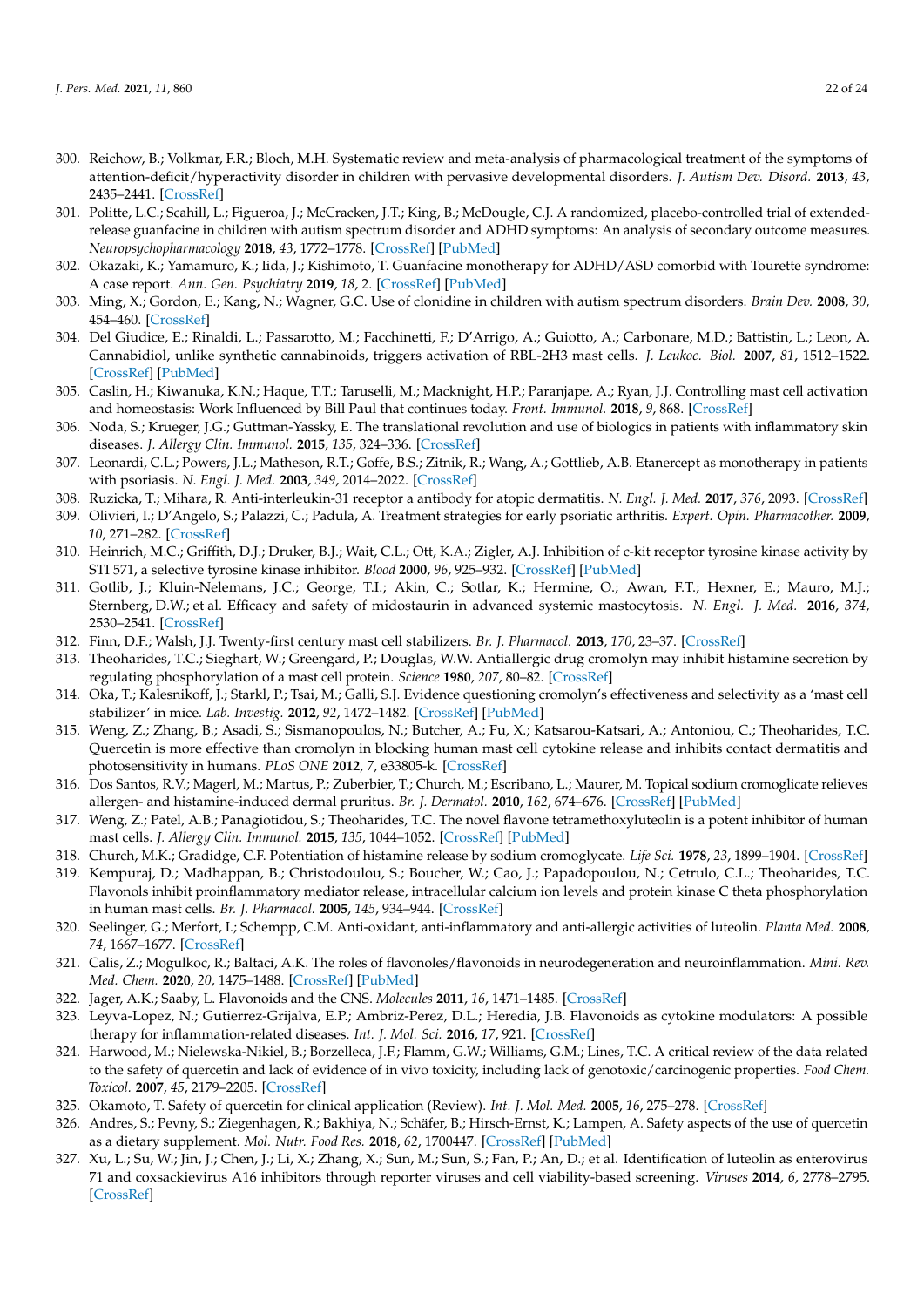- 328. Fan, W.; Qian, S.; Qian, P.; Li, X. Antiviral activity of luteolin against Japanese encephalitis virus. *Virus Res.* **2016**, *220*, 112–116. [\[CrossRef\]](http://doi.org/10.1016/j.virusres.2016.04.021) [\[PubMed\]](http://www.ncbi.nlm.nih.gov/pubmed/27126774)
- <span id="page-22-0"></span>329. Yan, H.; Ma, L.; Wang, H.; Wu, S.; Huang, H.; Gu, Z.; Jiang, J.; Li, Y. Luteolin decreases the yield of influenza A virus in vitro by interfering with the coat protein I complex expression. *J. Nat. Med.* **2019**, *73*, 487–496. [\[CrossRef\]](http://doi.org/10.1007/s11418-019-01287-7)
- <span id="page-22-1"></span>330. Russo, M.; Moccia, S.; Spagnuolo, C.; Tedesco, I.; Russo, G.L. Roles of flavonoids against coronavirus infection. *Chem. Biol. Interact.* **2020**, *328*, 109211. [\[CrossRef\]](http://doi.org/10.1016/j.cbi.2020.109211)
- <span id="page-22-2"></span>331. Derosa, G.; Maffioli, P.; D'Angelo, A.; Di, P.F. A role for quercetin in coronavirus disease 2019 (COVID-19). *Phytother. Res.* **2020**, *35*, 1230–1236. [\[CrossRef\]](http://doi.org/10.1002/ptr.6887)
- <span id="page-22-3"></span>332. Rezai-Zadeh, K.; Ehrhart, J.; Bai, Y.; Sanberg, P.R.; Bickford, P.; Tan, J.; Shytle, R.D. Apigenin and luteolin modulate microglial activation via inhibition of STAT1-induced CD40 expression. *J. Neuroinflammation* **2008**, *5*, 41. [\[CrossRef\]](http://doi.org/10.1186/1742-2094-5-41) [\[PubMed\]](http://www.ncbi.nlm.nih.gov/pubmed/18817573)
- <span id="page-22-24"></span>333. Jang, S.; Kelley, K.W.; Johnson, R.W. Luteolin reduces IL-6 production in microglia by inhibiting JNK phosphorylation and activation of AP-1. *Proc. Natl. Acad. Sci. USA* **2008**, *105*, 7534–7539. [\[CrossRef\]](http://doi.org/10.1073/pnas.0802865105) [\[PubMed\]](http://www.ncbi.nlm.nih.gov/pubmed/18490655)
- <span id="page-22-4"></span>334. Burton, M.D.; Rytych, J.L.; Amin, R.; Johnson, R.W. Dietary luteolin reduces proinflammatory microglia in the brain of senescent mice. *Rejuvenation. Res.* **2016**, *19*, 286–292. [\[CrossRef\]](http://doi.org/10.1089/rej.2015.1708) [\[PubMed\]](http://www.ncbi.nlm.nih.gov/pubmed/26918466)
- <span id="page-22-5"></span>335. Patel, A.B.; Theoharides, T.C. Methoxyluteolin inhibits neuropeptide-stimulated proinflammatory mediator release via mTOR activation from human mast cells. *J. Pharmacol. Exp. Ther.* **2017**, *361*, 462–471. [\[CrossRef\]](http://doi.org/10.1124/jpet.117.240564)
- <span id="page-22-6"></span>336. Dajas, F.; Rivera-Megret, F.; Blasina, F.; Arredondo, F.; Abin-Carriquiry, J.; Costa, G.; Echeverry, C.; Lafon, L.; Heizen, H.; Ferreira, M.; et al. Neuroprotection by flavonoids. *Braz. J. Med. Biol. Res.* **2003**, *36*, 1613–1620. [\[CrossRef\]](http://doi.org/10.1590/S0100-879X2003001200002)
- <span id="page-22-8"></span>337. Kempuraj, D.; Thangavel, R.; Kempuraj, D.D.; Ahmed, M.E.; Selvakumar, G.P.; Raikwar, S.P.; Zaheer, S.A.; Iyer, S.S.; Govindarajan, R.; Chandrasekaran, P.N. Neuroprotective effects of flavone luteolin in neuroinflammation and neurotrauma. *Biofactors* **2020**, *47*, 190–197. [\[CrossRef\]](http://doi.org/10.1002/biof.1687)
- 338. Lin, T.Y.; Lu, C.W.; Wang, S.J. Luteolin protects the hippocampus against neuron impairments induced by kainic acid in rats. *Neuro Toxicol.* **2016**, *55*, 48–57. [\[CrossRef\]](http://doi.org/10.1016/j.neuro.2016.05.008)
- <span id="page-22-7"></span>339. Ashaari, Z.; Hassanzadeh, G.; Alizamir, T.; Yousefi, B.; Keshavarzi, Z.; Mokhtari, T. The flavone luteolin improves central nervous system disorders by different mechanisms: A review. *J. Mol. Neurosci.* **2018**, *65*, 491–506. [\[CrossRef\]](http://doi.org/10.1007/s12031-018-1094-2)
- <span id="page-22-9"></span>340. Bernatoniene, J.; Kazlauskaite, J.A.; Kopustinskiene, D.M. Pleiotropic Effects of Isoflavones in Inflammation and Chronic Degenerative Diseases. *Int J Mol Sci.* **2021**, *22*, 5656. [\[CrossRef\]](http://doi.org/10.3390/ijms22115656)
- 341. Theoharides, T.C.; Conti, P.; Economu, M. Brain inflammation, neuropsychiatric disorders, and immunoendocrine effects of luteolin. *J. Clin. Psychopharmacol.* **2014**, *34*, 187–189. [\[CrossRef\]](http://doi.org/10.1097/JCP.0000000000000084)
- <span id="page-22-10"></span>342. Silva Dos Santos, J.; Gonçalves Cirino, J.P.; de Oliveira Carvalho, P.; Ortega, M.M. The Pharmacological Action of Kaempferol in Central Nervous System Diseases: A Review. *Front Pharmacol.* **2021**, *11*, 565700. [\[CrossRef\]](http://doi.org/10.3389/fphar.2020.565700) [\[PubMed\]](http://www.ncbi.nlm.nih.gov/pubmed/33519431)
- <span id="page-22-11"></span>343. Devi, S.A.; Chamoli, A. Polyphenols as an effective therapeutic intervention against cognitive decline during normal and pathological brain aging. *Adv. Exp. Med. Biol.* **2020**, *1260*, 159–174. [\[PubMed\]](http://www.ncbi.nlm.nih.gov/pubmed/32304034)
- <span id="page-22-23"></span>344. Theoharides, T.C.; Stewart, J.M.; Hatziagelaki, E.; Kolaitis, G. Brain "fog", inflammation and obesity: Key aspects of 2 neuropsychiatric disorders improved by luteolin. *Front. Neurosci.* **2015**, *9*, 225. [\[CrossRef\]](http://doi.org/10.3389/fnins.2015.00225) [\[PubMed\]](http://www.ncbi.nlm.nih.gov/pubmed/26190965)
- <span id="page-22-12"></span>345. Rezai-Zadeh, K.; Douglas, S.R.; Bai, Y.; Tian, J.; Hou, H.; Mori, T.; Zeng, J.; Obregon, D.; Town, T.; Tan, J. Flavonoid-mediated presenilin-1 phosphorylation reduces Alzheimer's disease beta-amyloid production. *J. Cell Mol. Med.* **2009**, *13*, 574–588. [\[CrossRef\]](http://doi.org/10.1111/j.1582-4934.2008.00344.x)
- <span id="page-22-13"></span>346. Theoharides, T.C.; Cholevas, C.; Polyzoidis, K.; Politis, A. Long-COVID syndrome-associated brain fog and chemofog: Luteolin to the rescue. *Biofactors* **2021**, *47*, 232–241. [\[CrossRef\]](http://doi.org/10.1002/biof.1726)
- <span id="page-22-14"></span>347. Gratton, G.; Weaver, S.R.; Burley, C.V.; Low, K.A.; Maclin, E.L.; Johns, P.W.; Pham, Q.S.; Lucas, S.J.E.; Fabiani, M.; Rendeiro, C. Dietary flavanols improve cerebral cortical oxygenation and cognition in healthy adults. *Sci. Rep.* **2020**, *10*, 19409. [\[CrossRef\]](http://doi.org/10.1038/s41598-020-76160-9)
- <span id="page-22-15"></span>348. Yeh, T.S.; Yuan, C.; Ascherio, A.; Rosner, B.; Willett, W.; Blacker, D. Long-term dietary flavonoid intake and subjective cognitive decline in US men and women. *Neurology* **2021**. [\[CrossRef\]](http://doi.org/10.1212/WNL.0000000000012454)
- <span id="page-22-16"></span>349. Du, X.; Hill, R.A. 7,8-Dihydroxyflavone as a pro-neurotrophic treatment for neurodevelopmental disorders. *Neurochem. Int.* **2015**, *89*, 170–180. [\[CrossRef\]](http://doi.org/10.1016/j.neuint.2015.07.021)
- <span id="page-22-17"></span>350. Xu, S.L.; Bi, C.W.; Choi, R.C.; Zhu, K.Y.; Miernisha, A.; Dong, T.T.; Tsim, K.W. Flavonoids induce the synthesis and secretion of neurotrophic factors in cultured rat astrocytes: A signaling response mediated by estrogen receptor. *Evid. Based Complement Alternat. Med.* **2013**, *2013*, 127075. [\[CrossRef\]](http://doi.org/10.1155/2013/127075)
- <span id="page-22-18"></span>351. Theoharides, T.C.; Athanassiou, M.; Panagiotidou, S.; Doyle, R. Dysregulated brain immunity and neurotrophin signaling in Rett syndrome and autism spectrum disorders. *J. Neuroimmunol.* **2015**, *279*, 33–38. [\[CrossRef\]](http://doi.org/10.1016/j.jneuroim.2014.12.003) [\[PubMed\]](http://www.ncbi.nlm.nih.gov/pubmed/25669997)
- <span id="page-22-19"></span>352. Yi, L.; Li, Z.; Yuan, K.; Qu, X.; Chen, J.; Wang, G.; Zhang, H.; Luo, H.; Zhu, L.; Jiang, P.; et al. Small molecules blocking the entry of severe acute respiratory syndrome coronavirus into host cells. *J. Virol.* **2004**, *78*, 11334–11339. [\[CrossRef\]](http://doi.org/10.1128/JVI.78.20.11334-11339.2004) [\[PubMed\]](http://www.ncbi.nlm.nih.gov/pubmed/15452254)
- <span id="page-22-20"></span>353. Jo, S.; Kim, S.; Shin, D.H.; Kim, M.S. Inhibition of SARS-CoV 3CL protease by flavonoids. *J. Enzyme Inhib. Med. Chem.* **2020**, *35*, 145–151. [\[CrossRef\]](http://doi.org/10.1080/14756366.2019.1690480) [\[PubMed\]](http://www.ncbi.nlm.nih.gov/pubmed/31724441)
- <span id="page-22-21"></span>354. Xue, G.; Gong, L.; Yuan, C.; Xu, M.; Wang, X.; Jiang, L.; Huang, M. A structural mechanism of flavonoids in inhibiting serine proteases. *Food Funct.* **2017**, *8*, 2437–2443. [\[CrossRef\]](http://doi.org/10.1039/C6FO01825D)
- <span id="page-22-22"></span>355. Richman, S.; Morris, M.C.; Broderick, G.; Craddock, T.J.A.; Klimas, N.G.; Fletcher, M.A. Pharmaceutical interventions in chronic fatigue syndrome: A literature-based commentary. *Clin. Ther.* **2019**, *41*, 798–805. [\[CrossRef\]](http://doi.org/10.1016/j.clinthera.2019.02.011) [\[PubMed\]](http://www.ncbi.nlm.nih.gov/pubmed/30871727)